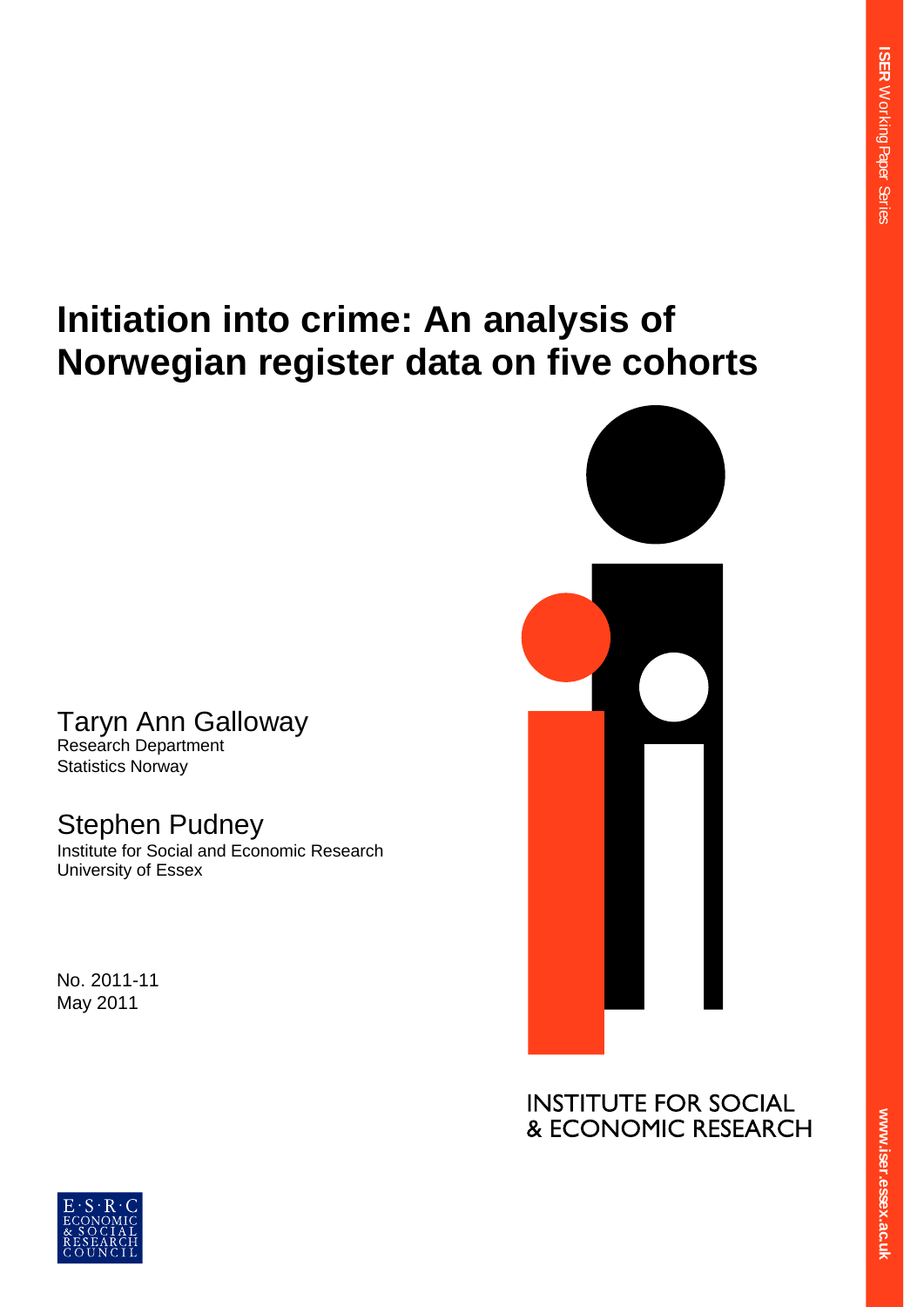#### **Non-technical summary**

Norway has remarkable data resources available for social research. Every Norwegian citizen has a unique personal identification number, and the statistical office records personal details including place of residence, education, employment, income, contact with the criminal justice system and even IQ test scores (for potential conscripts to the armed forces). For the five cohorts of people born in the years 1977-81, it is possible to link records of criminal charges from age 15 onwards to detailed information on the individual and his or her family background, including: the parents' employment and earnings history during the first 15 years of the child's life; any household moves; and the occurrence and timing of any parental divorce. This allows us to examine the personal and family circumstances associated with (detected) criminality in adolescence and early adulthood in much greater detail than is possible for most other countries.

In our analysis, we focus on the risk of initiation into (detected) criminality – defined as the probability that an individual will be charged with an offence at a particular age, given that he or she has no previous criminal record. The data suggest a rising initiation risk, with a higher proportion of people from later birth cohorts experiencing criminal charges than members of earlier cohorts. This trend is particularly strong for women, possibly reflecting an underlying change in gender norms.

Parental divorce has long been identified as a factor associated with criminality. We also find this, but we are also able to show that timing of the divorce is critical and that the earlier the divorce, the greater is the initiation risk for the children. For girls, the risk almost doubles for a divorce occurring when the child is aged 0-3, declining to 50% if it happens when the child is aged 13-15; for boys, the risk increase is 73% at 0-3 years and 56% at 13-15 years. The evidence suggests that the 'loss' of a father through divorce has a greater impact than the absolute loss of a father through death. There is no evidence that re-partnering by the mother has the effect of reversing the increase in risk associated with divorce. This combination of findings suggests that the circumstances of divorce are more important than the loss of a father figure in itself.

Older motherhood, higher parental education and continuity of parental employment are all associated with moderate reductions in the risk of crime initiation, and we find no evidence that working mothers are damaging their children – indeed, we find a significant small reduction in risk for the children of mothers with long-term employment.

There is a very strong and robust negative relationship between criminality and cognitive ability as measured by the armed forces IQ test. However, it is important to interpret this finding carefully. We show theoretically that this association can arise purely as a consequence of the more limited economic opportunities available to those young people who have weaker than average cognitive skills, so there is no need to resort to extreme and simplistic explanations that see criminality as some inherent feature of "mental deficiency". Our findings are perfectly consistent with the view that policy designed to improve non-academic training and employment opportunities for unqualified young people may be one of the most effective ways of combating crime.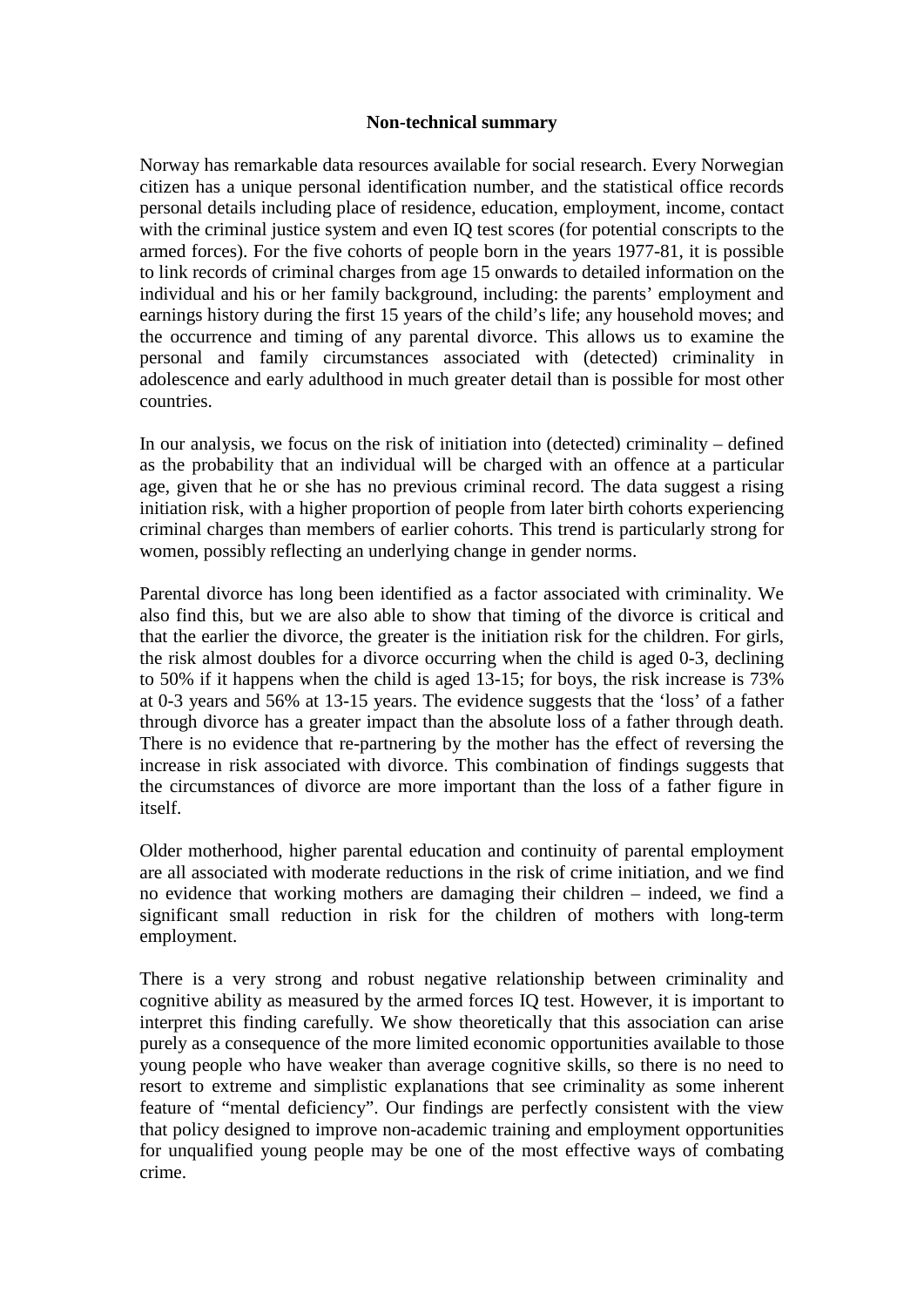# Initiation into crime: An analysis of Norwegian register data on five birth cohorts

Taryn Ann Galloway

Research Department, Statistics Norway

#### Stephen Pudney

Institute for Social and Economic Research, University of Essex

This version: May 9, 2011

#### Abstract

We construct linked register data on five Norwegian birth cohorts, covering: criminal charges after age 15; family characteristics and history up to age 15; and (for males) IQ test scores. A longitudinal analysis of the risk of initiation into crime in early adulthood suggests an increased risk for the children of young and unmarried mothers and for those experiencing disruptive family events including divorce or maternal death during childhood. There is a relationship between continuity of parental employment and reduced risk, with no evidence of harm from mothers' employment. Cognitive ability remains strongly associated with reduced risk after allowing for family history and circumstances.

Keywords: Norway, Crime, Family, Cognitive ability, Register data

JEL codes: C33, I18, K42

Contact: Steve Pudney, ISER, University of Essex, Wivenhoe Park, Colchester, CO4 3SQ, UK; tel. +44(0)1206-873789; email: spudney@essex.ac.uk

We are grateful to Torbjørn Skardhamar for valuable advice and assistance. Statistics Norway and the UK Economic and Social Research Council provided financial and other support through the MiSoC research center (award no. RES-518-285-001). This research was completed whilst Pudney was a Faculty Visiting Scholar in the Department of Economics at the University of Melbourne.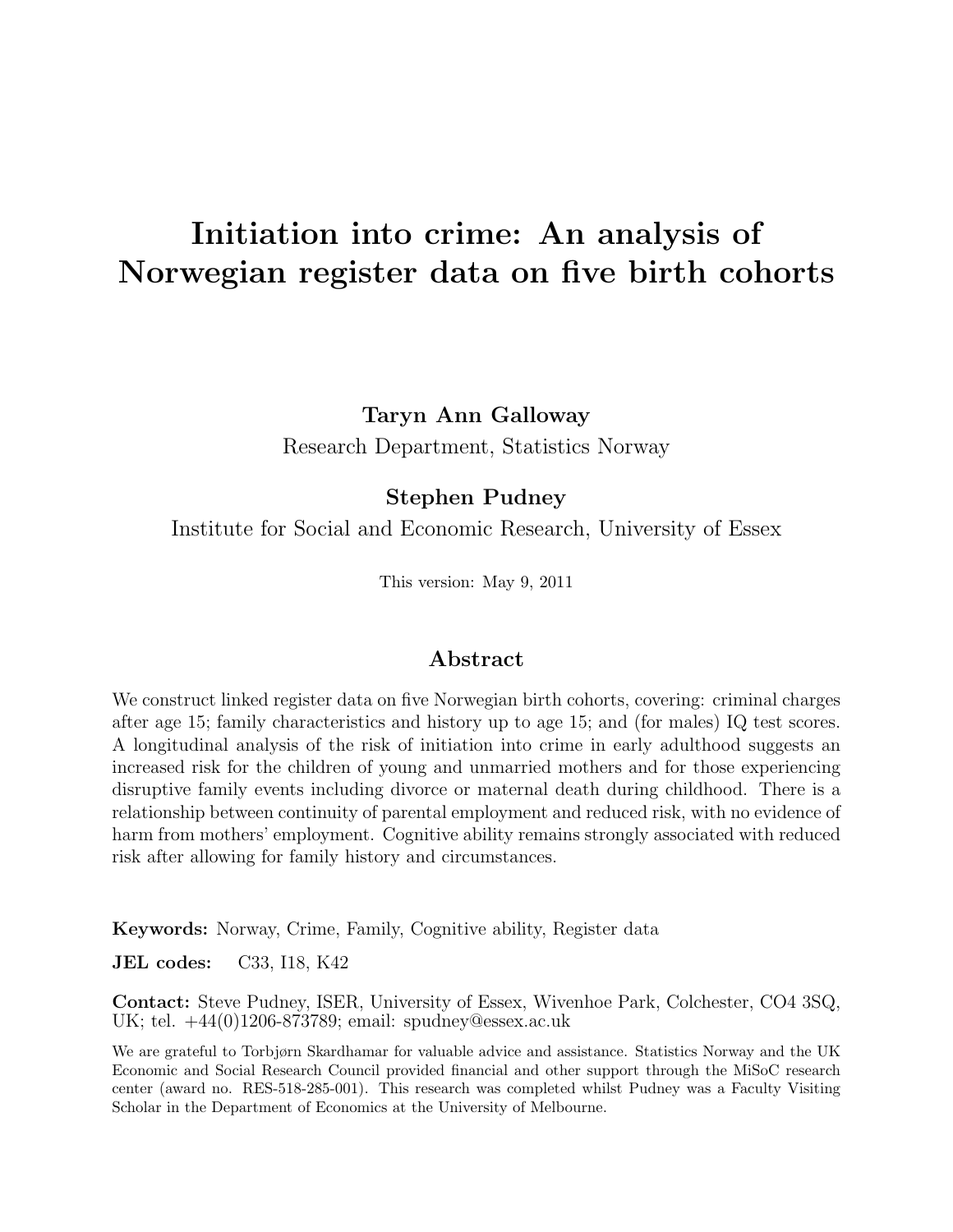### 1 Introduction

Crime is an important social issue everywhere. It has direct effects, generating large social losses through the costs to victims of loss, damage, injury and distress; and to government through the costs of the criminal justice, policing, correction and health systems. See Justisdepartementet and Norges Forsikringsforbund (1990) and Justis- og politidepartementet (2005) for analyses of the costs of crime in Norway and Entorf and Spengler (2002) for a wider European perspective. More important, crime can be seen as an indirect symptom of failures in personal development, socialization and education of children - failures which represent very large losses of human potential. Despite the large research literature addressing various aspects of these issues, there remains limited evidence giving both a broad picture of the range of anti-social activity and a detailed longitudinal picture of the development processes leading to criminal outcomes. There is huge potential to fill in such gaps in knowledge based on quantitative research from the very rich and largely unexploited register data that exist in the Nordic countries, in Norway in particular.

This paper has three main aims. The first is to introduce a new data resource for Norway, constructed by linking data registers relating to (parental) earnings and employment, education, military conscription and criminal charges for five complete birth cohorts born 1977-81. We discuss the advantages and limitations of this dataset, demonstrate its potential value for understanding the social processes leading to criminal activity, and analyze the data, focusing on the important process of initiation into criminality.

The second aim is to re-examine the contentious issue of the relationship between cognitive ability and criminal behavior. We first demonstrate the strong negative ability-crime gradient that exists in Norwegian register data. We develop an economic model of the theory of 'rational' crime to show that such a gradient can have a simple economic basis (and thus be open to influence by policy), rather than being the inherent genetic relationship envisaged by some of the more extreme commentators. We also modify our basic model by introducing ability-dependent detection rates and show that this model, perhaps counterintuitively, is compatible with attenuation, or possibly even reversal, of a negative relationship between ability and criminal involvement. Since our measure of crime is based on the subset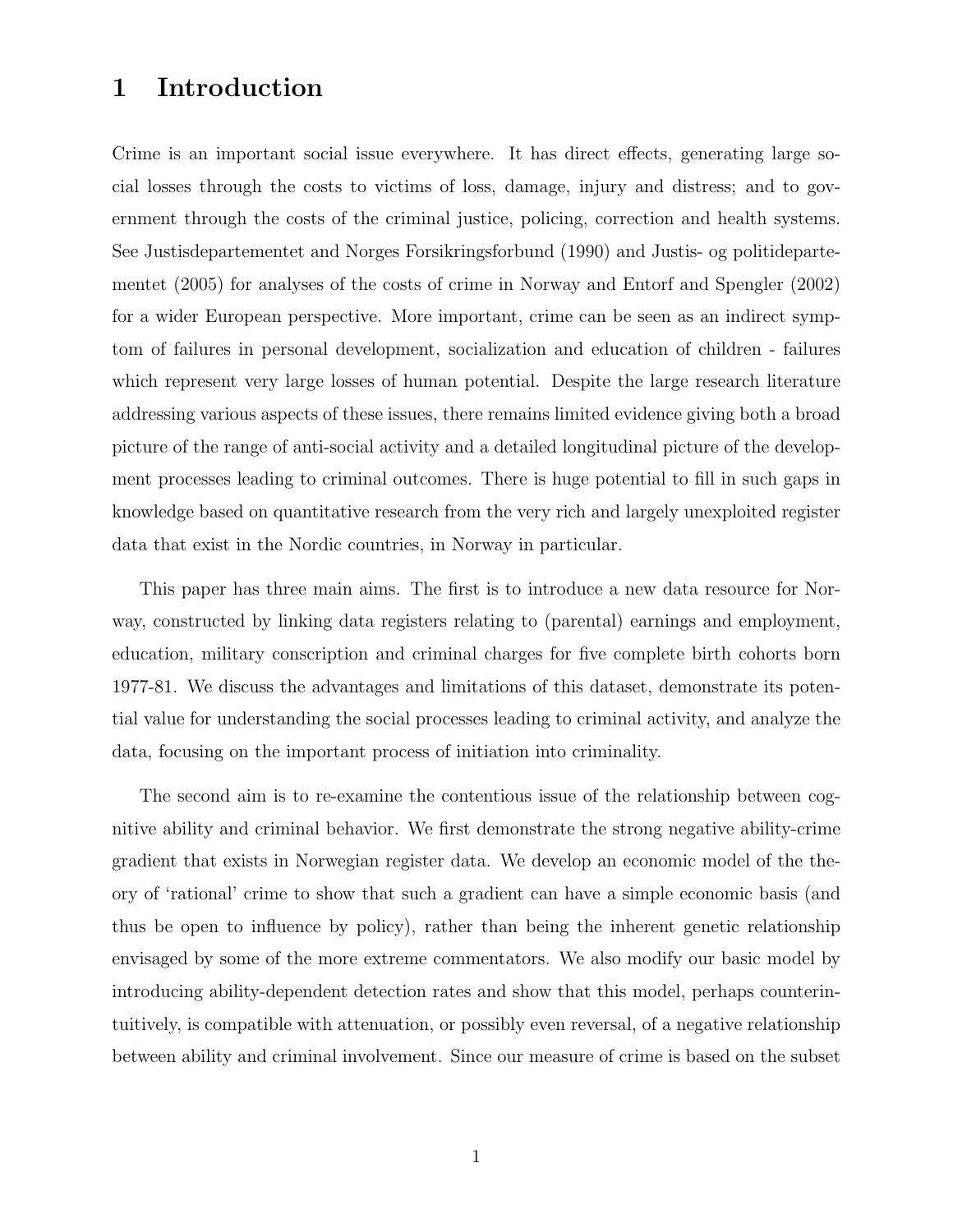of crimes detected by the police (and resulting in a charge but not necessarily a court conviction), some bias in the empirical ability-crime gradient is likely. We consider the biases involved and conclude that they are unlikely to be strong enough to generate a completely spurious gradient.

Our third aim is to examine, in as much detail as possible, the influence that family circumstances and events during childhood have on the subsequent risk of involvement in crime. A particular issue here is the relationship between a youth's experience of divorce or bereavement and later criminal involvement. This aim is motivated by policy concerns which require a detailed understanding of these childhood influences and especially the timing of sensitive periods during which children are especially vulnerable to adverse conditions and events and potentially amenable to suitably-designed social interventions.

We begin in the next section by explaining the Norwegian data registers and the construction of our matched dataset covering five birth cohorts. Section 3 then introduces the issue of cognitive ability as measured (for males only) by the compulsory Armed Forces General Ability Test, demonstrates the strong ability gradient in the hazard rate for onset of detected crime and discusses its possible behavioral foundations, based on the development of an human capital model of crime. Section 4 demonstrates and highlights the main findings about the importance of childhood circumstances and events for the onset of crime for males and families. Section 5 introduces IQ variables into the analysis (for male cohorts) and shows that controlling for a rich set of family, geographical and cohort influences reduces the empirical ability-crime gradient only slightly. Furthermore, we show that estimates of the influence of these other factors are largely robust to the exclusion of IQ variables.

### 2 Norwegian social institutions and administrative registers

The individual-level statistical records maintained by the Norwegian authorities are an extremely valuable resource for long-term longitudinal research. They are the subject of an increasing flow of economic research (Røed and Raaum 2003) and there is great scope for progress on a wide range of social and economic research, exploiting databases that link core demographic and economic data to records from other parts of public administration, such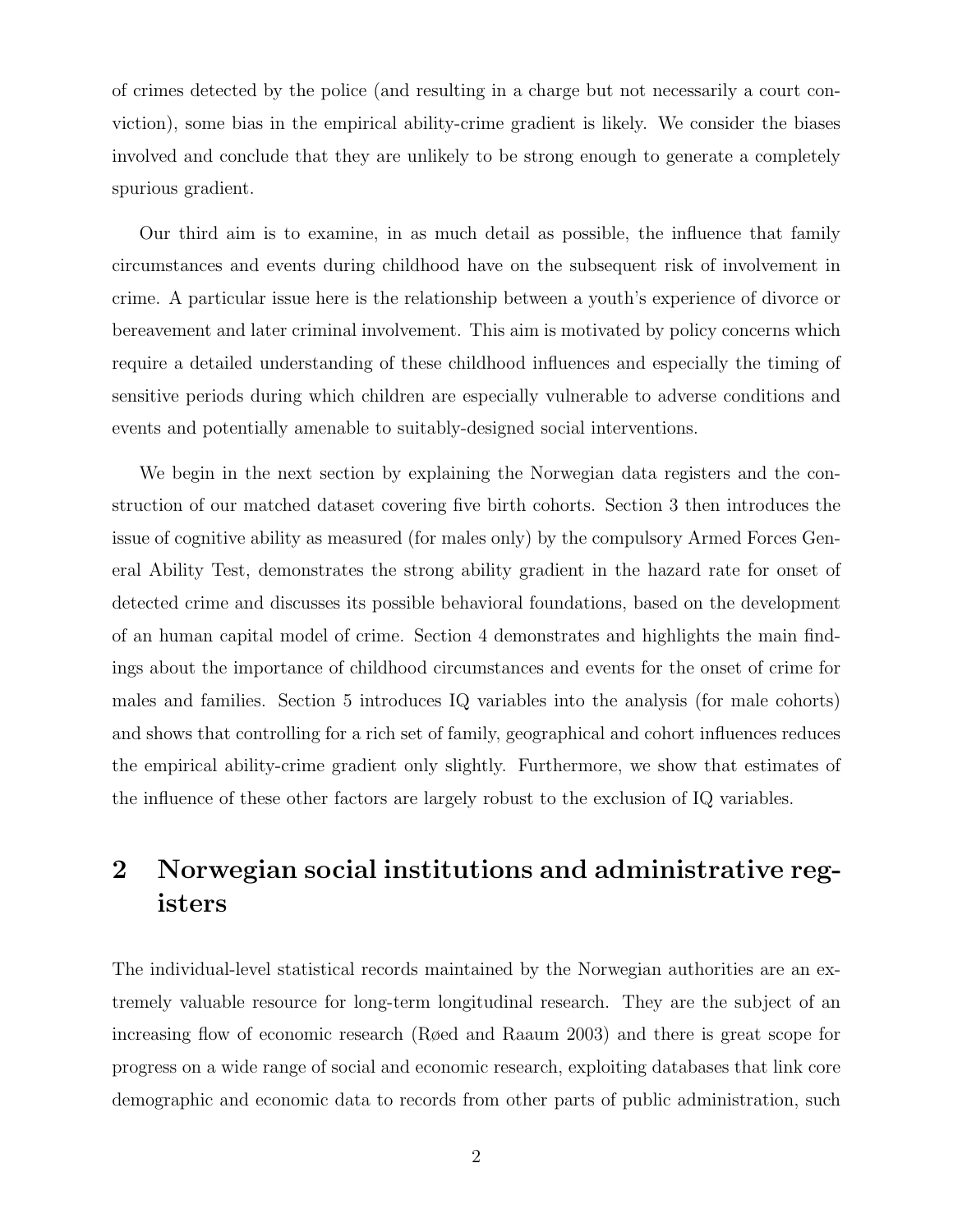as the criminal justice system. A major objective of the work presented in this paper is to pioneer the construction of a dataset that brings together records from several spheres of public administration including pension records related to employment and earnings, education, law enforcement and the armed forces. Individual-level data can be linked across different register data sources by means of a unique person identifier, and further identifiers of parents, siblings and half-siblings allow us to link parental data to the individuals studied here.

#### 2.1 The 1977-81 birth cohorts and the administrative registers

The age of criminal responsibility varies greatly between European countries, ranging from 7 years in Ireland and Switzerland to 18 in Belgium and Luxembourg. In Norway, people are held responsible for their criminal actions from age 15 so we focus on the first five birth cohorts for which we have full histories of criminal charges after the age of criminal responsibility. Since the charge data are available for the years 1992-2004, we base our analysis on the cohorts born 1977-1981, to give an observation window of at least eight years beyond the age of criminal responsibility. In constructing variables describing childhood history, we use information from earlier data registers for the sequence of sixteen calendar years covering the period from birth to the fifteenth birthday. These micro-historical data are far more detailed than the information generally available to researchers working with longitudinal survey data

#### 2.2 The criminal justice system and charge register

The crime register records individual charges for specific offenses from 1992 to 2004. There are hundreds of criminal offense codes in the data and offenses are, in addition, classified as either crimes or misdemeanors to indicate seriousness. A start and end date is recorded for each offense, although it is difficult to date some crimes precisely. The records are largely complete: 98.8% of the criminal charges in the register for 1992-2004 have at least a start or end year, but missing dates are most prevalent in crime categories (economic, environmental, and sex crimes) which we do not study here. In general, we use the start date to date the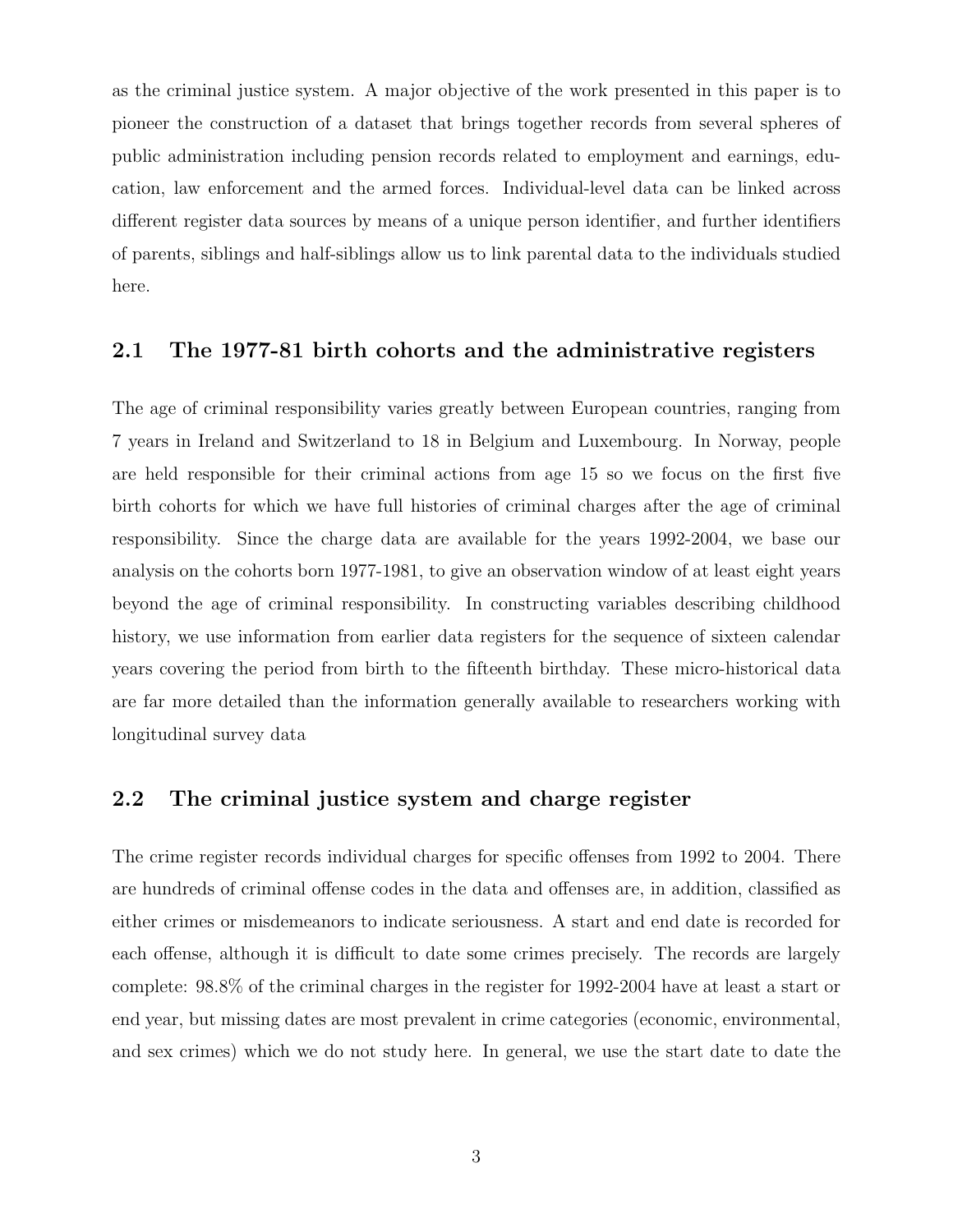crime in question.<sup>1</sup> If a month but not a day is recorded for a given crime, we use the 15th of the month as the date of the crime; if both the month and day are missing, we date the crime as having occurred on 1 July of the relevant year.

The concept of 'charge' used here differs somewhat from the strict legal usage. Specifically, a person is recorded as having been charged with a crime in our data if the police arrested the individual, charged him or her with the offense and the criminal investigation of the particular case was then closed and considered solved by the police. Thus, cases where persons are arrested and charged with an offense, but subsequently released and no longer considered a suspect in a pending criminal investigation are not recorded in the data. Use of the criminal charge as the basic unit of analysis implies that, to be recorded in our dataset, a crime has to come to the attention of the police, an arrest be made and the case judged to be sufficiently strong to warrant a criminal charge and successful closure of the investigation. Inclusion in the dataset does not require that the person is tried and convicted.

Using criminal charge as an indicator of crime is analogous to a hypothesis test, involving the possibility of type I error (failure to charge a guilty individual) and type II error (charge of an innocent individual). The use of criminal charge rather than arrest or conviction is a compromise between these types of error. It improves the coverage of crimes relative to a measure based on court convictions and, given the high standard of proof ("beyond reasonable doubt") required for a court conviction, this seems a reasonable extension of coverage. On the other hand, it does not risk the inclusion of invalid policing decisions to the same degree as would data based on arrest rather than charge.

#### 2.3 Crime categories and trends in onset

The charge records identify a very large number of legally-defined crime categories which it would not be feasible to distinguish separately in the empirical analysis. Nevertheless, there are important qualitative differences between types of crime so we need to maintain a degree of disaggregation. As a compromise between the conflicting demands of feasibility and detail, we adopt a six-category classification: theft (misdemeanor); theft (crime); alcoholrelated offenses; drug offenses; violent crime; and property damage. We also work with an

<sup>&</sup>lt;sup>1</sup>In the very few cases with a missing start date, but information on end date, we use the end date instead.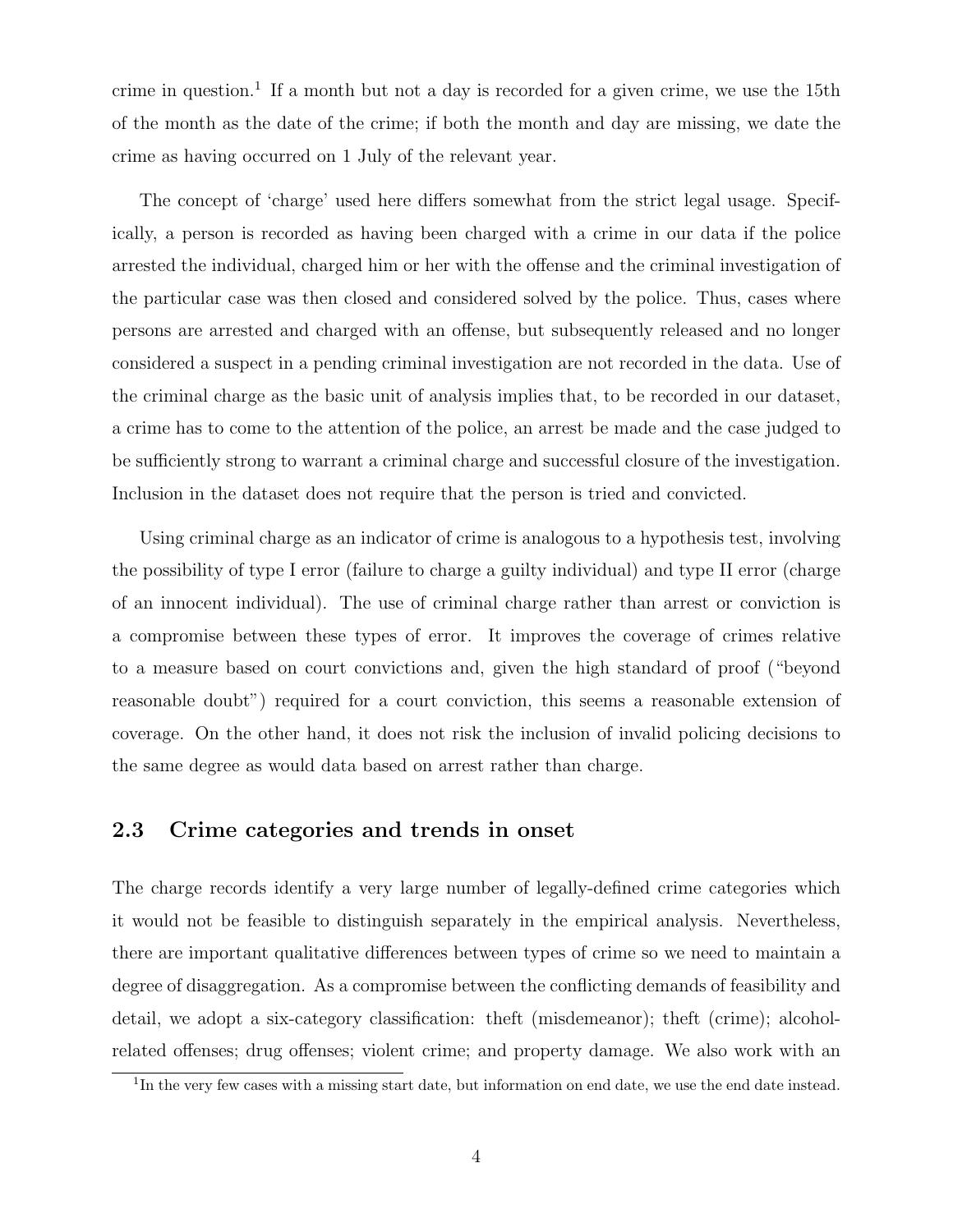'all crime' category which covers all six of these and a small residual category of extremely heterogeneous offenses (ranging from breaking the boating speed limit to treason). The only offenses omitted from the all crime category and this analysis are economic offenses (certain forms of "white-collar crime"), environmental offenses (such as violations of hunting laws or pollution laws), sexual offenses and offenses related to workplace safety. The excluded categories of offenses are all very small and thereby not amenable to detailed analyses such as those performed here.

Differences between birth cohorts are potentially important, because, if there exists a formative period of socialization during childhood when long-term perceptions and behavioral norms are crystalized, then variations over time in aggregate crime rates will induce behavioral differences between cohort groups. Table 1 summarizes the proportions of people in the 15-23 age range who were charged with each of these offense types, by gender and birth cohort. For both men and women there is a monotonic increase across birth cohorts in the proportion receiving a criminal charge. The increase is stronger for women, whose cohort-specific charge rate increased by 39% over the 5-year span, compared with 14% for men. The increases were particularly large for alcohol- and drug-related offenses (respectively 30% and 47% for men and 50% and 71% for women). Note, however, that the absolute gap between the male and female charge rate has remained consistently high, ranging from 16.2 percentage points in the 1978 cohort to 17.3 points for the 1979-81 cohorts.

|                     |         |      |     |      |     | Birth cohort |         |      |     |      |
|---------------------|---------|------|-----|------|-----|--------------|---------|------|-----|------|
|                     |         | 1977 |     | 1978 |     | 1979         |         | 1980 |     | 1981 |
| <b>Offense</b>      | F       | м    | F   | М    | F   | м            | F       | М    | F   | М    |
| Theft (misdemeanor) | 1.9     | 3.1  | 2.5 | 3.3  | 2.4 | 3.8          | 2.7     | 3.8  | 2.8 | 4.0  |
| Theft (crime)       | $1.1\,$ | 7.6  | 1.2 | 7.1  | 1.3 | 8.0          | 1.3     | 7.6  | 1.4 | 7.4  |
| Alcohol offenses    | 0.8     | 7.9  | 1.0 | 8.8  | 1.1 | 9.5          | $1.2\,$ | 9.7  | 1.2 | 10.3 |
| Drug offenses       | 1.4     | 5.9  | 1.8 | 6.6  | 2.0 | 7.7          | 2.4     | 8.5  | 2.4 | 8.7  |
| Violence            | 0.4     | 4.8  | 0.7 | 4.9  | 0.7 | 5.4          | 0.8     | 5.4  | 0.9 | 5.8  |
| Property damage     | 0.2     | 3.7  | 0.3 | 4.2  | 0.3 | 4.5          | 0.4     | 4.4  | 0.4 | 4.3  |
| Any crime           | 5.6     | 22.0 | 6.7 | 22.9 | 7.0 | 24.3         | 7.5     | 24.8 | 7.8 | 25.1 |

Table 1 Charge rates by offense, gender and birth cohort: all aged 15-23

Notes: Percentages; F and M denote females and males, respectively.

The large rise in crime rates documented for youths here is also reflected in a general–and substantial–rise in charge rates in the general population from the late 1980s up through the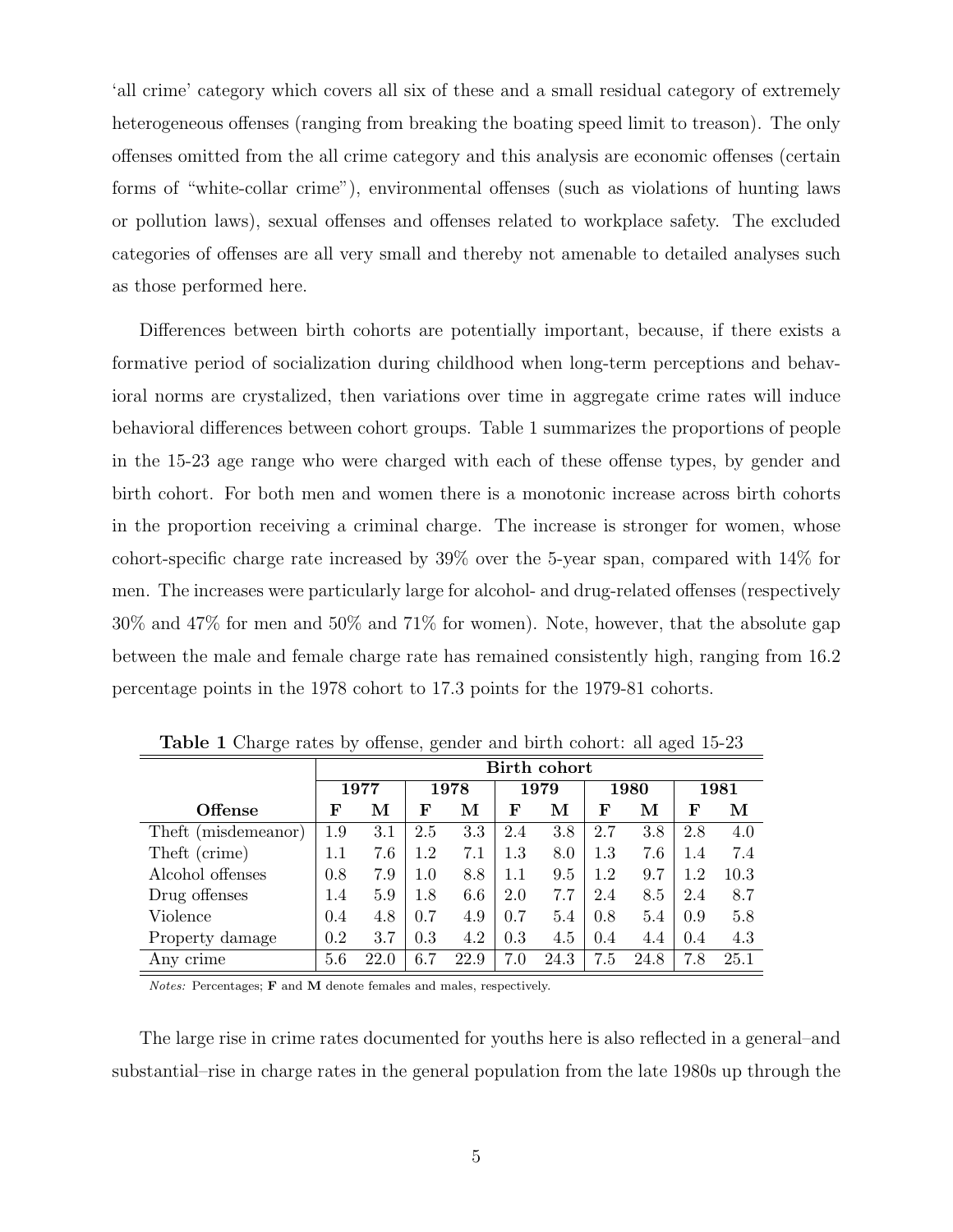start of the new millennium<sup>2</sup>. There is some indication of crime rates leveling out in recent years. This rise in Norwegian crime through the 1990s and the start of the millenium runs counter to expectations given that both economic theory (Becker 1968) and many empirical papers, including Carmichael and Ward (2001), Reilly and Witt (1996), Britt (1994) point to a positive relationship between unemployment and crime. The start of the rise in crime did coincide with a dramatic economic downturn associated with a large rise in unemployment at the end of the 1980s in Norway, but crime rates continued to increase despite a general trend of solid economic growth and low unemployment throughout the mid- and late-1990s <sup>3</sup>. Cyclical economic downturns and transitory increases at the turn of the millennium and associated with the current financial crisis have been moderate in Norway.

We are concerned with the process of initiation into crime, as reflected in the police charge records. The important analytical concept here is the hazard rate, defined as the probability of onset in a given time period conditional on no (detected) criminal activity prior to that time. Given that the crimes are dated to the day, we are able to implement this concept based on days since the individual turned 15. However, for ease of interpretation, we present the hazard rates as functions of time measured in (fractions) of (age) years. In other words, age 16 is use to represent the hazard rate associated with an individual's 1-year duration occurring at his or her sixteenth birthday.

To summarize how risk of onset varies with age, we plot non-parametric estimates of the hazard rate estimated using a weighted kernel method. Figures 1 and 2 show these empirical hazard functions estimated separately by gender, birth cohort and crime category. In all cases, there is a non-monotonic profile, with a rapid rise in risk of onset from age 15 to a principal peak somewhere between age 16.5 and 20, depending on the population group and crime category. The decline in risk past the peak age is always much slower than the initial rise, but the shape of the hazard function is often quite complex.

The hazard functions all display in some degree a common pattern of differences between cohorts. For the 1977 and 1978 cohorts, the hazard function is more extended to the right, and the principal peak is generally less pronounced than for later cohorts. This implies a noticeable tendency over the 5-year span for onset to shift from the twenties to the teenage

<sup>2</sup>See http://www.ssb.no/lovbrudde/

<sup>3</sup>See Statistics Norway (2005) for a general description of the macroeconomic situation in Norway in the relevant period.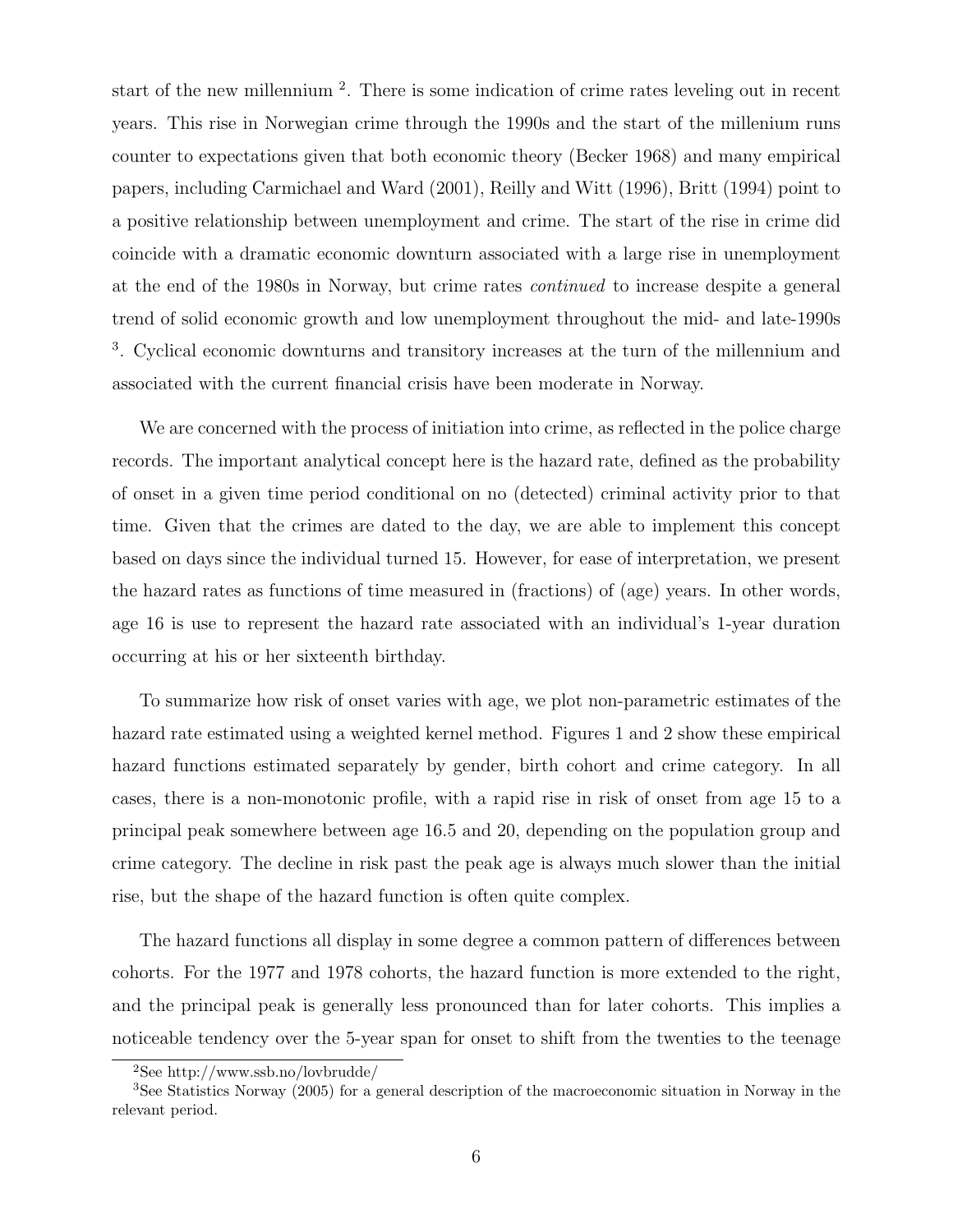years. This change is strong for drug and alcohol offenses for both sexes but (for males particularly) much weaker for other offense types. The change in the pattern of onset risk across cohorts is very pronounced for females in all crime categories, suggesting a definite change in behavioral norms among a significant part of the young female population.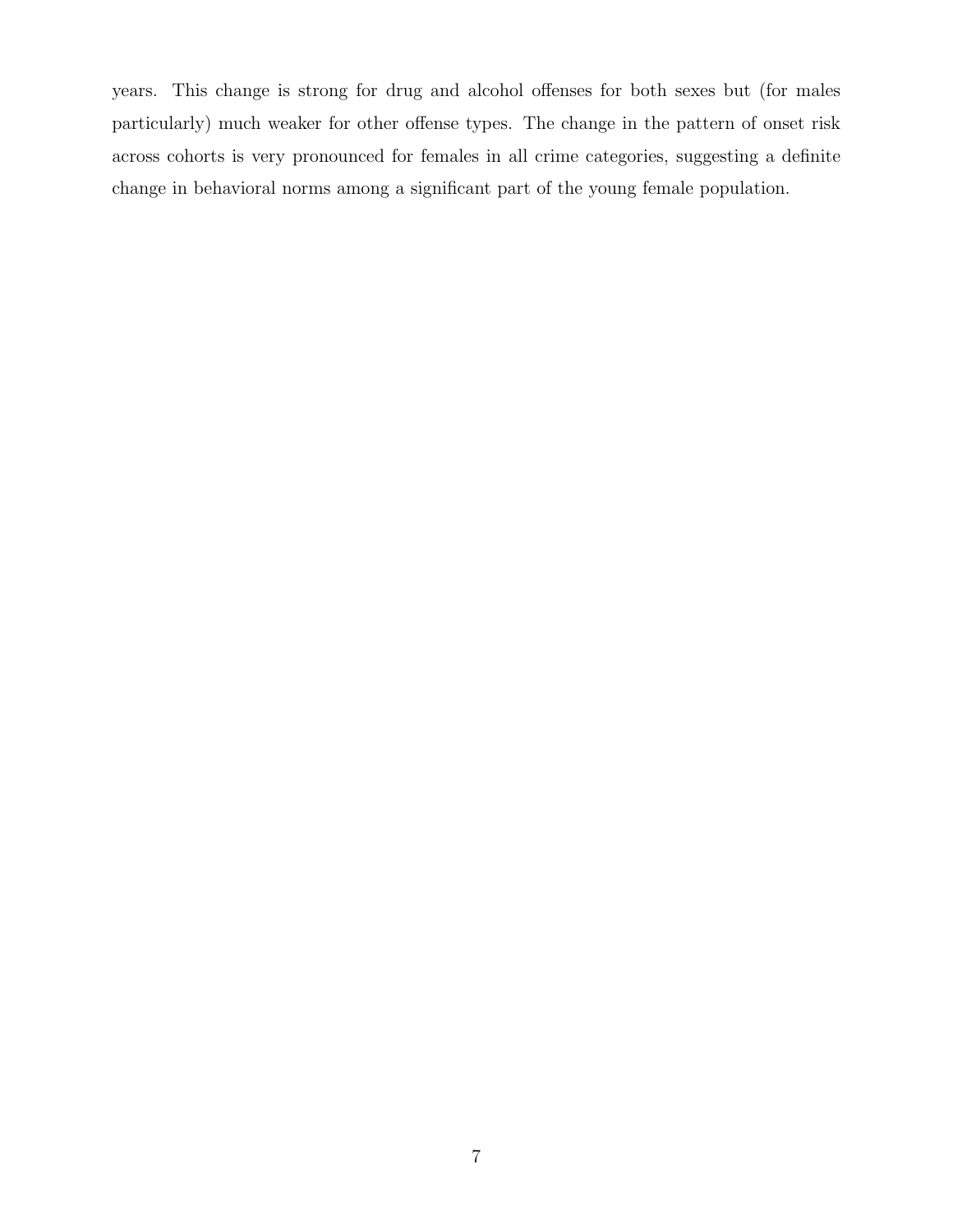

Figure 1 Empirical hazard rates by birth cohort (males)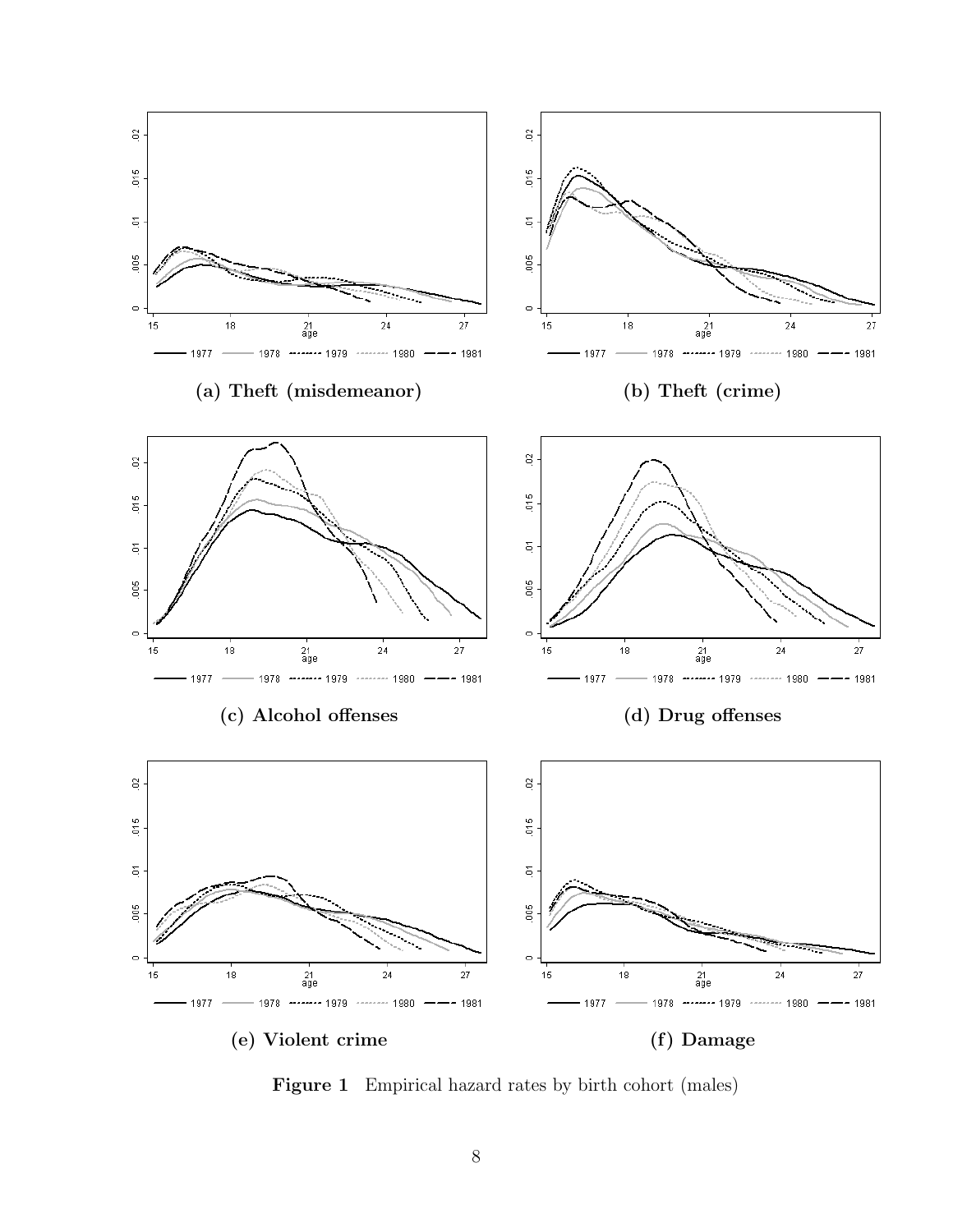

Figure 2 Empirical hazard rates by birth cohort (females)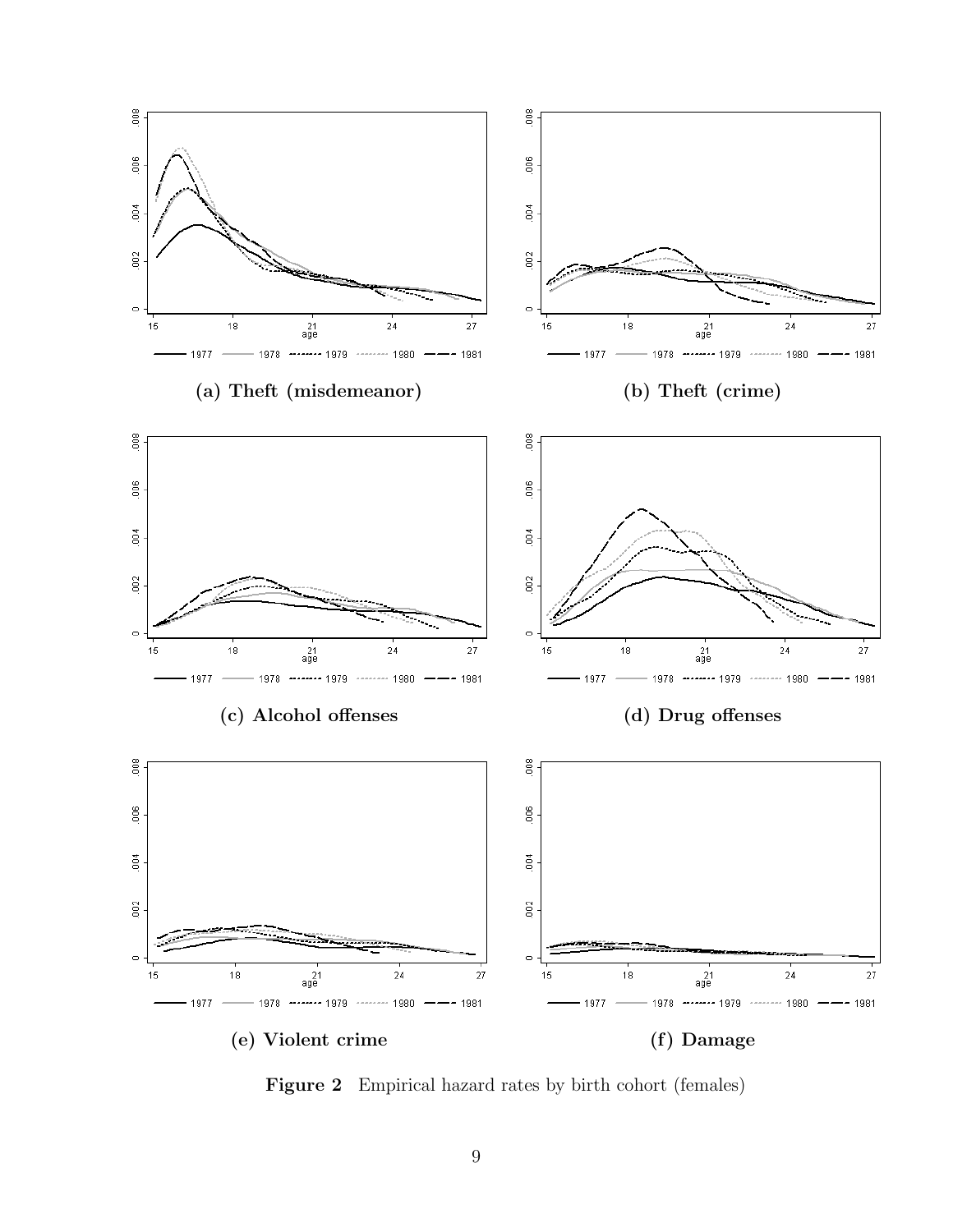### 3 Cognitive ability and crime

The relationship between cognitive ability and criminal activity has also been studied with varying degrees of detail elsewhere. Most famously, Herrnstein and Murray (1994), but also Kandel et al (1988), White et al (1989), Moffitt (1993), Farrington (1998) and Heckman et al (2006), have found evidence of a significant link between early cognitive ability and criminal activity. However, it is important to be cautious about this empirical relationship, since its interpretation is not a simple matter. We contribute to the interpretation and further understanding of such evidence by examining the possible economic foundation for an ability-crime gradient, based on human capital theory (Ehrlich 1973, Lochner 2004), and by subsequently developing a human capital model of crime with differential ability.

The basic human capital model of crime is then extended to incorporate ability-dependent detection rates. As many researchers have previously suggested, if general ability reduces the likelihood of detection, one would expect to find low-ability criminals over-represented among those who are brought to justice. This is a very old idea: Austin O'Malley (1760- 1854) wrote "the reason there are so many imbeciles among imprisoned criminals is that an imbecile is so foolish even a detective can detect him", and the more serious research literature has acknowledged the same possibility for at least eighty years (Murchison 1926, pp. 36-7). Contrary to this intuition, our human capital model of crime shows that differential detection rates by ability lead to attenuation or, possibly even reversal, of a (negative) ability-crime gradient. Following the development and discussion of the human capital model of crime, we then describe the ability test data, which are produced as a by-product of the Norwegian system of male military conscription. Our findings demonstrate the existence of an empirical ability-crime gradient in Norway. Finally, we consider possible sources of measurement bias and assess the possibility that the empirical gradient is a spurious statistical artefact.

#### 3.1 Ability and criminal behavior

Few theories of criminality focus specifically on the relationship between cognitive ability and crime. One simple theory is that individuals with low cognitive ability have less capacity to understand fully the long-term consequences of certain behaviors (like crime and drug use)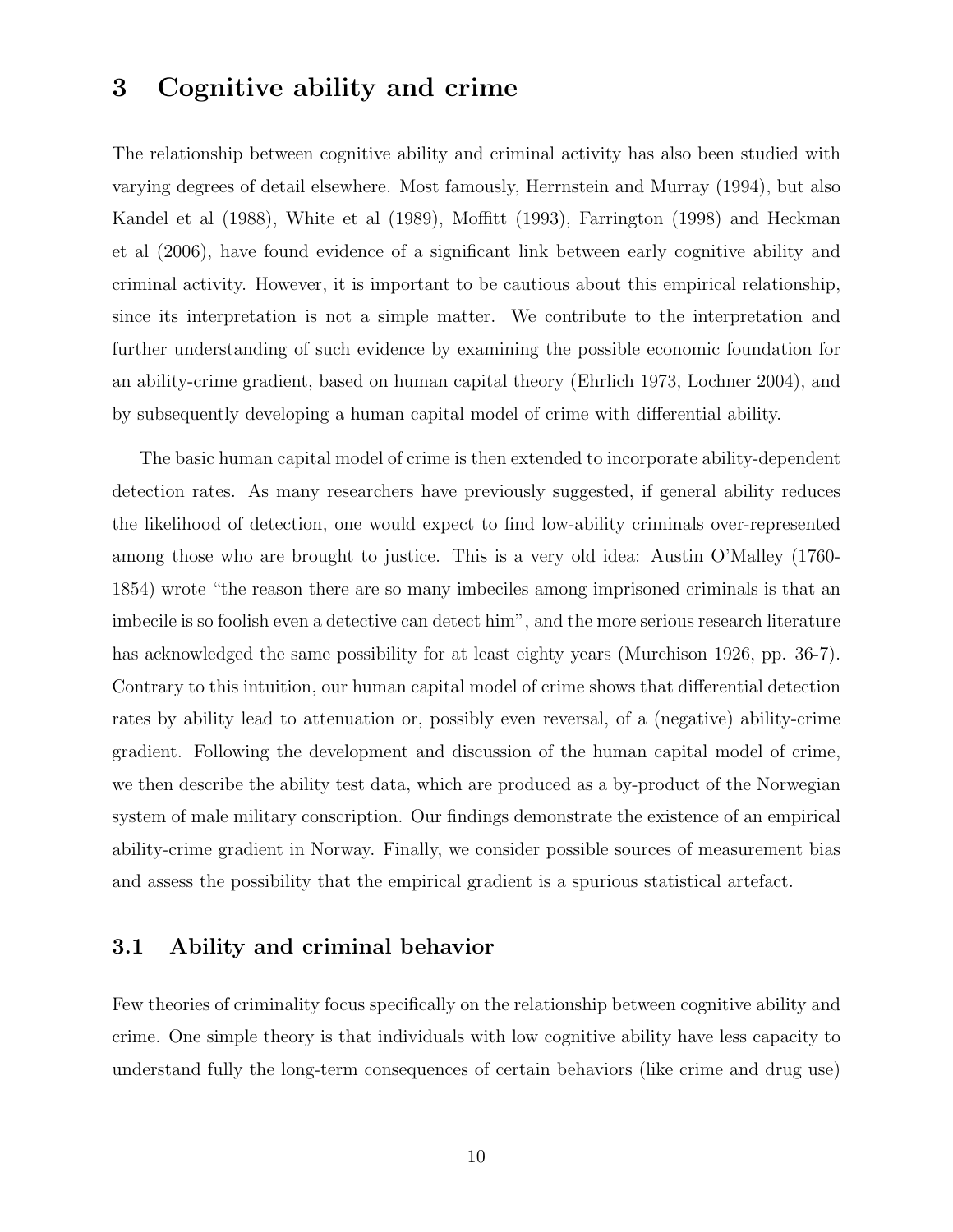which may be tempting in the short-term, but harmful longer-term. As a consequence, lowability individuals tend to make choices which give rise to unanticipated long-term harms. There is some experimental evidence (see Burks et al 2008) backing the foundation of this argument, but failures of decision-making are not necessary for a behavioral ability-crime gradient, and similar relationships can be derived from the standard economic model of 'rational' crime.

We use a stylized two-period model of acquisitive crime and human capital formation to demonstrate this proposition. Our model differs from that of Lochner (2004) in several ways. We simplify by using a 2-period rather than multi-period framework and we do not distinguish different levels of crime intensity, nor general and criminal ability. Importantly, we relax the strong assumption of risk neutrality and allow for a scarring effect of a criminal record. The individual is assumed to have a concave utility function  $u(.)$  common to both periods and all states of the world. In period 1 ('adolescence'), the individual can engage in crime  $(c_1 = 1)$  or not  $(c_1 = 0)$ . Miscarriages of justice do not happen, so there is a positive probability of detection,  $\pi$ , only if  $c_1 = 1$ . During adolescence, legal income is  $B_1$ , illegal income (if crime is committed) is r and the penalty if detected is equivalent to an income loss of  $P_1$ . At the end of adolescence, human capital can take one of three levels:  $H = h_0$  if the individual engages in crime and is detected;  $H = h_1$  if criminally active but undetected; and  $H = h_2$  if he or she has had a blameless adolescence. The positive difference  $h_1 - h_0$ represents the scarring effect of a criminal record and  $h_2 - h_1$  is the loss of human capital resulting from a diversion of effort from educational investment into illegal activity. In period 2 ('adulthood'), the individual's illegal activity is  $c_2 \in \{0, 1\}$ . He or she receives an uncertain income consisting of non-labor income  $B_2$  and  $wlH$  labor income where w is the return on human capital H and l is labor supply, equal to l if effort is diverted to crime and a higher level  $l$  otherwise. For simplicity, we assume that the levels  $l$  and  $l$  are dictated exogenously by the jobs available in the labor market and are not ability-dependent within the three human capital classes. The penalty for detected adult crime is  $P_2$  and the probability of detection is again  $\pi$ . Adult utility is discounted by a factor  $\beta$ . The complex decision problem facing a fully-informed adolescent is summarized in Figure 3.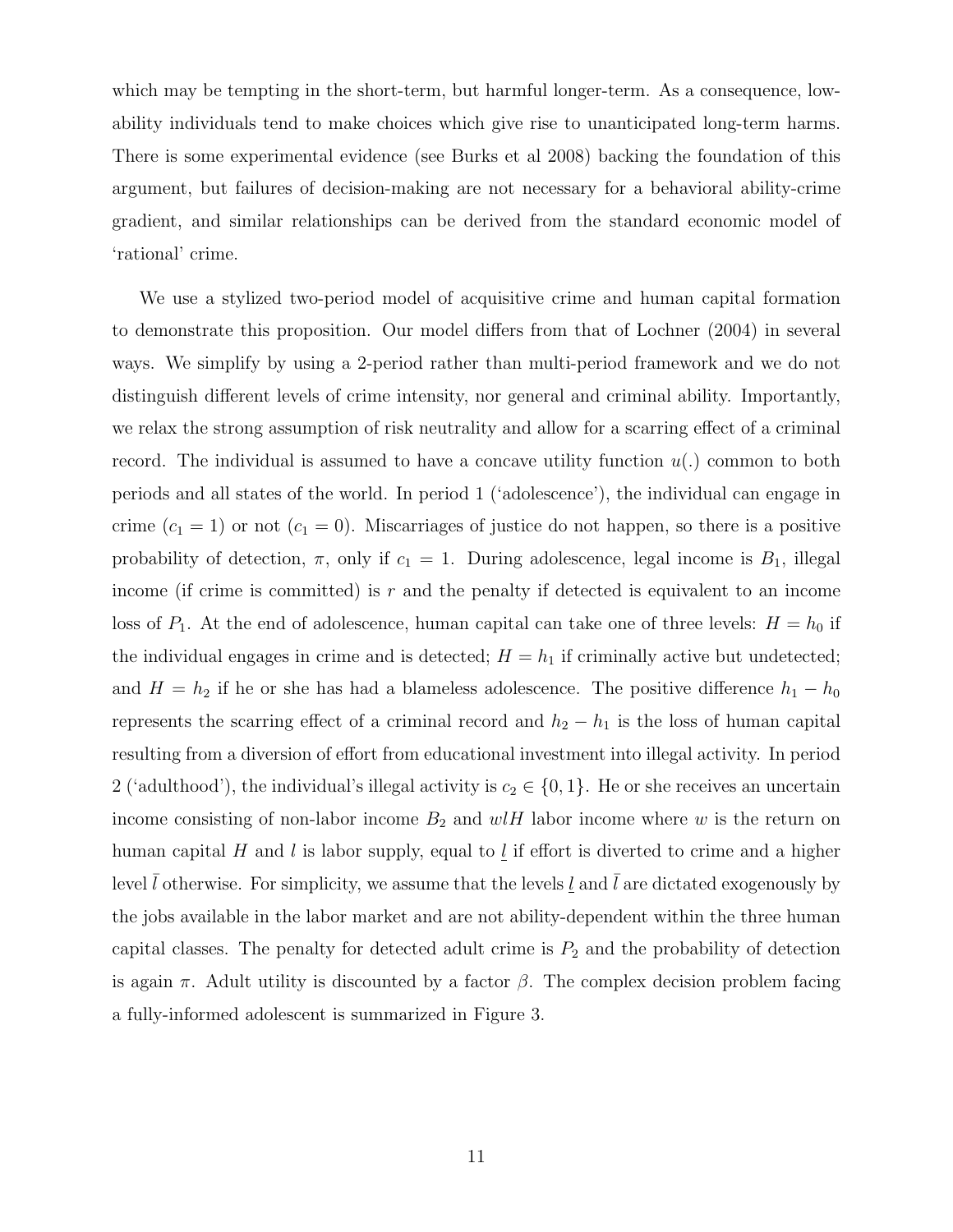

Figure 3 Decision tree

The present value of the expected utility flow resulting from a choice of  $c_1 = 0$  is:

$$
V(0) = u(B_1) + \beta W_2
$$
 (1)

where  $W_j = \max \{ u(B_2 + w\bar{I}h_j), (1 - \pi)u(B_2 + w\underline{I}h_j + r) + \pi u(B_2 + w\underline{I}h_j + r - P_2) \}$  is the period 2 value function, given human capital level  $h_j$ . If the individual chooses to engage in crime, expected utility is:

$$
V(1) = (1 - \pi) [u(B_1 + r) + \beta W_1] + \pi [u(B_1 + r - P_1) + \beta W_0]
$$
\n(2)

In this model, 'rational' adolescent crime occurs if  $V_1 - V_0 > 0$ .

People vary in their cognitive abilities, and ability is likely to affect both the absolute and marginal payoff to investment in human capital because of complementarity between ability and investment in human capital (dynamic complementarity, in Cunha and Heckman's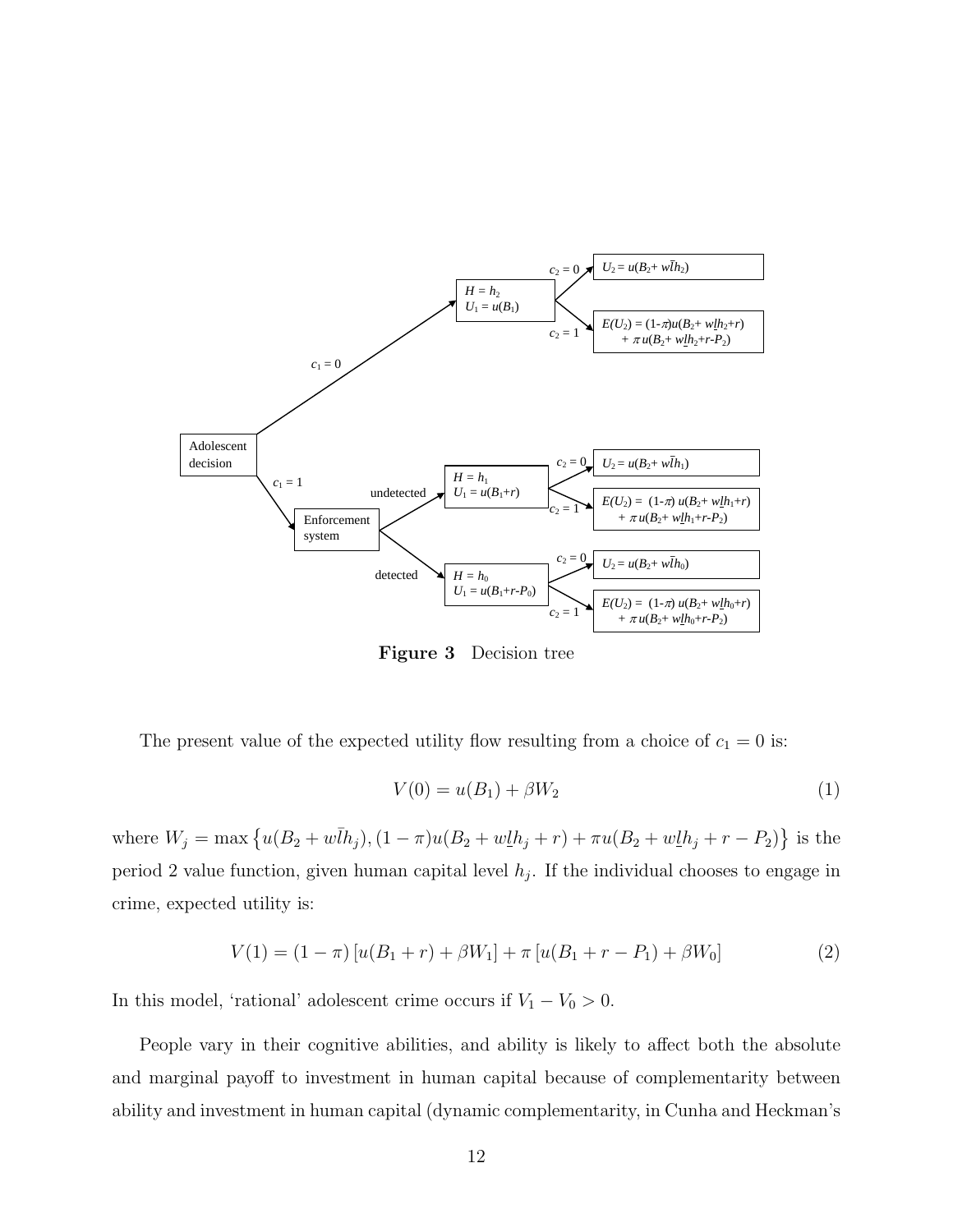(2008) terminology). To accommodate this, we allow the human capital levels  $h_0$ ,  $h_1$  and  $h_2$ , to depend parametrically on ability A and assume that  $dh_j/dA > 0$  for all j and that the differences  $h_2 - h_1$  and  $h_1 - h_0$  are also increasing in A. How does  $V(1) - V(0)$  vary with A? First consider the case where the detection probability  $\pi$  is ability-invariant, in which case  $d[V(1)-V(0)]/dA = \beta \left\{d[W_1-W_2]/dA - \pi d[W_1-W_0]/dA\right\}$ . The value function derivatives are

$$
\frac{dW_j}{dA} = \begin{cases} u'(B_2 + w\bar{I}h_j)w\bar{I}dh_j/dA & \text{if } c_2(h_j) = 0\\ [ (1 - \pi)u'(B_2 + w\underline{I}h_j + r) + \pi u'(B_2 + w\underline{I}h_j + r - P_2) ]w\underline{I}dh_j/dA & \text{if } c_2(h_j) = 1\\ [1mm] (3) \end{cases}
$$

where  $c_2(h_j) = 0$  indicates an optimal choice of adult honesty given human capital  $h_j$  and  $c_2(h_j) = 1$  indicates criminality.

The structure of  $d[V(1) - V(0)]/dA$  depends on the configuration of optimal decisions in adulthood. To see the issues involved, consider the specific case where  $c_2(h_2) = c_2(h_1) = 0$ and  $c_2(h_0) = 1$  or 0, defining the class of individuals who would choose legality if they enter adulthood without a criminal record but may continue criminality into adulthood otherwise. It is the main group of interest, since empirical evidence suggests very strongly that most adolescent offending behavior is a transient phase rather than a long-term career decision and that, where significant adult criminality does occur, it is generally preceded by youth crime.

Under these assumptions, if the scarring effect is not too great, so that the individual expects to be non-criminal in adulthood, even if convicted as an adolescent  $(c_2(h_0) = 0)$ , the ability gradient of  $V(1) - V(0)$  is:

$$
\frac{d[V(1) - V(0)]}{dA} = -\beta w \bar{l} \left\{ \left[ u_2' \frac{dh_2}{dA} - u_1' \frac{dh_1}{dA} \right] + \pi \left[ u_1' \frac{dh_1}{dA} - u_0' \frac{dh_0}{dA} \right] \right\}
$$
(4)

where  $u'_j$  is marginal utility at the point  $B_2 + w\overline{l}h_j$ . By concavity,  $u'_2 < u'_1 < u'_0$  and the two terms in square brackets are ambiguous in sign. However, each is positive if the interaction between ability and human capital is sufficiently strong to offset the decline in marginal utility with increasing income, that is if  $\frac{dh_{j+1}/dA}{dh_j/dA} > \frac{u'_j}{u'_{j+1}}$  for  $j = 0, 1.4$  Thus, for individuals disposed

<sup>&</sup>lt;sup>4</sup>Note that, if utility is linear, there is an unambiguous negative gradient. Also, if the scarring effect  $h_1-h_0$ is ability-invariant rather than increasing, the sign of the second term in square brackets is unambiguously positive.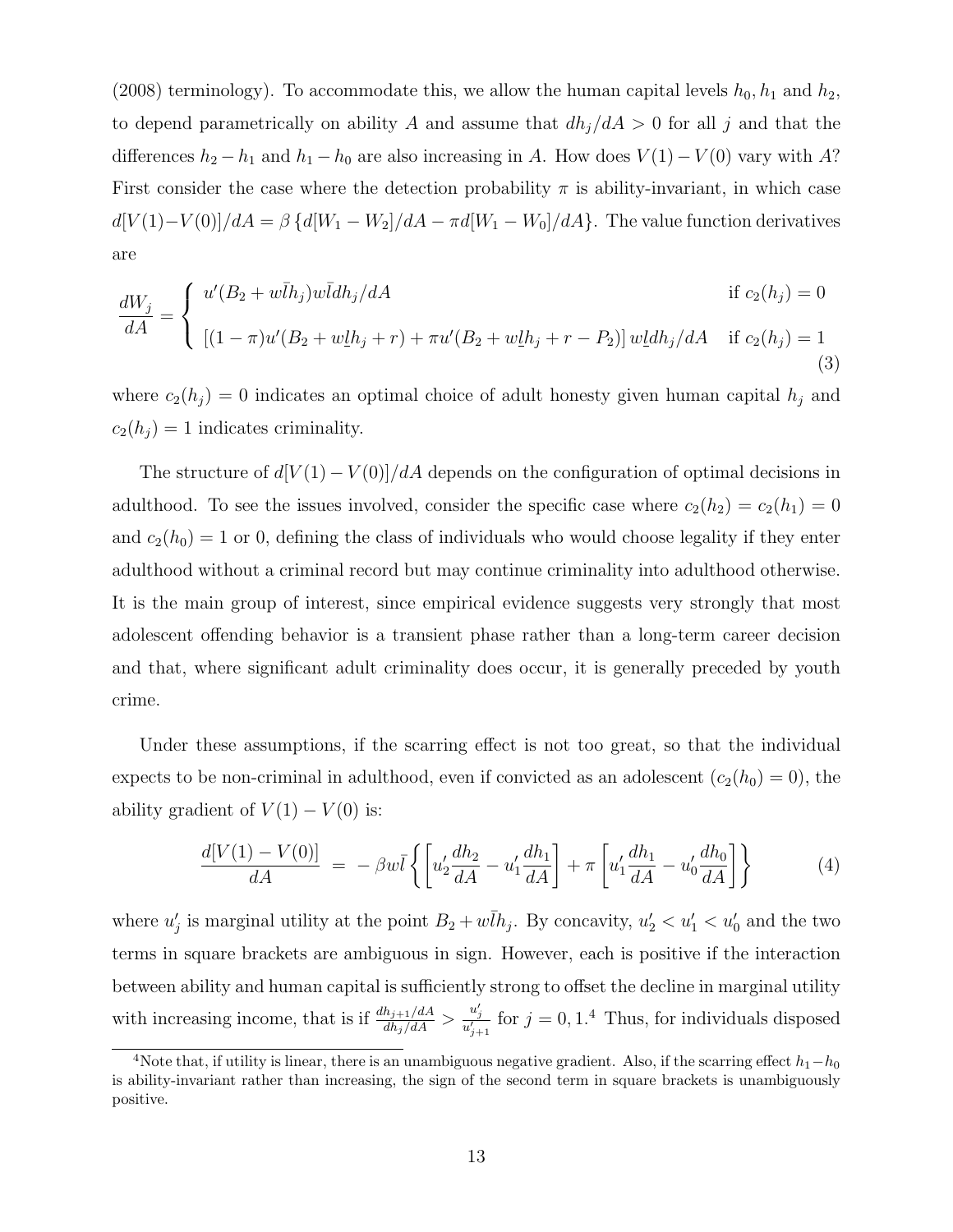towards legality in adulthood, we expect to see a negative ability gradient in  $V(1) - V(0)$  so that increasing ability reduces the likelihood of adolescent criminality.

If the scarring effect is strong enough that the adolescent, if detected, expects to continue criminality in adulthood  $(c_2(h_0) = 1)$ , the derivative  $dW_0/dA$  switches to the second form in (3) and expression (4) changes to:

$$
\frac{d[V(1) - V(0)]}{dA} = -\beta w \left\{ \bar{l} \left[ u_2' \frac{dh_2}{dA} - u_1' \frac{dh_1}{dA} \right] + \pi \left[ \bar{l}u_1' \frac{dh_1}{dA} - \underline{l}u_0^{+'} \frac{dh_0}{dA} \right] + \pi^2 \underline{l} \left[ u_0^{+'} - u_0^{+'} \right] \frac{dh_0}{dA} \right\}
$$
(5)

where  $u_0^{+'} = u'(B_2 + w\underline{l}h_0 + r)$  and  $u_0^{++'} = u'(B_2 + w\underline{l}h_0 + r - P_2)$ . Of the three terms in square brackets in (5), the first two are expected to be predominantly positive, since the increase in human capital accumulation and labor market attachment produced by increased ability is likely to outweigh any decline in the marginal utility of income. The final term in square brackets is unambiguously negative because of diminishing marginal utility, but likely to be small because of the term  $\pi^2$ .

The overall conclusion from our interpretation of conditions (4) and (5) is that forwardlooking behavior by young people is highly likely (but not certain) to generate a negative ability-crime gradient in a world where the detection probability is constant and where human capital earns substantial rewards. This simple analysis is certainly not a full description of criminal behavior, especially for non-acquisitive crime, but it serves to make an important point. The existence of an ability-crime gradient does not necessarily imply the existence of any fundamental genetic process leading automatically to criminal behavior, nor does it necessarily imply that participants in crime are defective in terms of their decision-making capacity. Instead, the ability-crime gradient arises here purely as a consequence of the (relatively) poor legal economic opportunities open to low-ability individuals.

Now consider the possibility that the risk of detection is also ability-dependent. How do conditions (4) and (5) change? In both cases, an additional term appears in the ability gradient of  $V(1) - V(0)$ . The new term is:

$$
-\frac{d\pi}{dA}\left[u(B_1+r) - u(B_1+r-P_1) + W_1 - W_0\right]
$$
\n(6)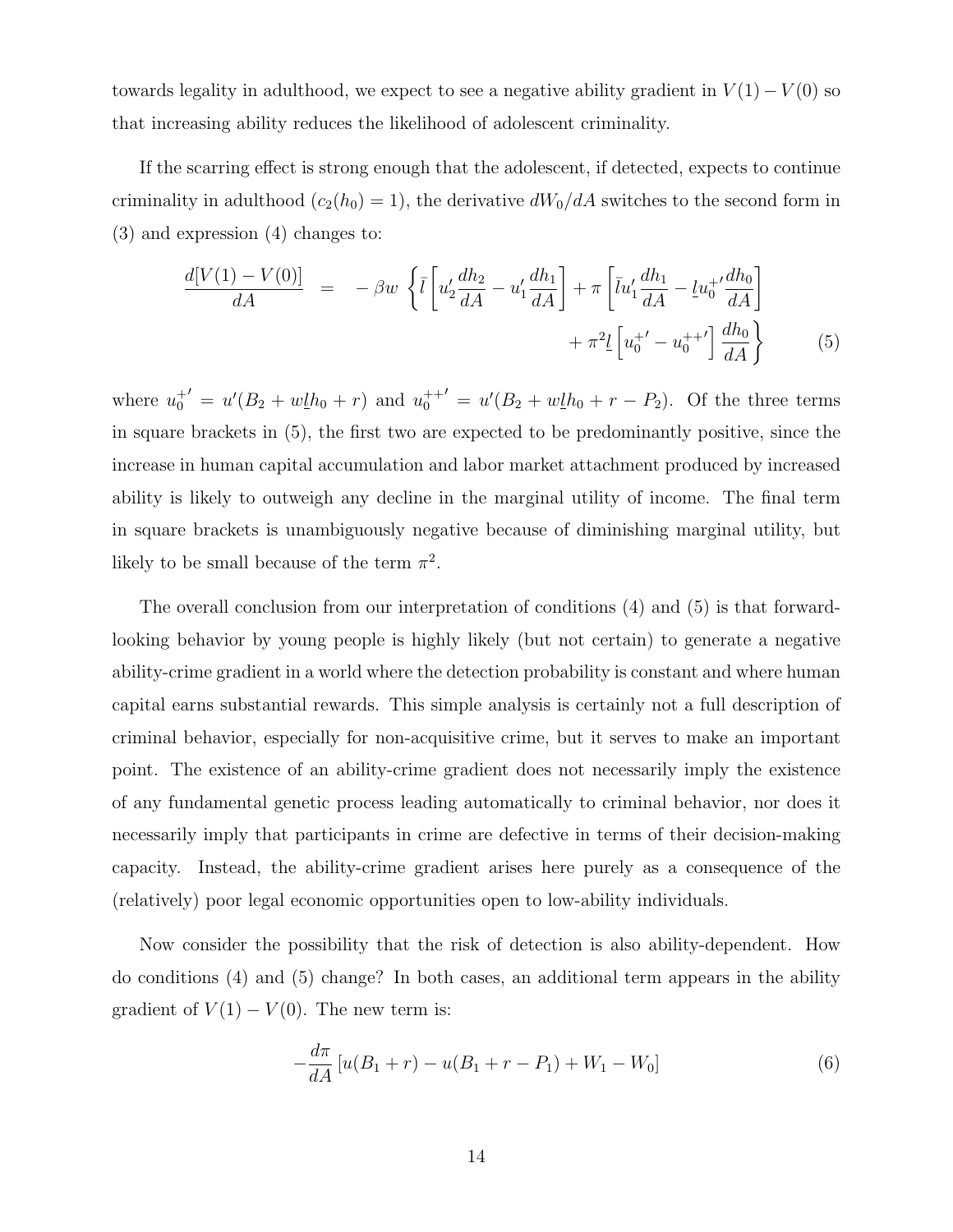The detection risk is decreasing in ability, utility is increasing in income and the value function is increasing in human capital, so  $d\pi/dA < 0$ ,  $u(B_1 + r) - u(B_1 + r - P_1) > 0$  and  $W_1 - W_0 > 0$ . Thus the additional component (6) of  $d[V(1) - V(0)]/dA$  is definitely positive and the impact of ability-related detection risk is to attenuate or conceivably even reverse the negative ability-crime gradient. This leaves open the sign and magnitude of the gradient as an empirical question, to which we now turn.

#### 3.2 The military service ability test

All male members of the 1977-81 birth cohorts were in principle required to present themselves (normally between ages 18 and 20) for drafting into the Norwegian armed forces for Military Service. As part of the recruitment process, all young men were required to take the Armed Forces General Ability Test (GAT), used primarily to assess recruits' suitability for military service. In practice, approximately 6-9% of men from the 1977-81 cohorts did not take the GAT, for a variety of unrecorded reasons. One of the principal circumstances in which the test would not be taken is where the individual has a record of severe physical or mental illness or disability which would clearly make him ineligible for military service. Without access to medical records and more detailed records from the draft, it is not possible to look at this in greater depth. In a very small number of cases,  $5$  individuals were excluded from the draft due to heavy, repeated involvement in very serious violent crimes. The IQ data from the Norwegian military draft has been used extensively for research purposes (Kristensen and Bjerkedal 2007, Sundet et al 1988, Sundet et al 2004 Sundet et al 2005, Black et al 2007, 2009) and it is noted to be of particularly high quality and coverage by Flynn (1987).

The GAT is a combination of three time-limited multiple-choice components: a test of arithmetic ability (30 items, 25 mins.); a word similarities test (54 items, 8 mins.); and a figures test (36 items, 20 mins.). The first two components are broadly similar to those in the widely-used Wechsler IQ test and the third is similar to the Raven Progressive Matrices test. Test-retest reliabilities for the three components have been reported as .84, .72 and .90 (Sundet et al 1988). The three component scores are transformed to conform to the standard

<sup>&</sup>lt;sup>5</sup>According to information from the Norwegian Conscription Office ("Vernepliktsverket"), these cases numbered 6 persons born in 1977, 13 persons born 1978, 17 persons born 1979, 37 persons born 1980 and 58 persons born 1981.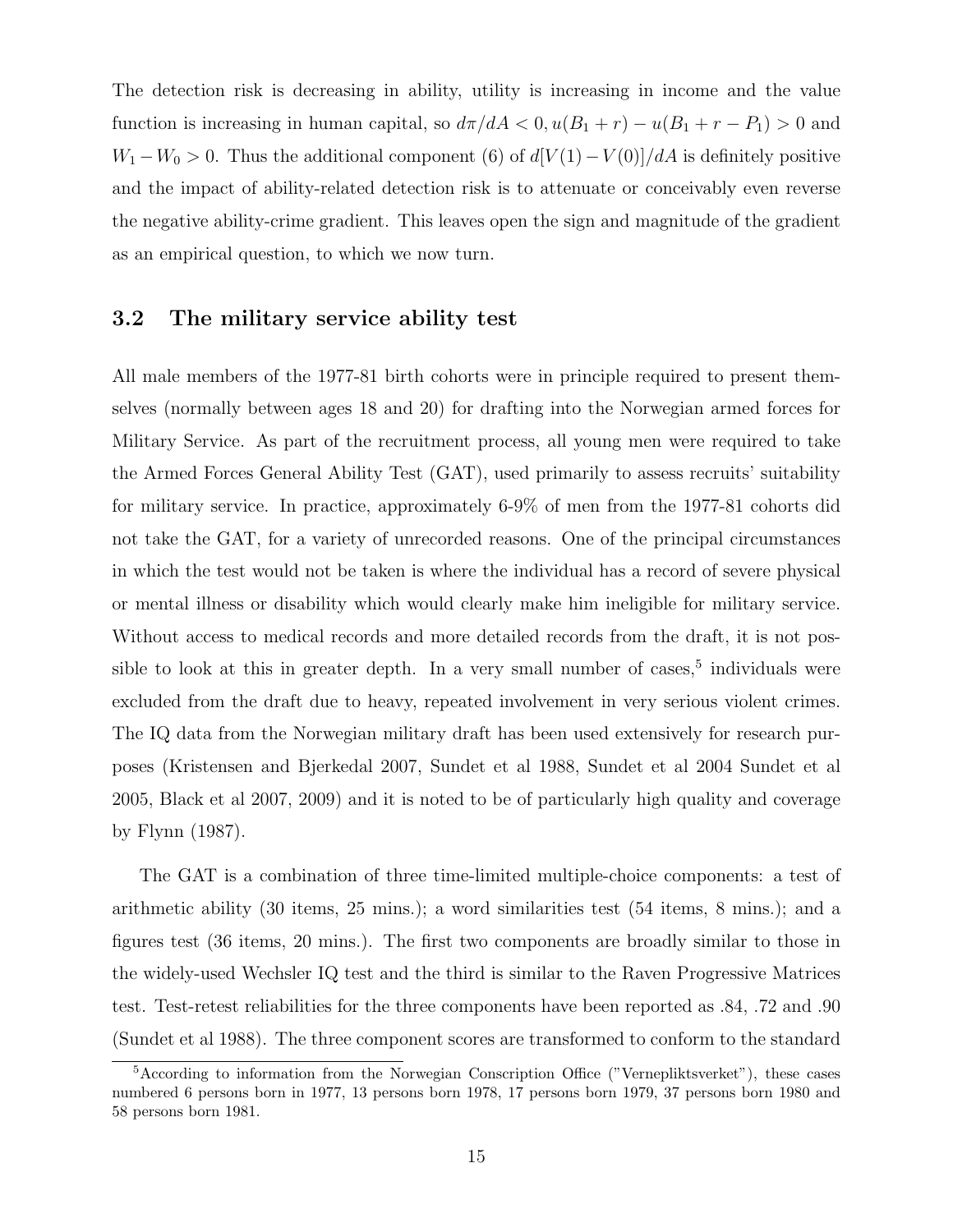normal distribution on a benchmark sample then summed and reported on a 1-9 scale (the 'stanine' scale), where category 5 corresponds to average IQ of 100 and one stanine unit corresponds to a difference of 7.5 IQ points based on the common IQ scoring with mean 100 and standard deviation 15. Sundet et al (2004) give more detail on the GAT and show that the rising trend in measured ability over the 1950s to the mid 1990s (the Flynn effect) had essentially ended by the time the 1977-81 birth cohorts encountered the draft.

Figure 4 shows the striking empirical IQ gradient in the data for men, for whom the peak level of onset risk is 6-17 times higher for the lowest ability group than for the highest. These gradients are steep for all crime categories, but especially so for theft crime and violence and least so for alcohol and drug crimes. One of our objectives in this paper is to examine the extent to which these gradients remain after allowing for the effect of other relevant factors, such as the child's family history.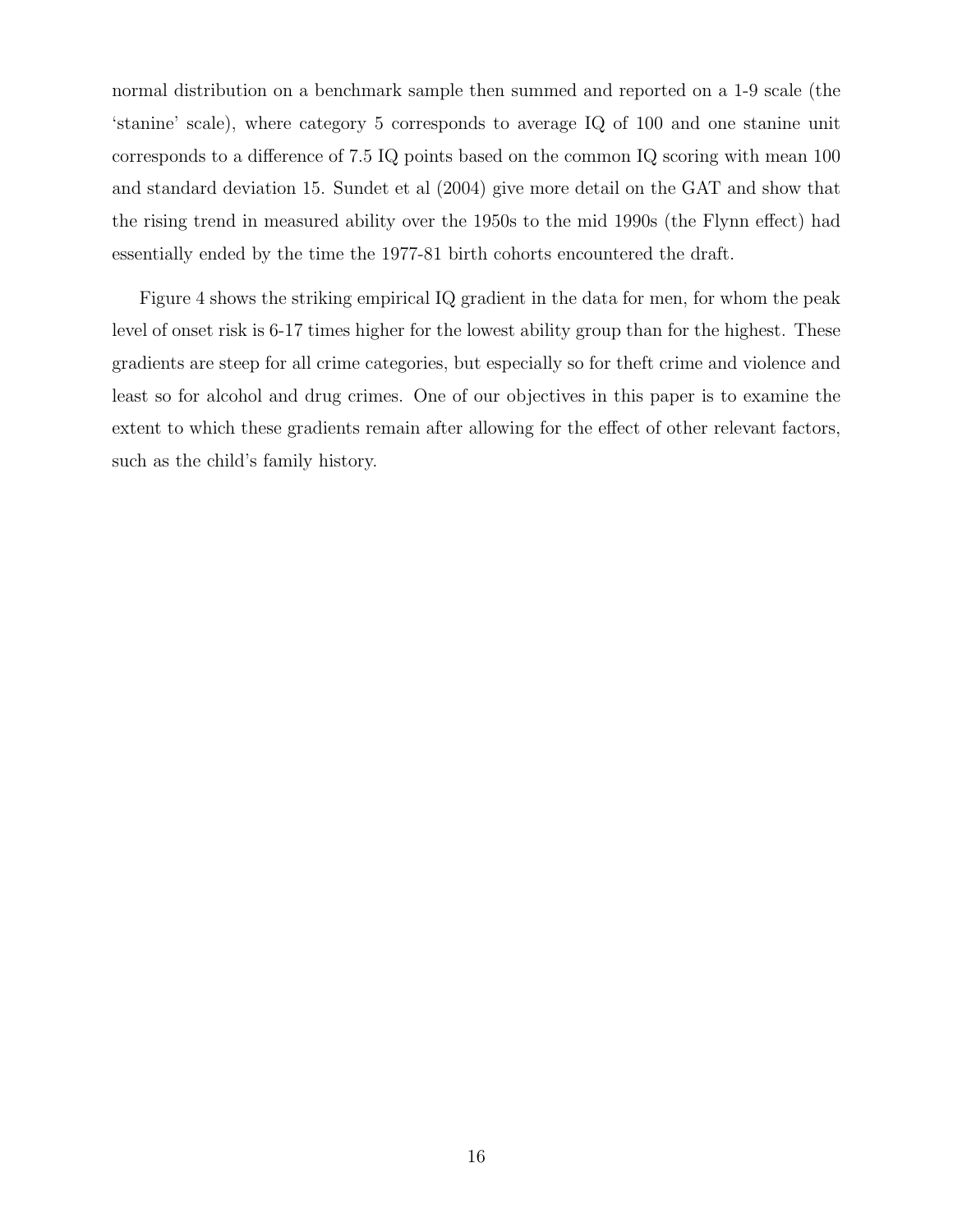

Figure 4 Empirical hazard rates by IQ category (males)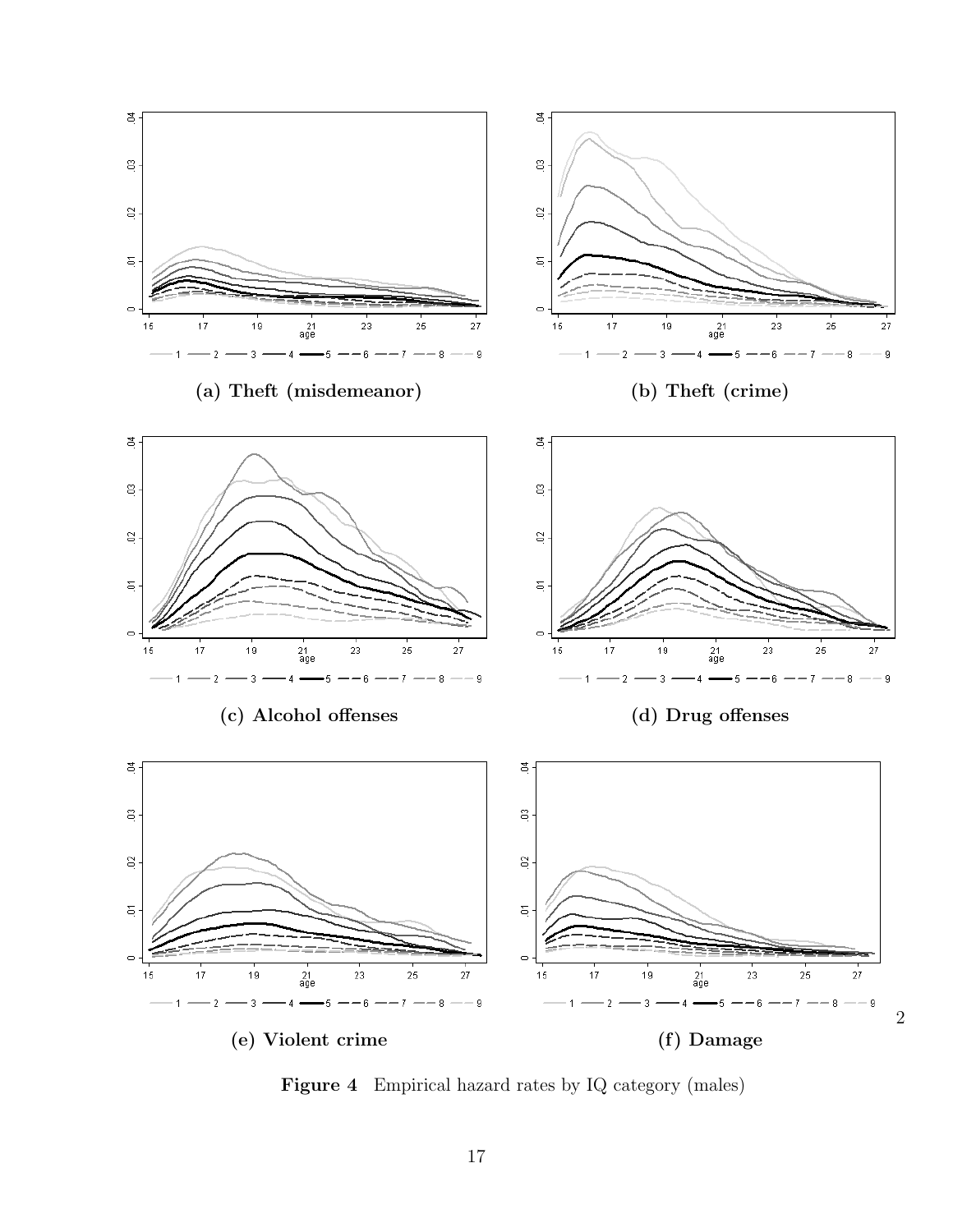#### 3.3 Measurement bias

There are two main sources of bias in the empirical ability-crime gradient in charge data: a selection bias arising from the fact that charged criminals are possibly not a random sample of all criminals; and an errors-in-variables bias caused by the measurement error in IQ tests. Consider first the selection bias, using the notation of section 3.1. The conditional probability  $D(A)$  of being a criminal appearing in the charge register is  $D(A) = P(A)\pi(A)$ , where  $P(A)$  is the probability of committing crime. Define the true ability-crime gradient as the proportionate effect  $g = \partial \ln P / \partial A$ , whose empirical counterpart is  $\tilde{g} = g + \partial \ln \pi / \partial A$ . The negative term  $\partial \ln \pi / \partial A$  is the selection bias induced by ability-related crime detection which can lead to some degree of exaggeration of the true gradient.

The existence of a strong IQ-crime gradient in many different sets of self-reported survey data and in the charge-based register data we analyze here suggests that the gradient we observe is not primarily a statistical artefact arising from over-representation of low-ability criminals among the group of charged offenders. More detailed survey-based tests also find little evidence for a large bias: for example, Moffitt and Silva (1988) compared mean IQs of detected and undetected young offender subsamples from a longitudinal New Zealand survey that were matched in terms of their self-reported delinquency. There was no significant IQ difference between the two groups (although both groups had significantly lower mean IQs than non-delinquent survey members), suggesting that the IQ gradient is a genuine aspect of behavior rather than a detection-related artefact.

A second measurement difficulty is also worthy of note. Any IQ test score is an indicator, not a direct observation, of ability. If there is (classical) random measurement error in these test scores, then estimates will be subject to an attenuation bias and a tendency to underestimate the importance of cognitive ability. The situation here is not quite the classical measurement error case, because two errors are present in the use of a test score as the ability measure: the usual attenuation bias arising from a negative correlation between the measurement error and the measured test score; and an upward bias due to the fact that test scores are generally standardized by dividing by the standard deviation of the test score rather than the standard deviation of the test score minus its error.<sup>6</sup> Thus the measurement

 $6$ The standardization used in our GAT variable is more complex than this (see section 3.1) but the same general point applies.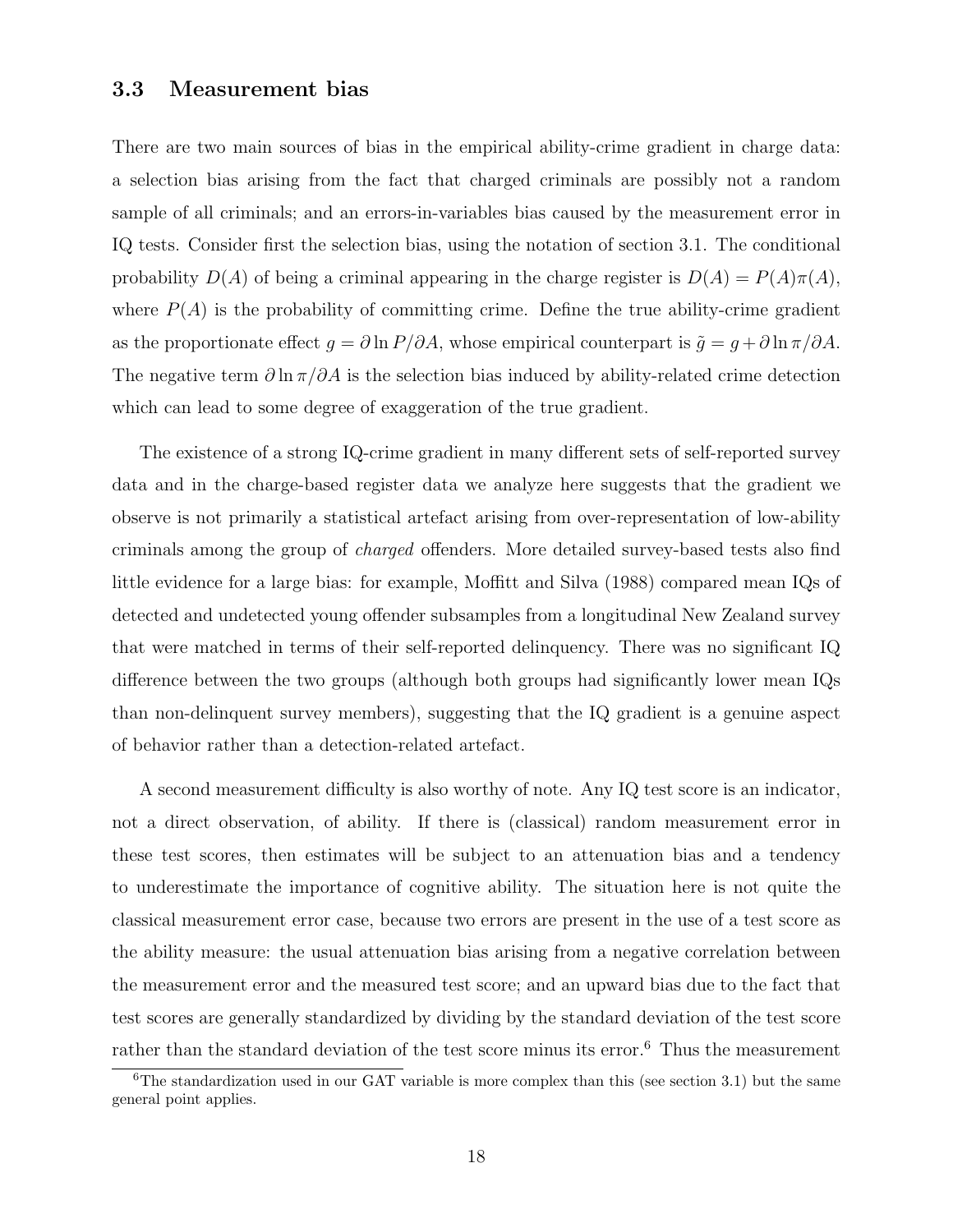error involves less attenuation than is normally the case. To illustrate this, consider a test score T linearly related to ability A, with a measurement error  $\varepsilon$  with mean zero and variance  $\sigma^2$ . Thus  $T = a + bA + \varepsilon$ . If ability is defined to have zero mean and unit standard deviation, the standardized test score is:

$$
T^{s} = \frac{bA + \varepsilon}{\sqrt{b^{2} + \sigma^{2}}} = \sqrt{\rho}A + \sqrt{1 - \rho}\frac{\varepsilon}{\sigma}
$$
\n<sup>(7)</sup>

where  $\rho = b^2/(b^2 + \sigma^2)$  is the test-retest reliability.

Now suppose that a crime variable  $C$  is related to ability through a linear regression:  $C = \alpha + \beta A + u$ , which can be rewritten using (7) as:

$$
C = \alpha + \frac{\beta}{\sqrt{\rho}} T^s + \left[ u - \beta \sqrt{\frac{1 - \rho}{\rho}} \frac{\varepsilon}{\sigma} \right]
$$
 (8)

There are two distortions here: the composite error in square brackets is negatively correlated with the covariate  $T^s$ ; and the coefficient  $\beta$  has been transformed to  $\beta/\sqrt{\rho}$  by the inappropriate normalization. It is easy to show that the probability limit of the regression estimate of the crime-ability gradient is  $\sqrt{\rho}\beta$ , which involves less attenuation than the standard measurement error result of  $\rho\beta$ . Thus, if the test-retest reliability is 0.81, say, the attenuation bias in this simple model is 10% rather than the 19% in the conventional errors-in-variables case.

With available data, it is impossible for us to evaluate the net effect on the abilitycrime gradient of distortions due to differential detection by ability and attenuation due to measurement error, but the two sources of bias should be borne in mind when interpreting estimates of ability effects both here and in the rest of the applied literature.

### 4 Modeling the onset of crime

Criminal behavior is dynamic. A majority of people never have any significant involvement in crime; many have only a brief period of criminality; some rapidly develop a criminal habit early in life but then grow out of it, usually more slowly; others become longer-term criminals. Many authors including Sampson and Laub (1993), Laub and Sampson (2003) and Nagin and Tremblay (1999, 2001) have used discrete typologies of this kind as a latent structure underlying observed criminal careers. Criminal careers can be very complex but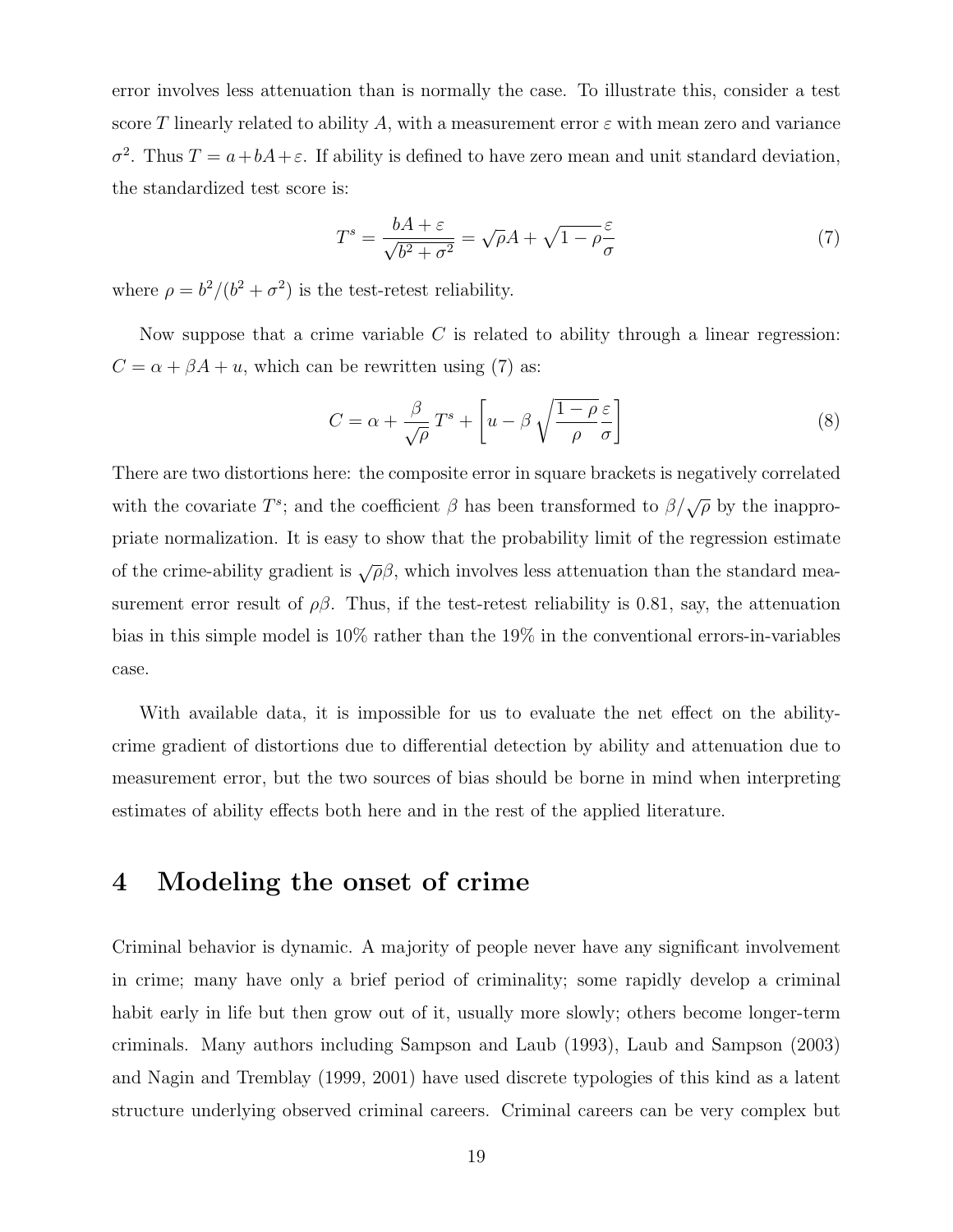they all share a common feature, the initiation or onset event, which is critically important. Obviously, crime cannot happen if onset never occurs and, less obviously, early onset may be associated with higher offending rates and longer duration of subsequent criminal careers (Sampson and Laub 1993). Consequently, we focus our analysis on the process of initiation or onset rather than modeling the whole criminal career, which brings with it the attendant risk of misspecification of a more complex process.

#### 4.1 The Cox partial likelihood approach

We treat the time (measured in days from the fifteenth birthday) until the first recorded arrest within the relevant crime category as the completed duration  $\delta$ . Note that  $\delta$  may have a defective distribution with positive probability mass at  $\delta = +\infty$  for 'persistent non-offenders'. The Cox (1972) model of  $\delta$  is based on the following proportional hazards specification:

$$
h(t|\mathbf{x}(t)) = exp(\mathbf{x}(t)\boldsymbol{\beta})h_0(t)
$$
\n(9)

where  $h(t|\mathbf{x}(t))$  is the conditional hazard rate at elapsed time t, defined as the probability of onset within the short time interval  $(t, t + dt)$  divided by the width of the interval dt. The probability is conditional on no criminal charge prior to age  $t$  and on a set of variables  $x(t)$  constructed to describe the individual's personal characteristics and history up to age t. The function  $h_0(t)$  is the baseline hazard function, interpretable as the hazard function for a benchmark individual with characteristics  $x(t) = 0$ . We analyse onset through criminal charges which can occur only from age 15 onwards. All our explanatory covariates relate either to time-invariant characteristics (such as birth cohort, mother's marital status at birth) or to the history of events up to age 15 (such as the occurrence of parental divorce at different stages of childhood). None of these variables change after age 15, so our covariates are in fact invariant to t, which represents time measured from age 15 onwards.

The partial likelihood approach to estimation involves maximization of the likelihood of onset at the observed time  $\delta_i$  conditioned on the risk set of sampled durations which are still in progress at time  $t$  (see Lancaster (1990) for further details). We allow for right censoring and use Breslow's (1974) method for dealing with tied durations in the sample of observed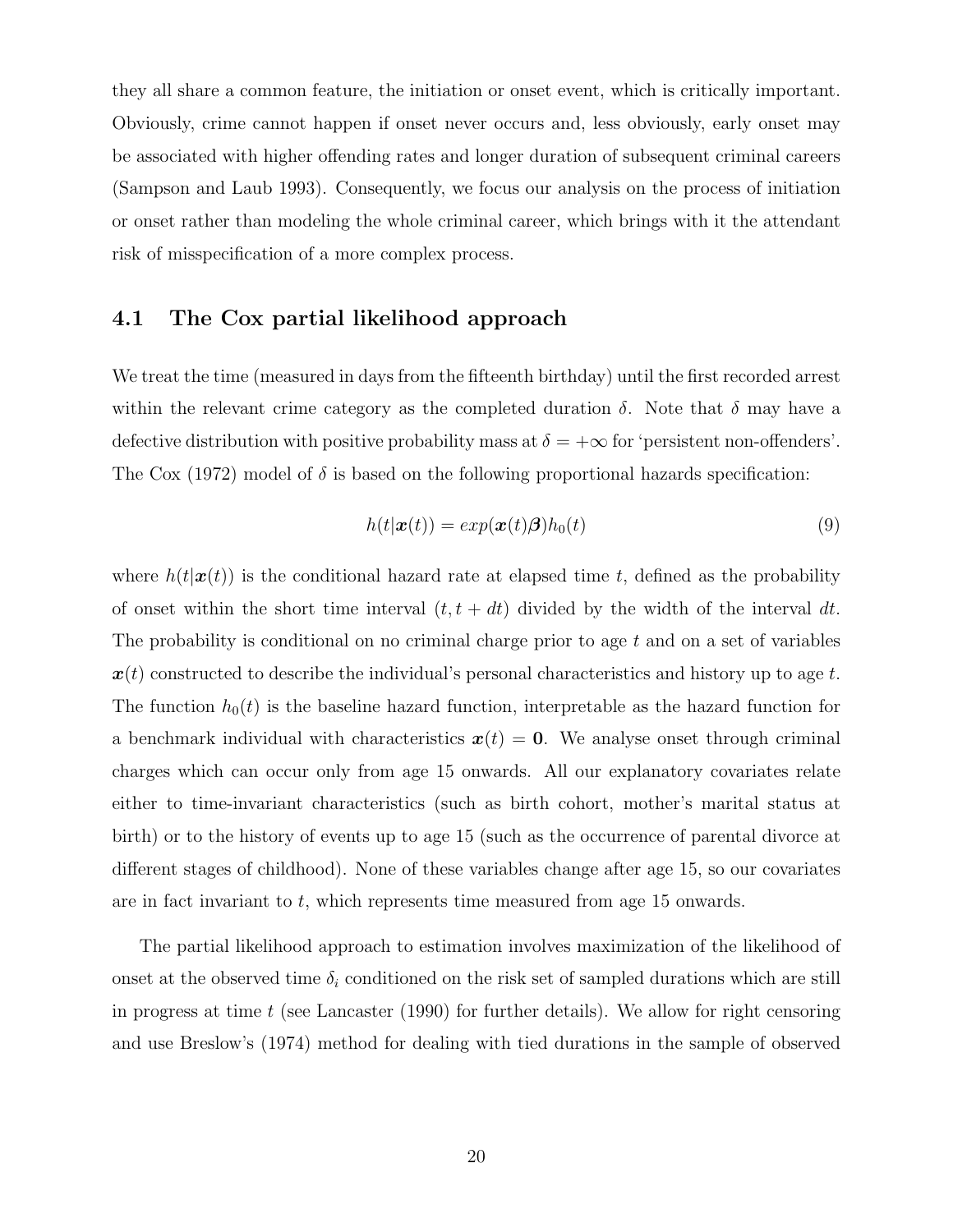onset events.<sup>7</sup> Figures 5-8 and Tables 5-8 which present the results in the form  $exp(\beta_i)$ , giving the hazard ratio, defined as the proportionate increase in the hazard rate when the jth covariate is increased by one unit.

We analyze onset separately for males and females because there are clear differences in the volume and nature of offending behavior among young men and women and because we have cognitive ability test results only for men, since women were not subject to compulsory military service. We use detailed models with four groups of covariates: cohort dummies; parental characteristics and employment histories; major childhood disruption, including divorce, repartnering and bereavement; and location. We discuss each of these aspects of the model in turn in sections 4.2-4.5 before considering (for males only) the influence of cognitive ability, captured by adding a further group of covariates. The covariates are summarized in Tables A1-A4 of Appendix 1.

#### 4.2 Cohort effects and crime trends

The estimated models of onset include dummy variables to capture birth cohort effects. These cohort shifts all show a significantly rising cohort-trend in crime, demonstrating that the large cohort shifts apparent in the crude empirical hazards of Figures 1 and 2 above remain substantially unaffected after allowing for the influence of individual characteristics and family history.

For every category of crime, females show a more rapid rise in the risk of onset than do males, after allowing for all other individual influences on criminal behavior. Figures  $5(a)-(d)$ show this tendency towards convergence between male and female behavior for all crimes; for drug offenses and violent crime, where convergence is most rapid; and for crimes of theft, where the difference in trend is modest. These plots show the estimated hazard ratio relative to a 1977 baseline, scaled to 1977=100. It should be borne in mind that, despite the more rapid increase in the female onset hazard, women have a substantially lower level of risk of than men in every cohort.

<sup>7</sup>The estimates presented here do not allow for persistent heterogeneity but we have estimated models involving school-specific random effects in a few cases, yielding almost identical estimates. The large sample size implies infeasibly long computer run times for these mixed models.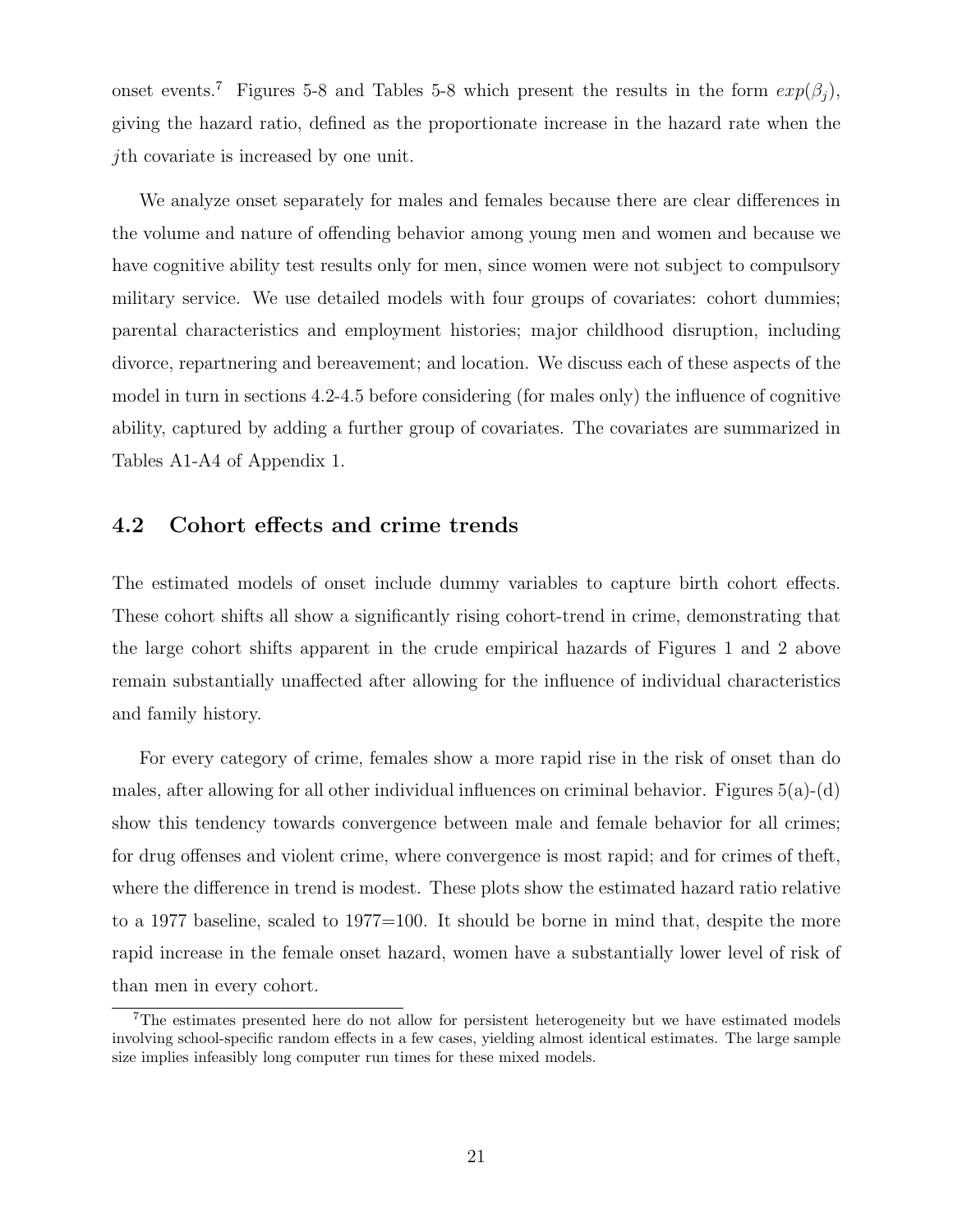







(c) Violent crime (d) Theft crimes

Figure 5 Cohort-specific hazard ratios for males and females (Cox partial likelihood estimates)

#### 4.3 Parental background

One of the great advantages of Norwegian register data is the availability of information which allows us to construct an employment history for each parent during the entire childhood of the birth cohorts studied here. Employment status rests on the concept of an income unit (grunnbeloep) abbreviated as  $G$ , which is used in the Norwegian public pension system to determine the accumulation of pension rights through employment. Roughly speaking, a person is credited with one year of earned pension rights if he or she earned more than 1G in a given year. Norwegian pension records therefore carefully record the number of years in which a person has earned over  $1G$ . Since the monetary amount of G has to be comparable over several years, the value of  $1G$  in Norwegian kroner is adjusted, usually once a year, by the Norwegian parliament and closely follows average wage growth in Norway. Currently, 1G is just under half the minimum old-age pension for a single person in Norway and can be said to be roughly equivalent to half the subsistence annual wage. Following the practice of the Norwegian pension system, we treat any year as one of employment if the parent in question generated earnings of 1G or more, and summarize the employment history by the number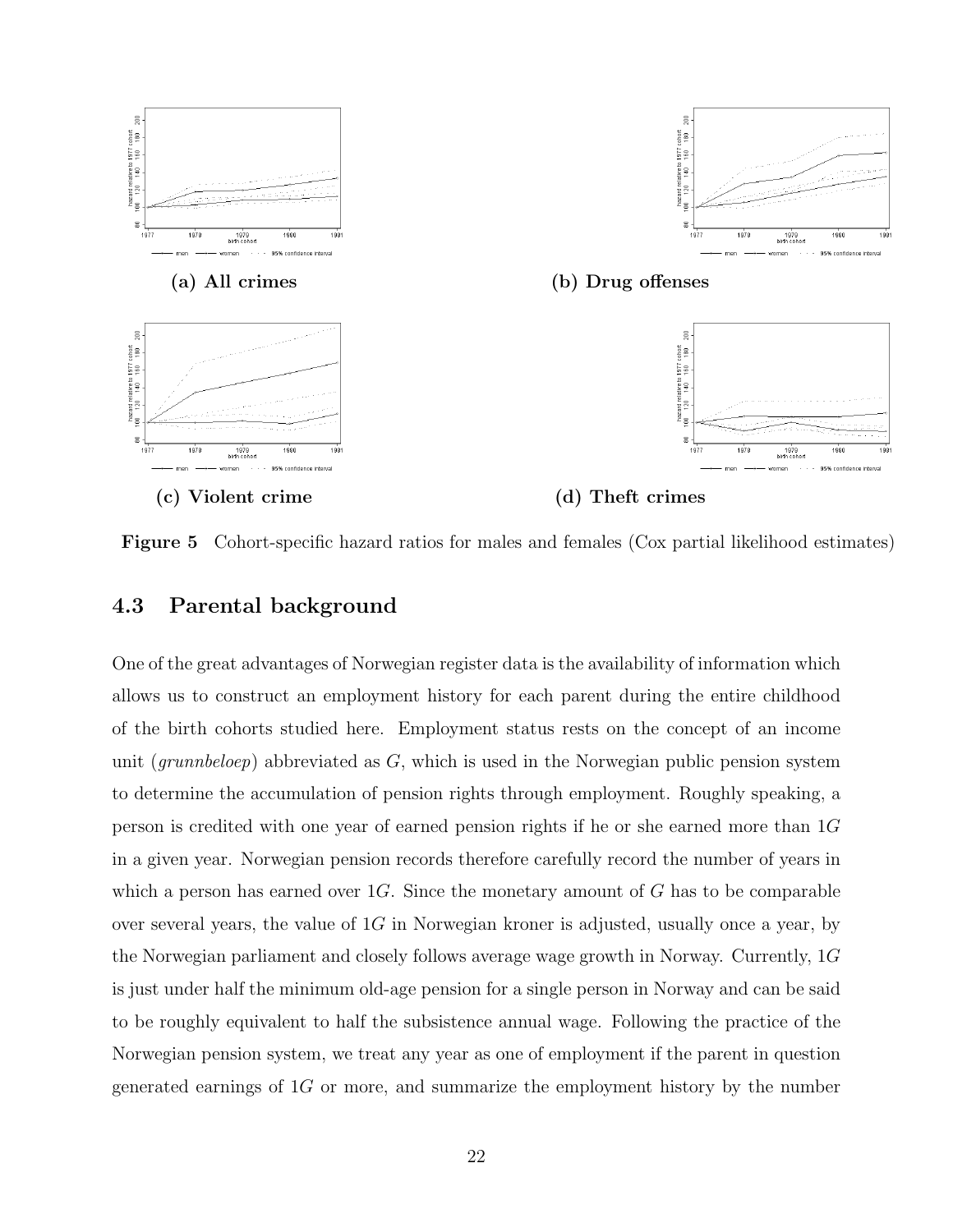of years of the parent's employment up to the child's fifteenth birthday (a maximum of 16 years). The resulting variable is a direct measure of the parent's labor market attachment.

While the pension data provides a measure of parental labor market earnings, data on other income sources, in particular public benefits, are not available prior to 1993. As a result, we are unable to construct full family income histories or discuss child poverty as one of the risk factors for criminal involvement. In most cases, however, measures of prolonged parental unemployment, like those we construct here, will be sufficient to capture children living in difficult economic circumstances, since the Norwegian social security system generally provides sufficient security in the case of short-term stints of unemployment.

Information on the parents' highest level of education was extracted from the National Database on Education, described in detail by Vangen (2007). We distinguish three educational levels: low education refers to the compulsory level or below (nine years' schooling for most of the parents studied here);<sup>8</sup> the medium level is education beyond the compulsory minimum within the secondary school level; while education at the tertiary level is classed as high.

The relationship between parental characteristics and history in the onset model is summarized in Tables 5-6 and in Figure 6. Parental education is an important 'protective' factor, particularly paternal education, which has a strong restraining effect on the onset risk for all categories of crime, for both sons and daughters. The average risk reduction associated with a father who has high rather than low education is large, ranging from 25% for minor theft to almost 60% for violent crime. Maternal education has a much smaller effect, mainly confined to sons, where the greatest risk reduction is around 25% for theft and violent crime.<sup>9</sup>

Teenage motherhood raises the risk of crime onset significantly (relative to the reference category of births to a mother age 21-25) for both sons and daughters, the effect ranging from around 25% for minor theft to over 50% for violence. Birth to a mother in her late twenties (or older) is associated with a slightly reduced risk. Unmarried motherhood is a further risk factor, raising the hazard rate by up to  $40\%$  (for the ft crime).

<sup>&</sup>lt;sup>8</sup>An educational reform made in the 1960s raised compulsory schooling, so some of the older parents of the 1977-81 cohorts had only seven years' compulsory schooling. Following a 1997 reform, the current minimum is ten years.

<sup>9</sup>Note, however, that the few cases of unknown maternal education are significantly associated with raised onset risk, so estimates of the impact of maternal education should be interpreted with caution.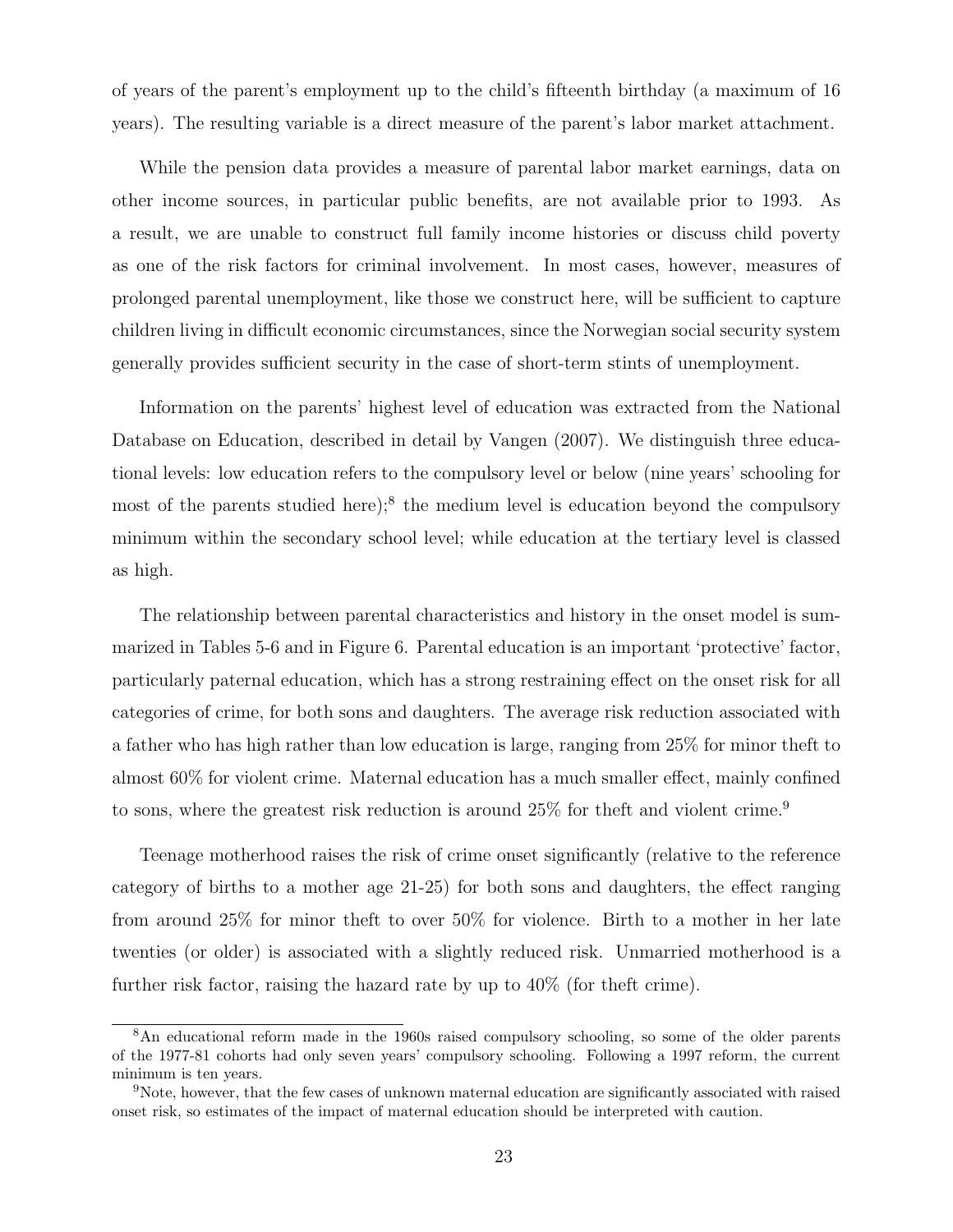| $1.400***$<br>$(0.045)$<br>0.851***<br>$.249***$<br>$\begin{array}{c} (0.087) \\ 0.739^{***} \\ (0.022) \\ 0.497^{***} \end{array}$<br>(0.049)<br>(0.031)<br>(0.023)<br>(0.178)<br>0.976<br>$(0.161)$<br>$0.643***$<br>$1.373***$<br>$\begin{array}{c} (0.390) \\ 0.788^{**} \\ (0.090) \\ (0.557^{***} \end{array}$<br>(0.183)<br>(0.096)<br>(0.242)<br>(0.096)<br>$1.301*$<br>1.455<br>$1.504***$<br>(0.043)<br>0.757***<br>$\begin{array}{c} (0.090) \\ 0.711*** \\ (0.019) \\ (0.019) \\ \end{array}$<br>$(0.026)$<br>1.215***<br>(0.160)<br>(0.043)<br>$\left( 0.017\right)$ $0.913$<br>$1.682***$<br>$(0.128)$<br>$0.802***$<br>$\begin{array}{c} (0.223) \\ 0.699^{***} \\ (0.052) \\ 0.423^{***} \end{array}$<br>(0.110)<br>(0.050)<br>(0.688)<br>$\frac{(0.077)}{1.171*}$<br>1.417<br>$1.425***$<br>$(0.035)$<br>0.884***<br>$\begin{array}{c} (0.077) \\ 0.816^{***} \\ (0.019) \\ (0.019) \\ \end{array}$<br>$1.259***$<br>$(0.020)$<br>0.924<br>(0.023)<br>(0.133)<br>(0.038)<br>$(0.066)$<br>$0.823***$<br>$\begin{array}{c} (0.147) \\ 0.825^{***} \\ (0.037) \\ 0.551^{***} \end{array}$<br>$1.426***$<br>$1.320***$<br>(0.044)<br>$(0.036)$<br>$0.689$<br>(0.073)<br>(0.160)<br>$1.396***$<br>$.216***$<br>$(0.069)$<br>0.793***<br>(0.016)<br>0.529***<br>$(0.029)$<br>$0.825***$<br>(0.019)<br>(0.152)<br>(0.031)<br>(0.015)<br>1.021<br>$(0.220)$<br>0.738***<br>$(0.043)$<br>0.492***<br>$1.346***$<br>$(0.085)$<br>$0.838**$<br>(0.402)<br>(0.043)<br>(0.058)<br>(0.085)<br>.038<br>1.034<br>$1.475***$<br>$0.765***$<br>$0.435***$<br>$.264***$<br>$0.729***$<br>(0.017)<br>(0.169)<br>(0.038)<br>(0.067)<br>(0.036)<br>(0.023)<br>(0.016)<br>.138<br>$1.571***$<br>$0.810***$<br>$1.400***$<br>$0.690***$<br>$(0.038)$<br>0.395***<br>(0.090)<br>(0.059)<br>(0.096)<br>(0.152)<br>(0.036)<br>(0.230)<br>0.789<br>$1.267***$<br>$0.850***$<br>$0.768***$<br>$0.629***$<br>$-.398***$<br>(0.026)<br>(0.047)<br>(0.030)<br>(0.060)<br>(0.107)<br>(0.185)<br>(0.033)<br>0.924<br>Mother's circumstances at birth of cohort member<br>$0.744***$<br>$0.819***$<br>$.269***$<br>$1.233***$<br>(0.059)<br>(0.037)<br>(0.043)<br>(0.221)<br>(0.073)<br>(0.043)<br>(0.152)<br>$0.915*$<br>1.851 |
|---------------------------------------------------------------------------------------------------------------------------------------------------------------------------------------------------------------------------------------------------------------------------------------------------------------------------------------------------------------------------------------------------------------------------------------------------------------------------------------------------------------------------------------------------------------------------------------------------------------------------------------------------------------------------------------------------------------------------------------------------------------------------------------------------------------------------------------------------------------------------------------------------------------------------------------------------------------------------------------------------------------------------------------------------------------------------------------------------------------------------------------------------------------------------------------------------------------------------------------------------------------------------------------------------------------------------------------------------------------------------------------------------------------------------------------------------------------------------------------------------------------------------------------------------------------------------------------------------------------------------------------------------------------------------------------------------------------------------------------------------------------------------------------------------------------------------------------------------------------------------------------------------------------------------------------------------------------------------------------------------------------------------------------------------------------------------------------------------------------------------------------------------------------------------------------------------------------|
|                                                                                                                                                                                                                                                                                                                                                                                                                                                                                                                                                                                                                                                                                                                                                                                                                                                                                                                                                                                                                                                                                                                                                                                                                                                                                                                                                                                                                                                                                                                                                                                                                                                                                                                                                                                                                                                                                                                                                                                                                                                                                                                                                                                                               |
|                                                                                                                                                                                                                                                                                                                                                                                                                                                                                                                                                                                                                                                                                                                                                                                                                                                                                                                                                                                                                                                                                                                                                                                                                                                                                                                                                                                                                                                                                                                                                                                                                                                                                                                                                                                                                                                                                                                                                                                                                                                                                                                                                                                                               |

Table 5 Hazard ratios for crime onset: effect of parental background **Table 5** Hazard ratios for crime onset: effect of parental background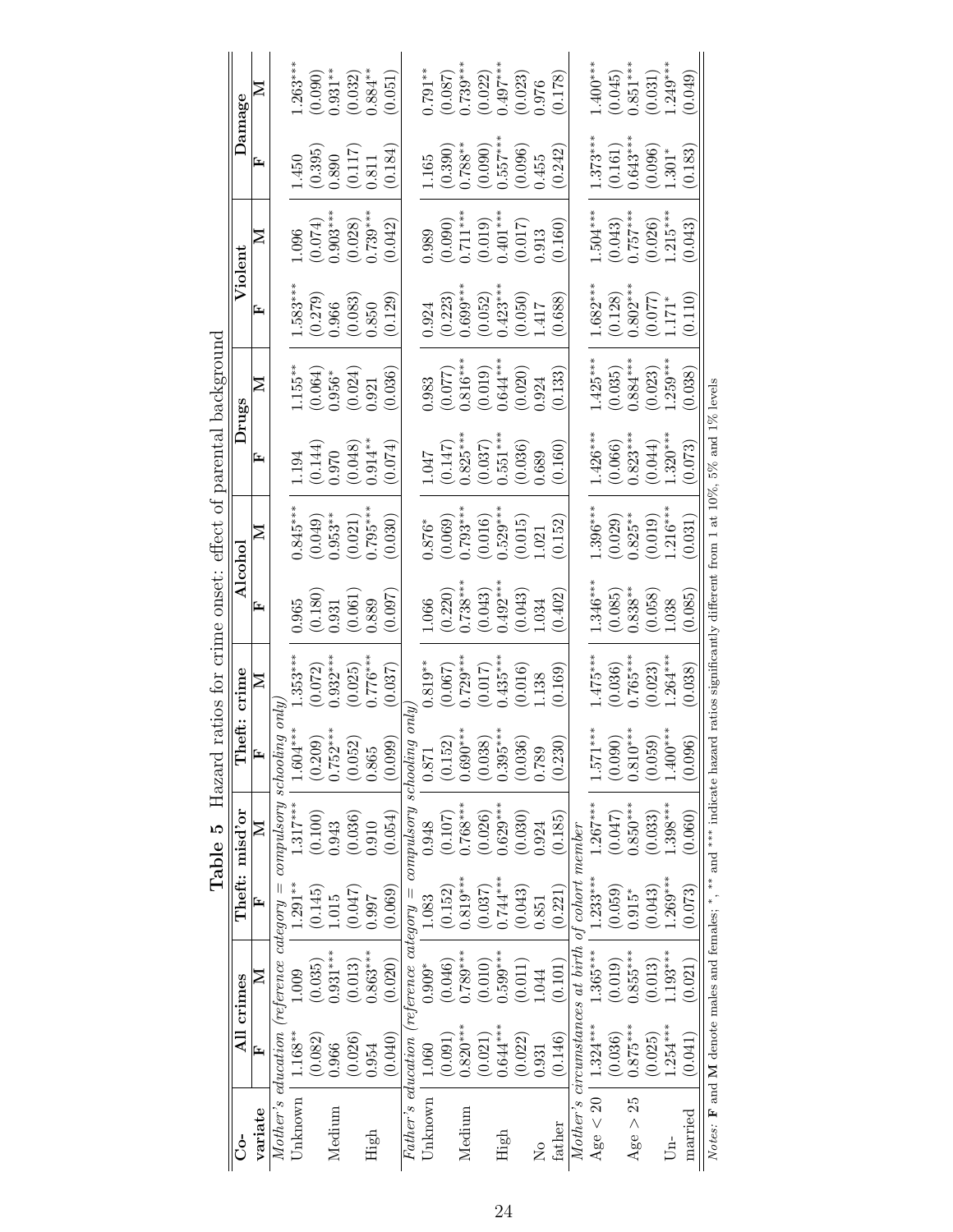A great deal has been written about the consequences for child development of maternal employment and it has sometimes been suggested that working mothers jeopardize their children's development (see Vander Ven (2003) for a review). We find no evidence of such an effect here. Long-term maternal employment has a modest but statistically significant negative effect on the risk of crime onset and the same is true of paternal employment, where the beneficial effects of secure employment are larger, particularly for daughters. We cannot draw any definite conclusion about the processes involved, but there is a clear tendency for children from two-parent families with stable employment to have lower risk of involvement in crime.



Figure 6 Cohort-specific hazard ratios for sons and daughters by parental employment (Cox partial likelihood estimates)

#### 4.4 Family disruption

Based on information contained in the data for population statistics at Statistics Norway we are able to construct a number of variables characterizing parents' marital status each year during the cohort member's childhood (up to age 15). This makes possible the use of covariates recording the occurrence of divorce and re-marriage at different points during the individual's childhood. We can thus test for the existence of 'sensitive' or 'critical' periods in the child development process, during which children are particularly vulnerable to disruptive events (see Michel and Tyler (2005) for a discussion of these concepts). We are also able to establish whether a parent died during the course of a cohort member's childhood up to age 15. The relative risk ratios implied by the gender-specific Cox models are presented in Table 6, where we have used age categories of 0-3 years, 4-6 years, 7-9 years, 10-12 years and 12-15 years to characterize the timing of events.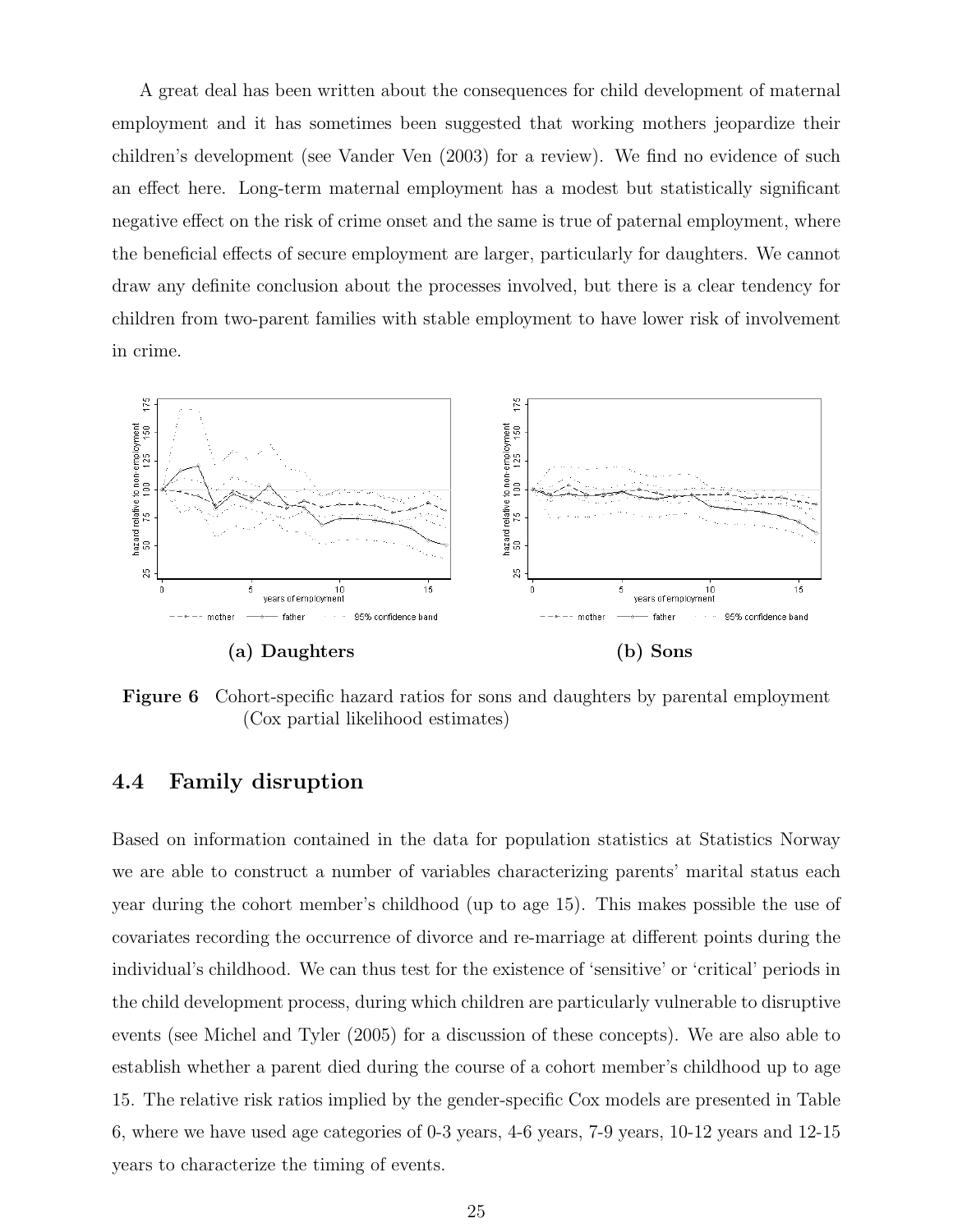The estimated impacts of family disruption are large and highly significant. Divorce in childhood has its largest effect when it occurs at a very early age, raising the onset risk by a factor ranging from 55% (alcohol crime, boys) to 152% (theft crime, girls). Later occurrence of divorce reduces the size of these impacts significantly and (almost) monotonically, but they remain large. There is no evidence that a subsequent re-marriage of the mother offsets this increase in risk – indeed, there is sporadic evidence of a positive effect, particularly for boys, where the effect is significant overall and for theft (misdemeanor) and drug crime in the case of remarriage at age 4-6. There is similar patchy evidence of an increased risk of onset associated with the divorced father's remarriage. Bereavement also has a large positive impact on risk, with significant effects for maternal death ranging from 26% (theft crime, boys) to 105% (criminal damage, girls).

Taken together, these are striking results relevant to the debate about the role of the father figure in child development. They suggest two important conclusions: that there is no equivalence between the 'loss' of a father and that of a mother; and that, in the case of divorce, it is the event of divorce which is the important factor, not the 'single-parent' status of the child's family following divorce. Indeed, there is some evidence that re-partnering, which may provide some children with an additional or replacement father figure following divorce, is associated with higher, rather than lower, risk.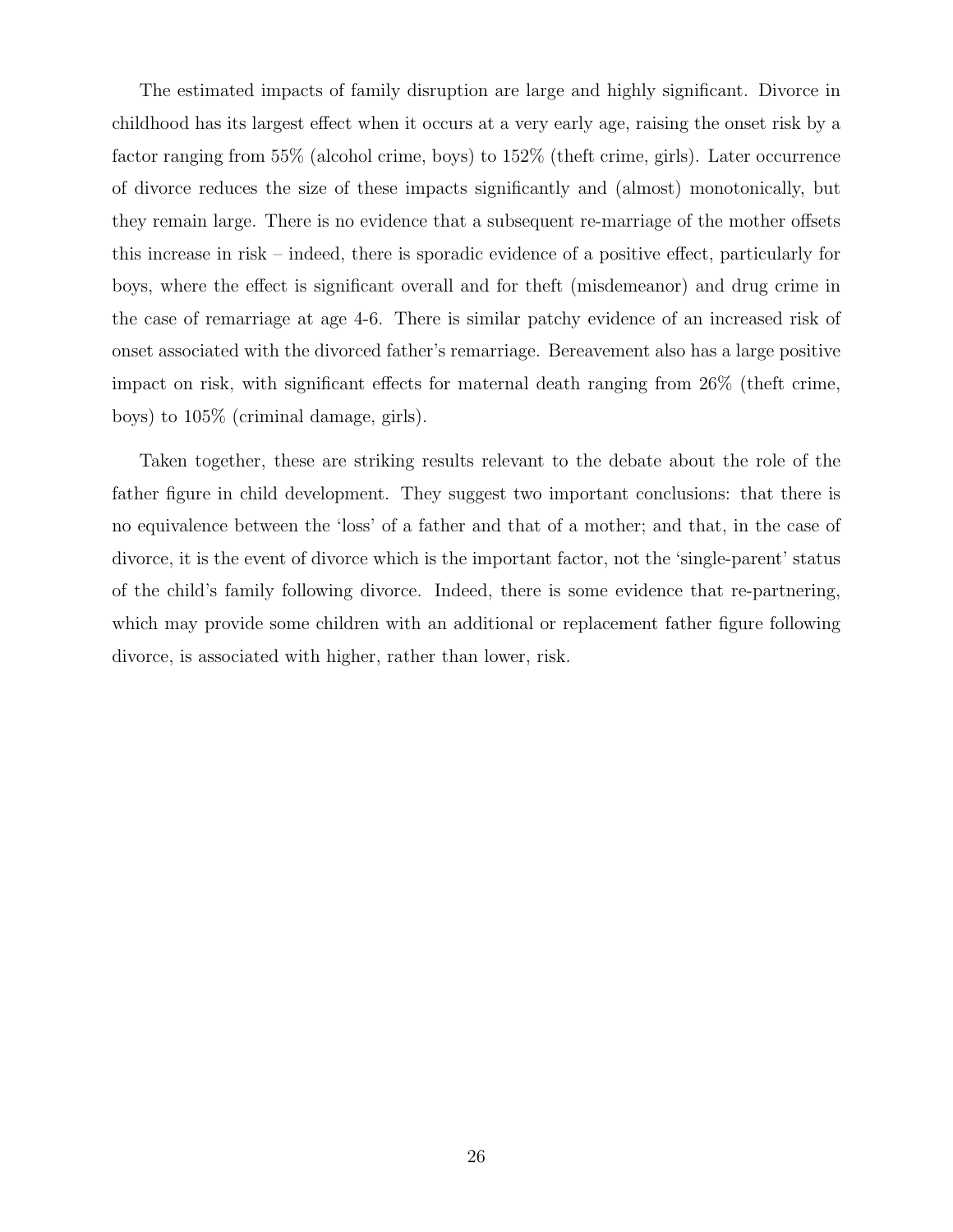| $\mathbf{\Sigma}% _{H}^{X\text{}}(\theta)=\mathbf{\Sigma}_{H}^{X\text{}}(\theta)$<br>Damage<br>Z<br>Violent | $2.007***$<br>$2.460***$          | (0.112)<br>(0.488)    |                    | $.824***$<br>(0.103)<br>$2.474***$<br>(0.477)<br>$1.427**$<br>(0.078) | $1.728***$<br>$2.476***$<br>$1.530***$ | $1.716***$<br>(0.100)<br>(0.477)<br>$.726***$<br>(0.082) | (0.100)<br>$1.808***$<br>(0.399)<br>(0.088) | $1.717***$<br>$1.640*$<br>$1.573***$ | (0.111)<br>(0.414)<br>(0.093) |                                          | (0.162)<br>1.951<br>(0.553)<br>1.043<br>(0.149)<br>1.975 | 1.056<br>0.535<br>0.992 | (0.108)<br>(0.222)<br>(0.094) | 1.104<br>1.406<br>0.871                                             | (0.099)<br>(0.400)<br>(0.078) | 0.058<br>0.898<br>1.009      | (0.097)<br>1.103<br>(0.285)<br>0.599<br>(0.085)<br>1.013 | (0.111)<br>(0.277)<br>(560.0)                              |                      | 1.234<br>1.589<br>1.289* | (0.207)<br>(0.803)<br>(0.196) | 1.071<br>1.284<br>$1.240**$ | (0.110)<br>(0.448)<br>(0.115) | (0.092)<br>1.032<br>$0.338***$<br>(0.160)<br>$1.193***$<br>(0.099) | 0.913<br>1.104<br>140.1 | (0.088)<br>(0.337)<br>(0.090) | 0.846<br>0.937<br>1.081                                                                                     | (0.095)<br>(0.369)<br>(0.103) |                | 1.213<br>$2.051***$<br>1.077 | (0.157)<br>1.098<br>(0.743)<br>0.814<br>(0.135)<br>1.116 |
|-------------------------------------------------------------------------------------------------------------|-----------------------------------|-----------------------|--------------------|-----------------------------------------------------------------------|----------------------------------------|----------------------------------------------------------|---------------------------------------------|--------------------------------------|-------------------------------|------------------------------------------|----------------------------------------------------------|-------------------------|-------------------------------|---------------------------------------------------------------------|-------------------------------|------------------------------|----------------------------------------------------------|------------------------------------------------------------|----------------------|--------------------------|-------------------------------|-----------------------------|-------------------------------|--------------------------------------------------------------------|-------------------------|-------------------------------|-------------------------------------------------------------------------------------------------------------|-------------------------------|----------------|------------------------------|----------------------------------------------------------|
| $1.783***$<br>$1.821***$                                                                                    |                                   | (0.092)<br>(0.243)    |                    |                                                                       | $1.697***$                             | $.872***$<br>(0.236)                                     | (0.257)                                     | $1.679***$                           | (0.268)                       |                                          | (0.550)<br>1.497                                         | 0.944                   | (0.210)                       | $0.598***$                                                          | (0.144)                       | 0.891                        | (0.199)<br>0.995                                         | (0.238)                                                    |                      | 0.990                    | (0.383)                       | $1.716**$                   | (0.364)                       | $1.571**$                                                          | (0.314)<br>1.023        | (0.233)                       | 1.382                                                                                                       | (0.310)                       |                | $1.845***$                   | (0.458)<br>0.889                                         |
| $2.029***$<br>$2.212***$<br>$1.902**$<br>(0.090)                                                            |                                   |                       | (0.262)<br>(0.079) | $1.803***$<br>(0.077)                                                 |                                        |                                                          | $-.684***$<br>(0.073)                       | $1.720***$                           | (0.082)                       |                                          | (0.117)<br>0.922                                         | $1.255***$              | (0.089)                       | 0.995                                                               | (0.066)                       | 1.044                        | (0.069)<br>0.966                                         | (6.074)                                                    |                      | 1.108                    | (0.139)                       | 1.013                       | (0.074)                       | 1.051                                                              | (0.069)<br>0.994        | (0.067)                       | 1.100                                                                                                       | (0.081)                       |                | $1.554***$                   | (0.140)<br>0.969                                         |
| $2.478***$<br>$2.116***$<br>(0.165)<br>(0.187)                                                              |                                   |                       |                    | $1.930***$<br>(0.153)                                                 | $2.051***$                             |                                                          | (0.162)                                     | $1.636***$                           | (0.157)                       |                                          | (0.284)<br>1.231                                         | 0.929                   | (0.128)                       | 1.040                                                               | (0.126)                       | 1.061                        | (0.129)<br>1.071                                         | (0.147)                                                    |                      | 0.800                    | (0.193)                       | 1.076                       | (0.146)                       | (0.123)<br>0.957                                                   | 0.923                   | (0.121)                       | $1.330***$                                                                                                  | (0.169)                       |                | $1.770**$                    | (0.282)<br>1.098                                         |
| $.550***$<br>$-430**$<br>(0.062)<br>(0.057)                                                                 |                                   |                       |                    | $1.465***$<br>(0.058)                                                 | $471***$                               | (0.058)                                                  |                                             | $1.498***$                           | (0.065)                       |                                          | (0.108)<br>1.855                                         | 1.073                   | (0.079)                       | 1.070                                                               | (0.070)                       | 1.030                        | (0.066)<br>0.969                                         | (0.070)                                                    |                      | $1.419**$                | (0.173)                       | 1.124                       | (0.081)                       | (0.065)<br>0.996                                                   | 0.992                   | (0.065)                       | 1.008                                                                                                       | (0.073)                       |                | $1.417***$                   | $1.126***$<br>(0.117)                                    |
| $2.077***$<br>$2.238***$<br>(0.231)                                                                         |                                   |                       | (0.234)            | $1.810***$<br>(0.198)                                                 | $1.445***$                             | (0.173)                                                  | $.488***$                                   |                                      | (0.195)                       |                                          | (0.391)<br>1.082                                         | 0.742                   | (0.164)                       | 0.766                                                               | (0.143)                       | 1.058                        | (0.181)<br>1.22                                          | (0.215)                                                    |                      | 0.674                    | (0.259)                       | 0.855                       | (0.188)                       | 1.064                                                              | (0.188)<br>0.963        | (0.174)                       | 1.149                                                                                                       | (0.217)                       |                | 1.034                        | (0.290)<br>1.047                                         |
| $2.169***$<br>(0.092)                                                                                       |                                   | $2.012***$            | (0.085)            | $1.809***$<br>(0.080)                                                 | $0.866***$                             | (0.081)                                                  |                                             | $1.813***$                           | (0.089)                       |                                          | (0.127)<br>1.031                                         | 104                     | (0.083)                       | .042                                                                | (0.070)                       | 1.027                        | (0.070)<br>0.958                                         | (0.075)                                                    |                      | .184                     | (0.146)                       | .043                        | (0.080)                       | (0.072)<br>.081                                                    | .035                    | (0.071)                       | 1.03                                                                                                        | (0.085)                       |                | $1.256***$                   | (0.124)<br>1.024                                         |
| $2.515***$                                                                                                  |                                   | $(0.239)$<br>1.998*** | (0.200)            | $1.940***$                                                            | $\left(0.195\right)$ 1.752***          | $(0.187)$<br>1.557***                                    |                                             |                                      | (0.197)                       | 0.841                                    |                                                          |                         |                               | $\begin{array}{c} (0.234) \\ 0.878 \\ (0.155) \\ 1.008 \end{array}$ |                               | $(0.156)$ $1.352^{\ast\ast}$ |                                                          | $\begin{array}{c} (0.189) \\ 1.157 \\ (0.199) \end{array}$ |                      | 1.506                    |                               |                             |                               |                                                                    |                         |                               | $\begin{array}{c} (0.389) \\ 1.079 \\ (0.187) \\ 0.842 \\ (0.145) \\ 1.002 \\ (0.157) \\ 1.239 \end{array}$ | (0.210)                       |                | 1.271                        | $\left( 0.282\right)$<br>0.951                           |
| $2.132***$                                                                                                  |                                   | $1.785***$<br>(0.128) | (0.111)            | $1.734***$<br>(0.110)                                                 | $1.699***$                             | (0.108)                                                  | $1.663***$                                  |                                      | (0.119)                       | 0.843                                    | (0.156)                                                  | $1.325***$              | (0.139)                       | 0.940                                                               | (0.096)                       | 1.100                        | (0.106)                                                  | (0.105)<br>$\!0.891$                                       |                      | 1.300                    | (0.230)                       | 0.879                       | (0.099)                       | 1.063                                                              | (0.104)<br>1.048        | (0.102)                       | 1.048                                                                                                       | (0.120)                       |                | $1.370**$                    | (0.187)<br>1.032                                         |
| $-.705***$                                                                                                  |                                   | $1.672***$<br>(0.138) | (0.134)            | $1.533***$<br>(0.126)                                                 | $1.374***$                             | (0.120)                                                  | $1.515***$                                  |                                      | (0.138)                       | age:                                     | (0.356)<br>$1.532*$                                      | 1.061                   | (0.151)                       | 0.962                                                               | (0.126)                       | 0.921                        | (0.127)<br>1.016                                         | (0.154)                                                    | age:                 | 0.836                    | (0.204)                       | 1121                        | (0.159)                       | (0.145)<br>145                                                     | 0.999                   | (0.135)                       | 1.197                                                                                                       | (0.169)                       |                | $1.573***$                   | (0.250)<br>0.927                                         |
| child's age                                                                                                 | $1.729***$                        | $-617***$<br>(0.046)  | (0.042)            | $-570***$<br>(0.041)                                                  | $1.553***$                             | (0.040)                                                  | $.557***$                                   |                                      | (0.045)                       | Mother's re-marriage at child's<br>1.026 | (0.083)                                                  | $1.117**$               | (0.054)                       | 1.042                                                               | (0.045)                       | 1.015                        | (0.043)<br>1.016                                         | (0.048)                                                    | $at$ child's         | 1.145*                   | (0.093)                       | 1.027                       | (0.050)                       | (0.043)<br>1.007                                                   | 0.984                   | (0.042)                       | 1.052                                                                                                       | (0.049)                       |                | $1.333***$                   | (0.075)<br>1.053                                         |
|                                                                                                             | Parental divorce at<br>$1.929***$ | $1.827***$<br>(0.090) | (0.084)            | $1.707***$<br>(0.079)                                                 | $1.623***$                             | (0.078)                                                  | $.504***$                                   |                                      | (0.081)                       | 1.226                                    | (0.172)                                                  | 0.890                   | (0.076)                       | 0.957                                                               | (0.072)                       | 1.018                        | (0.076)<br>1.008                                         | (0.086)                                                    | Father's re-marriage | 0.975                    | (0.138)                       | $1.171*$                    | (0.096)                       | (0.080)<br>1.077                                                   | 0.987                   | (0.075)                       | 111                                                                                                         | (0.092)                       |                | $1.486***$                   | (0.145)<br>1.007                                         |
| variate                                                                                                     | $0 - 3$                           | $4-6$                 |                    | $6 - 2$                                                               | $10 - 12$                              |                                                          | 13-15                                       |                                      |                               | $0 - 3$                                  |                                                          | $4-6$                   |                               | $6 - 2$                                                             |                               | $10 - 12$                    | 13-15                                                    |                                                            |                      | $0 - 3$                  |                               | $4-6$                       |                               | $6 - 2$                                                            | $10 - 12$               |                               | 13-15                                                                                                       |                               | Parental death | mother                       | $\operatorname{father}$                                  |

Table 6 Hazard ratios for crime onset: effect of family disruption during childhood **Table 6** Hazard ratios for crime onset: effect of family disruption during childhood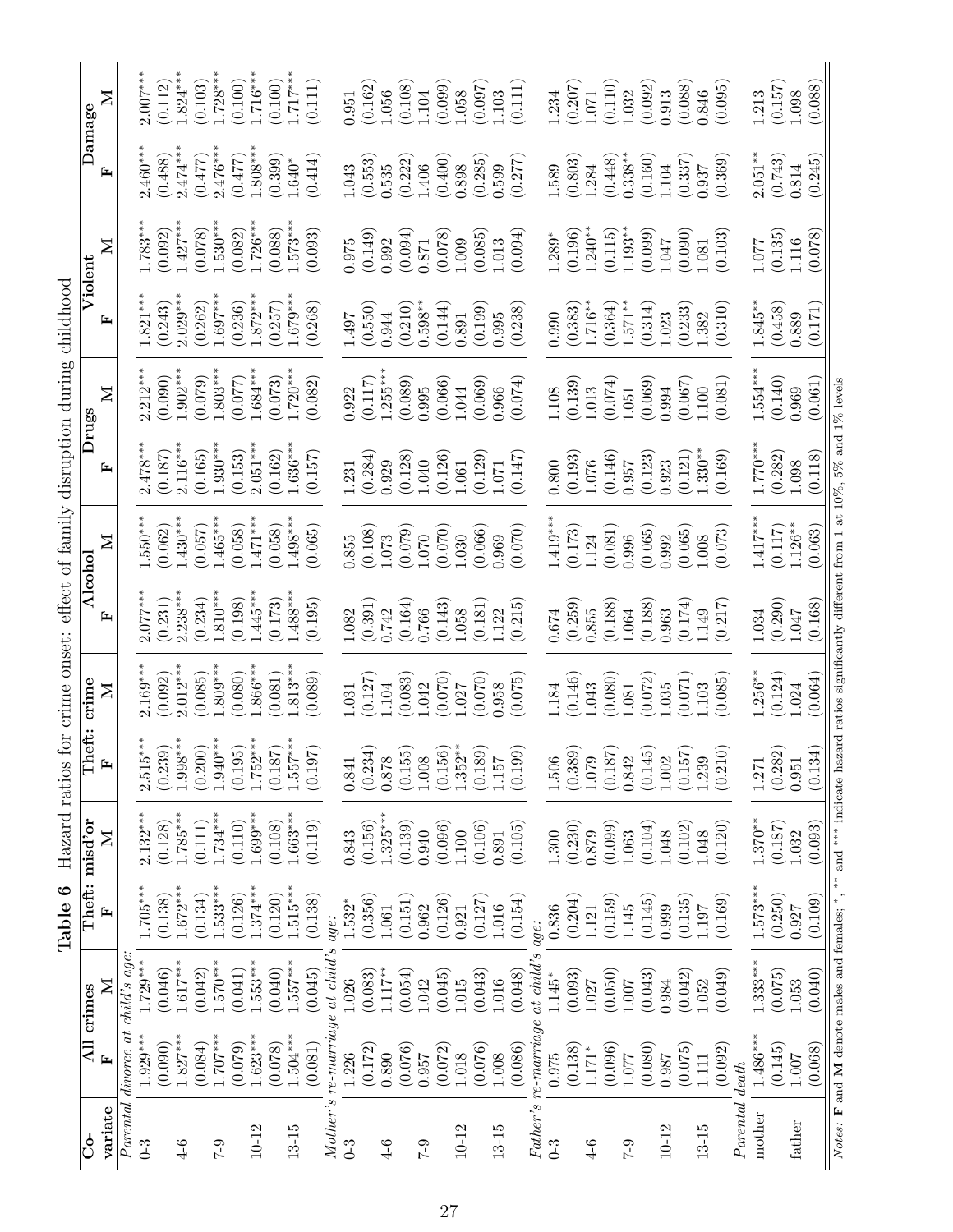#### 4.5 Location

Information on place of residence was extracted from the data for population statistics for the cohort members at age 15. We separately identify the four largest Norwegian cities (Oslo, Bergen, Trondheim and Stavanger) and divide all other municipalities into four categories of "centrality", a concept widely used in statistics produced by Statistics Norway. The variable for centrality classifies municipalities according to average travel times to larger towns and municipalities. The four categories are: (1) a maximum of 75 minutes to a town with at least 50,000 inhabitants (or within 90 minutes of Oslo); (2) a maximum of 60 minutes to a town with at least 15,000 inhabitants; (3) a maximum of 45 minutes to a town with 5,000 inhabitants; and (4) other. Roughly speaking, the first category includes all the major cities, towns and suburbs in Norway whereas the final category encompasses very rural communities which are not within easy commuting distance of any larger population center.

The risk ratios implied by our estimated models are set out in Table 7 and give the predicted risk of onset relative to that of the most rural type 4 area. All significant risk ratios are greater than unity, implying that rural areas have generally low rates of detected offending within (almost) all crime categories. Overall, there is a definite association between the degree of urbanization and the risk of onset. In all but one case (property damage by females) the highest estimated risk ratio is to be found among the four principal cities and those for offense classes associated with disorder (alcohol-related, violence and property damage), show no significant deviation from a pattern of monotonic increase from the rural type 4 area to the urban type 1 area. Theft, drug crime and 'all crime' are puzzling exceptions to this, with the risk ratio increasing significantly from area type 1 to area type 3. Differences in policing practises are likely to have their largest distortionary impact on estimates of location effects so this 'puzzle' may be a consequence of the geographical distribution of police resources capabilities or priorities, rather than the behavior of potential criminals.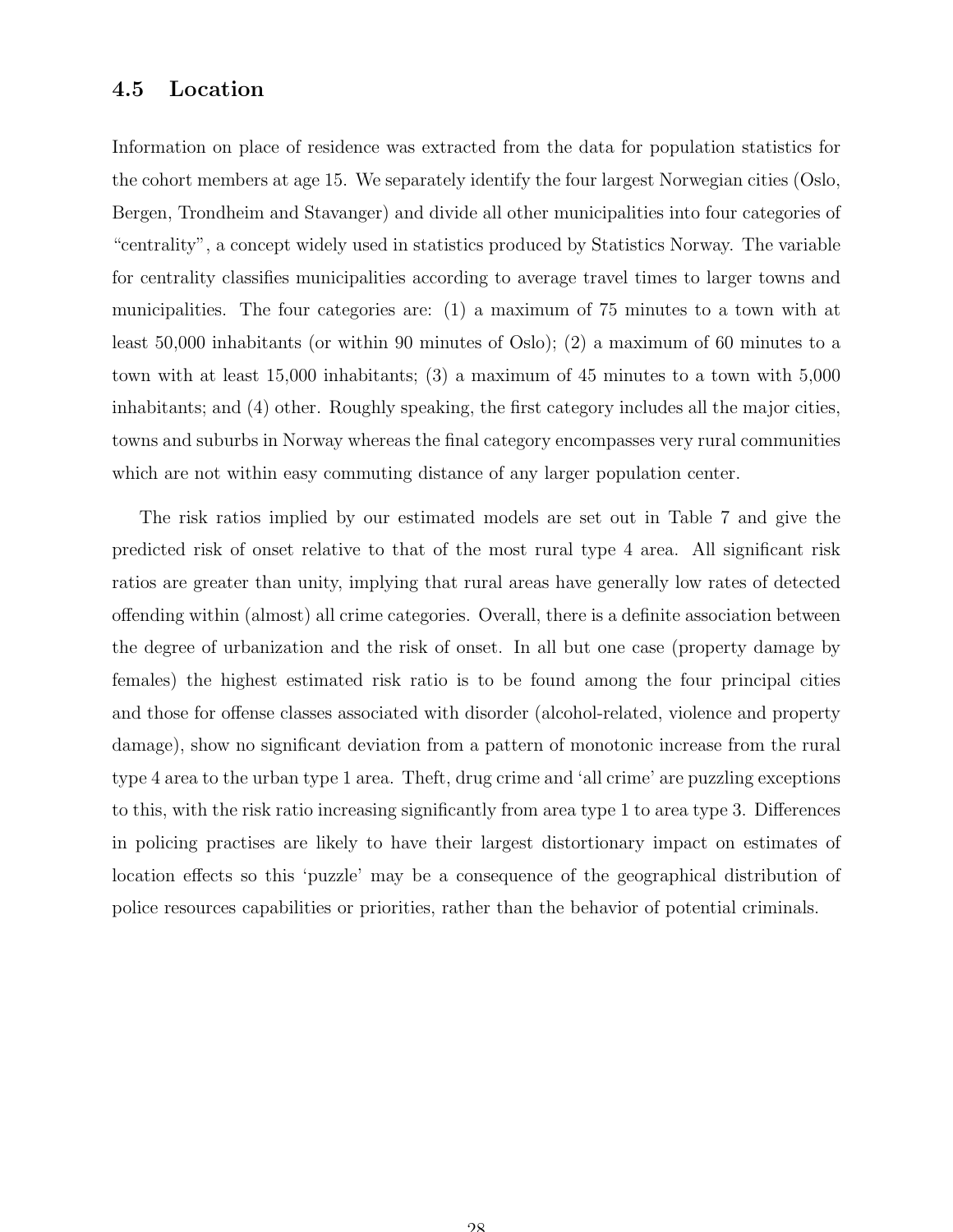|                   |              | All crimes |             | Theft: misd'or                                                                    | Theft: crime |                  |                                                                       | Alcohol                                      |                                            | Drugs                   |                                   | Violent                                        |                                                 | Damage                                                                                                 |
|-------------------|--------------|------------|-------------|-----------------------------------------------------------------------------------|--------------|------------------|-----------------------------------------------------------------------|----------------------------------------------|--------------------------------------------|-------------------------|-----------------------------------|------------------------------------------------|-------------------------------------------------|--------------------------------------------------------------------------------------------------------|
| variate           | E            | $\geq$     | r,          | $\mathbb{Z}$                                                                      | Ĺ.           | Σ                | ┗                                                                     | ⋝                                            | ┗                                          | ⋝                       | ᄄ                                 | ⊠                                              | ⋤                                               | ⋝                                                                                                      |
|                   |              |            |             | Areas outside the four principal cities (reference category $=$ ver               | puna h       |                  |                                                                       |                                              |                                            |                         |                                   |                                                |                                                 |                                                                                                        |
| Area 1            | $1.217**$    | $.115*$    | 0.981       | $1.221***$                                                                        | $1.343***$   | $.191***$        | $.489***$                                                             | $.154***$                                    | $1.346***$                                 | $.246***$               | $.488***$                         | $1.214***$                                     | $.523***$                                       | $.188***$                                                                                              |
|                   | (0.060)      | 0.026      | $(660 \ 0)$ | (0.087)                                                                           | (0.2150)     | 0.051)           | (0.162)                                                               | (0.040)                                      | (0.122)                                    | (0.058)                 | (0.203)                           | $\begin{array}{c} 0.058 \\ -0.053 \end{array}$ |                                                 |                                                                                                        |
| Area <sub>2</sub> | $.392***$    | $.117***$  | $.569***$   | $.399***$                                                                         | $-460***$    | $.099***$        | $1.553***$                                                            | $1.128***$                                   |                                            | $1.417***$              | $1.264***$                        |                                                |                                                 |                                                                                                        |
|                   | (0.051)      | (0.020)    | (0.109)     | (670.075)                                                                         | (0.125)      | 0.037)           | 0.131)                                                                | (0.030)                                      |                                            | $(0.050)$<br>$1.787***$ | $(0.138)$<br>$(124)$              |                                                | $(0.312)$<br>1.608***<br>(0.258)<br>1.137       | $\begin{array}{c} (0.063) \ 0.956 \ (0.040) \ 0.011 \end{array}$                                       |
| Area <sub>3</sub> | $1.485***$   | $.204***$  | $0.939***$  | $868***$                                                                          | $.451***$    | $.222***$        | $1.338***$                                                            | $1.070***$                                   |                                            |                         |                                   | (0.040)                                        |                                                 |                                                                                                        |
|                   | (0.053)      | (0.021)    | (0.129)     | (0.095)                                                                           | (0.122)      | (0.039)          | (0.113)                                                               | (0.028)                                      | 1.513***<br>(0.104)<br>1.675***<br>(0.112) | (0.060)                 | (0.123)                           | (0.039)                                        | (0.188)                                         | (0.041)                                                                                                |
| Principal cities  |              |            |             |                                                                                   |              |                  |                                                                       |                                              |                                            |                         |                                   |                                                |                                                 |                                                                                                        |
| Oslo              | $1.978***$   | $.502***$  | $3.457***$  | $2.946***$                                                                        | $1.690***$   | $-400**$         | .062                                                                  | .033                                         | $1.930***$                                 | $2.133***$              | $.976***$                         | .456***                                        | $1.555*$                                        | $-700$ ***                                                                                             |
|                   | (0.096)      | (0.038)    | (0.278)     | (0.189)                                                                           | (0.203)      | (0.067)          |                                                                       |                                              | $(0.177)$<br>1.586***                      | $(0.096)$<br>1.868***   | (0.285)                           | (0.079)                                        |                                                 |                                                                                                        |
| Bergen            | $.505***$    | $.178***$  | $2.021***$  | $0.958***$                                                                        | $-952***$    | $1.580***$       |                                                                       |                                              |                                            |                         |                                   | $1.242***$                                     | $(0.359)$<br>$0.907$                            |                                                                                                        |
|                   | (0.087)      | (0.036)    | (0.203)     | (0.151)                                                                           | (0.244)      |                  | $\begin{array}{l} (0.147) \\ 1.271^* \\ (0.183) \\ 0.900 \end{array}$ | $(0.044)$<br>1.178***<br>(0.052)<br>0.692*** | $(0.168)$<br>2.053***                      | $(0.096)$<br>$1.669***$ | $1.613***$<br>(0.272)<br>2.130*** | $(0.077)$<br>1.020                             |                                                 |                                                                                                        |
| Trondheim         | $0.674***$   | $.084**$   | $0.567***$  | $.170***$                                                                         | $2.138***$   |                  |                                                                       |                                              |                                            |                         |                                   |                                                | $\begin{array}{c} (0.282) \\ 0.806 \end{array}$ |                                                                                                        |
|                   | (0.107)      | (0.040)    | (0.270)     | (0.186)                                                                           | (0.294)      | $0.073$<br>170** | $^{(0.174)}_{1.646***}$                                               | $(0.045)$<br>$0.970$                         | $(0.229)$<br>$2.848***$                    | $(0.103)$<br>2.191***   | $(0.369)$<br>1.686***             | 0.080)                                         | $(0.306)$<br>$0.582$                            | $\begin{array}{c} (0.094) \\ (0.099) \\ (0.072) \\ (0.072) \\ 0.979 \\ (0.085) \\ (0.085) \end{array}$ |
| Stavanger         | $-870^{***}$ | $.159***$  | $2.456***$  | $.749***$                                                                         | $-.606**$    |                  |                                                                       |                                              |                                            |                         |                                   | .038                                           |                                                 |                                                                                                        |
|                   | (0.133)      | (0.047)    | (0.299)     | (0.183)                                                                           | (0.083)      | 0.088            | (0.287)                                                               | (0.062)                                      | (0.325)                                    | (0.139)                 | (0.371)                           | 0.093)                                         | (0.302)                                         | 0.091                                                                                                  |
|                   |              |            |             | Notes: <b>F</b> and M denote males and females; $*$ , $*$ and $*$ indicate hazard |              |                  | ratios significantly different from 1 at 10%, 5% and 1% levels        |                                              |                                            |                         |                                   |                                                |                                                 |                                                                                                        |

Table 7 Hazard ratios for crime onset: effect of location **Table 7** Hazard ratios for crime onset: effect of location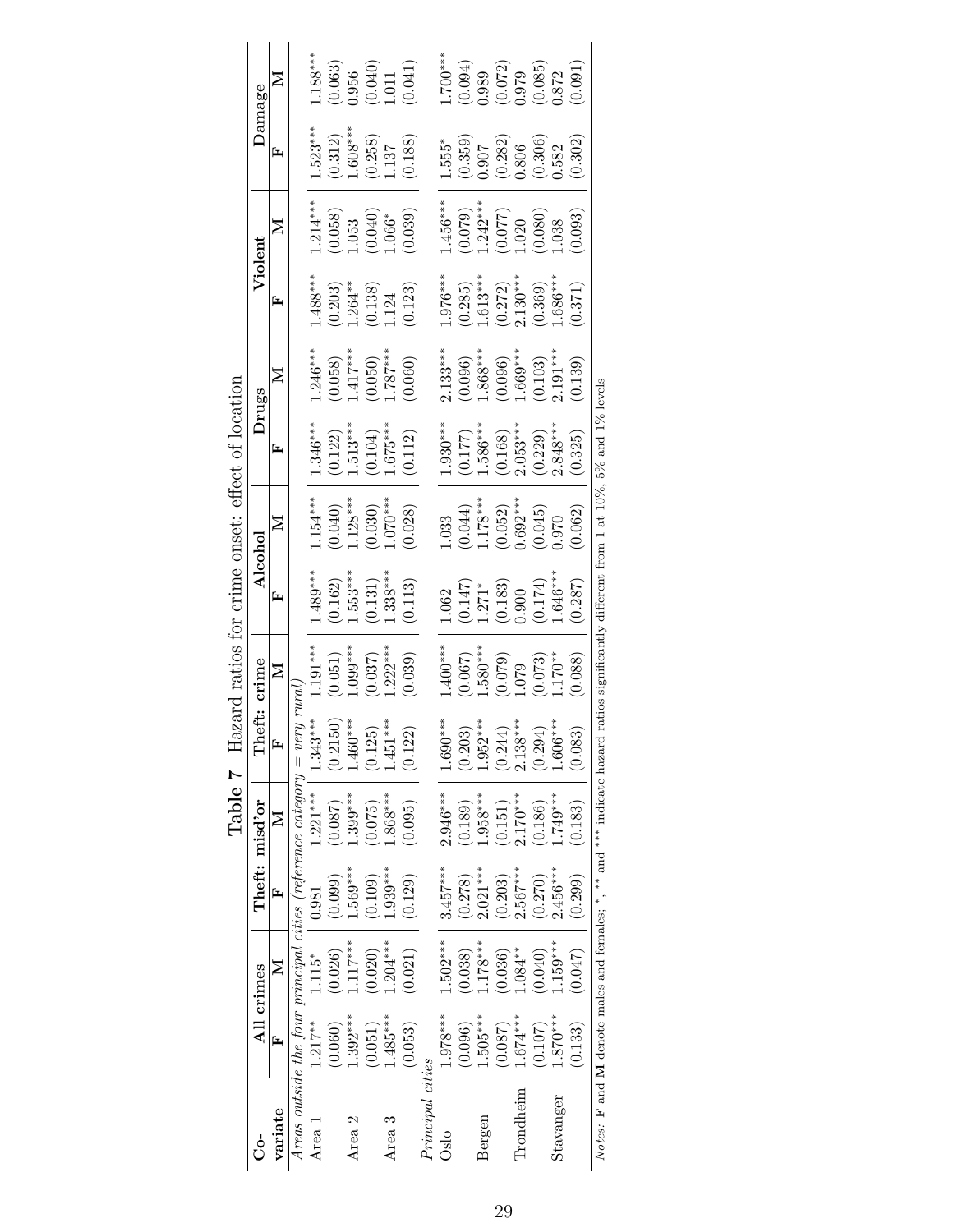### 5 Cognitive ability and the onset process for male criminality

How is the empirical IQ-crime gradient affected when we allow for other influences on the risk of onset? And how is the apparent effect of the childhood environment changed when we also allow for differences in cognitive ability? We answer these questions by introducing into the Cox model for males a set of additional covariates indicating the IQ group to which the individual belongs, together with another dummy variable distinguishing cases where no IQ score is available.

The estimated effect of cognitive ability on the risk of onset falls a little, relative to the crude empirical hazards that were presented in Figure 4 above, but it remains substantial after controlling for the effects of a wide range of other personal and family characteristics. We illustrate this for the overall 'all crime' category, for which Figure 7 compares the IQ-crime gradients for a simple Cox model allowing only for IQ and cohort effects and a comprehensive model including also the full set of covariates describing personal characteristics and family history. The use of a richer collection of explanatory covariates produces only a modest reduction in the estimated IQ gradient, with the biggest impact evident at low ability levels.



Figure 7 The effect of controlling for personal characteristics and family history on the empirical IQ-crime gradient (Cox partial likelihood estimates; males)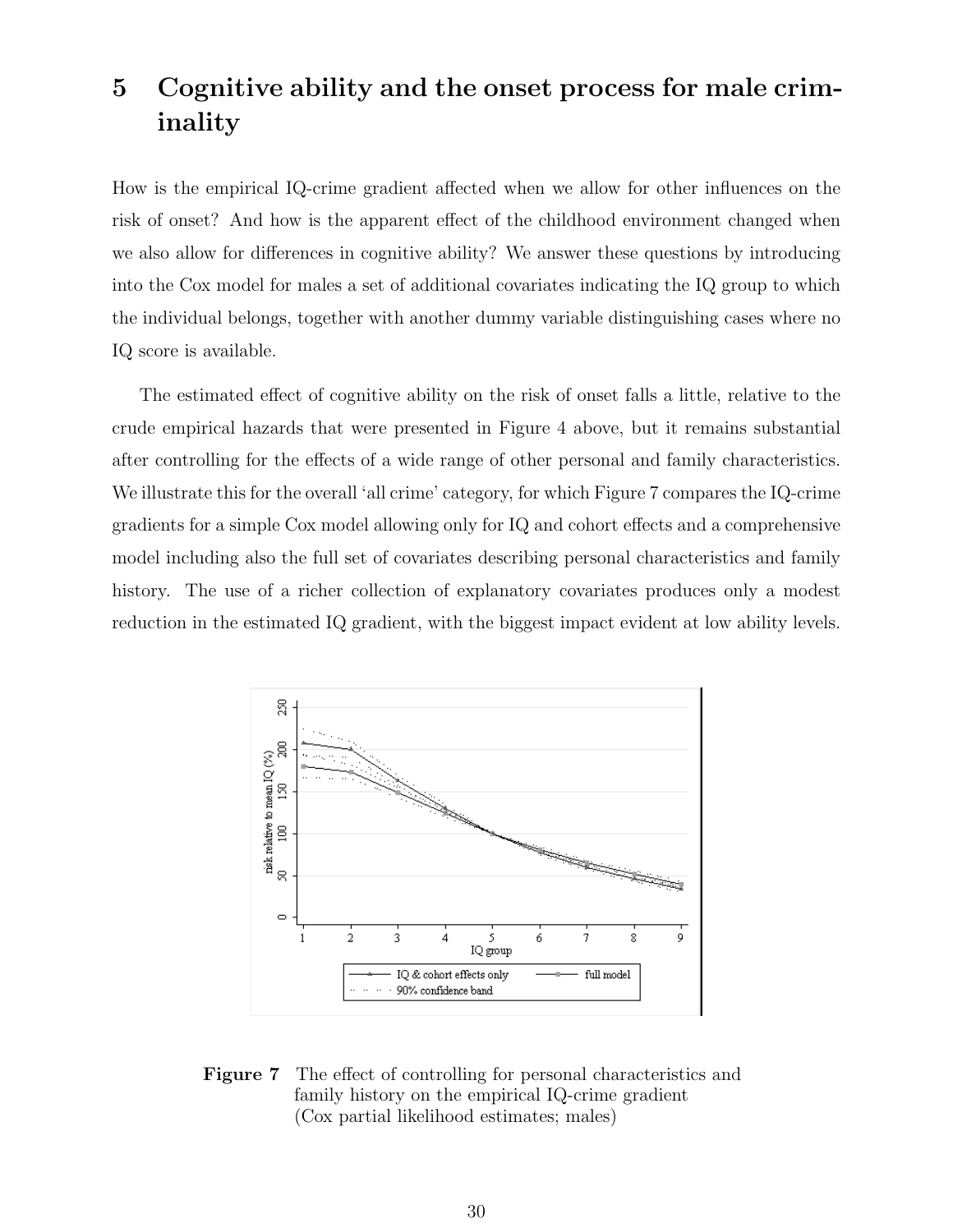Figure 8 shows the IQ gradients for each of the six separate crime categories (see Appendix 2, Table A6 for the underlying parameter estimates). The gradients remain large and significant for all types of crime: summarizing the gradient in terms of the ratio of the largest to smallest onset risk across IQ groups, they range from 4.65 and 4.70 for alcohol offenses and theft misdemeanor respectively to 7.74 and 9.33 for offenses of violence and criminal theft.



Figure 8 Estimated IQ-onset profiles for six crime categories (Cox partial likelihood estimates; males)

The introduction of IQ effects into the Cox model of onset has implications for estimates of the impact of family background and history, since there is some correlation between these covariates and measured IQ. The full implications of adding IQ to the analysis can be seen by comparing Tables A5 and A6 and we summarize the implications for some of the most important estimated effects in Table 8. There is remarkably little change in the strong influence of these family influences that emerges from the onset analysis. This suggests that the results for females discussed in the previous section (and also those in much of the published research literature) are reasonably reliable, despite their omission of important ability effects.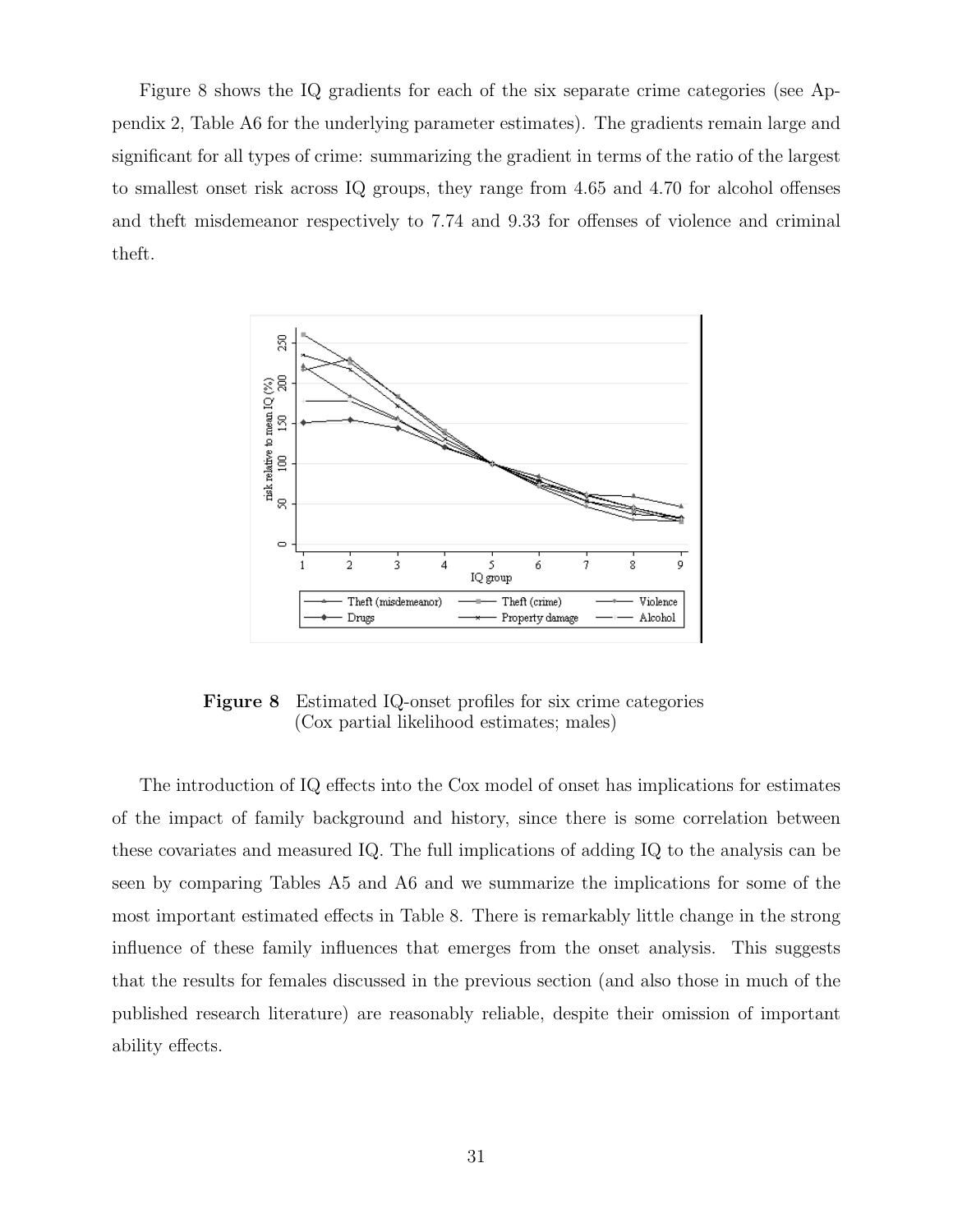|                           | All crime |           | Criminal theft |           | Violence  |           |
|---------------------------|-----------|-----------|----------------|-----------|-----------|-----------|
| Covariate                 | no IQ     | IQ        | no IQ          | IQ        | no IQ     | IQ        |
| Divorce at 0-3            | $1.73***$ | $1.68***$ | $2.17***$      | $2.08***$ | $1.78***$ | $1.70***$ |
| Divorce at 13-15          | $1.56***$ | $1.53***$ | $1.81***$      | $1.76***$ | $1.57***$ | $1.52***$ |
| Mother's death            | $1.33***$ | $1.34***$ | $1.26**$       | $1.24***$ | 1.08      | 1.07      |
| Father's death            | 1.05      | 1.06      | 1.02           | 1.03      | 1.12      | $1.13*$   |
| Mother's education medium | $0.93***$ | $0.94***$ | $0.93***$      | $0.95*$   | $0.90***$ | $0.92**$  |
| Mother's education high   | $0.86***$ | $0.94***$ | $0.78***$      | $0.89**$  | $0.74***$ | $0.86***$ |
| Father's education medium | $0.79***$ | $0.86***$ | $0.73***$      | $0.83***$ | $0.71***$ | $0.81***$ |
| Father's education high   | $0.60***$ | $0.76***$ | $0.43***$      | $0.61***$ | $0.40***$ | $0.57***$ |

Table 8 The effect of controlling for IQ on the crime onset model for males

Note: \*, \*\* and \*\*\* indicate hazard ratios significantly different from 1 at 10%, 5% and 1% levels

### 6 Conclusions

 $\equiv$ 

In this study, we have taken a broad look at the individual, family and social influences on the processes leading to criminal outcomes for young people. There are several important conclusions.

The first is a clear confirmation of the importance of family disruption, including divorce and bereavement, as factors which tend to disturb the lives of children and increase the risk of criminal involvement later in life. The richness of the register data have allowed us to examine these effects in detail and we have shown that timing is important, with early occurrence of parental divorce being especially damaging. There are also quite complex implications in terms of the role of the father figure in children's lives, and our findings suggest that the relevance of divorce for youth crime goes beyond the potential 'loss' (of regular daily contact) with a father figure. The 'loss' of a father through divorce has a much larger impact on the risk of criminality than the absolute loss of a father through premature death, which we have found – in contrast to a maternal death – to have no statistically detectable impact. Re-marriage or re-partnering by the mother may have the effect of introducing a new fatherfigure into the family, but there is little evidence of a protective effect of this on the children. There is some evidence of an adverse impact of remarriage of a divorced father in terms of the children's risk of violent behavior, particularly if the remarriage happens when the child is young. There is nothing in these results to suggest that the absence of a father-figure is inherently a risk factor, although the events which lead to the loss (divorce) or which follow from it (remarriage) may be risk factors.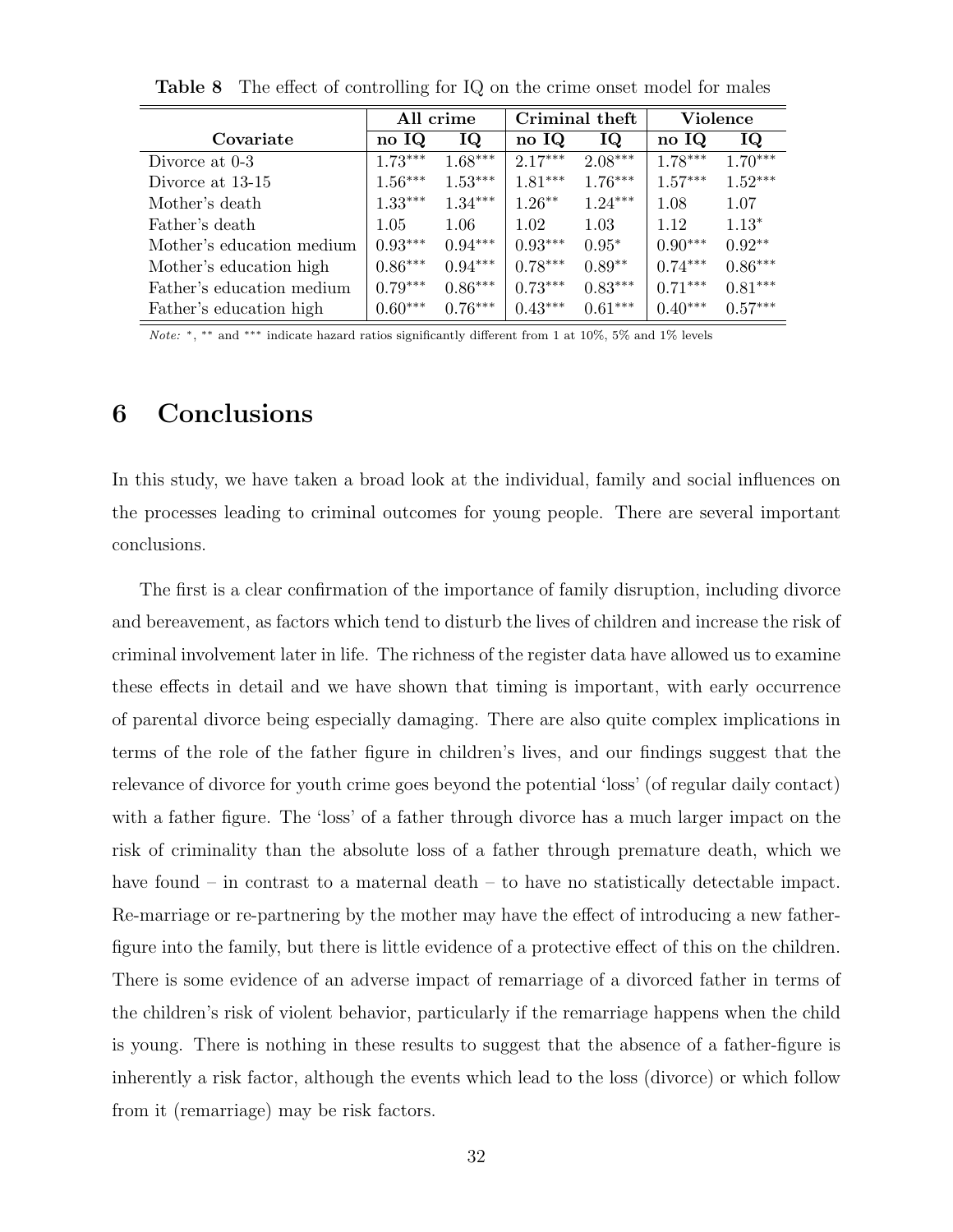Second, we have confirmed the strong association between low cognitive ability and the risk of criminality. The empirical IQ-crime gradient is very strong for all categories of crime and is only reduced to a modest degree when we make allowance for family circumstances and history. We have considered the possibility that this association is a biased picture of the true behavioral association between cognitive ability and criminal behavior induced by the fact that our outcome measure is based on criminal charges, which might be more easily avoided by high-ability criminals. It is impossible to be sure about this, but we have argued that there are theoretical reasons to expect an ability gradient and that ability-selection bias is unlikely to be sufficiently strong to generate a purely spurious association. We have argued that the ability-crime gradient observed empirically can arise purely from differences in legal economic opportunity between low- and high-ability people and it is not necessary to resort to explanations based on genetic processes or mental deficiency to rationalize the finding. Policy debates can accommodate ability effects without raising the spectre of eugenics.

Third, various aspects of parental background are important as influences on child outcomes. Unsurprisingly, there is evidence that both maternal and paternal education are important protective factors and that the children of very young mothers are more likely to become involved in criminality. Perhaps more interesting from the policy viewpoint is the positive influence of parental labor market attachment on the children. This is very clear for the father, but is also significant for mothers – so we have found no evidence to suggest that working mothers are harming their children's development.

Fourth, there is strong evidence of a large rise in crime across the five cohorts studied, suggesting that macro-level changes in economic or social conditions relevant for criminal involvement may have occurred, particularly for young women, over a relatively short period of time. We do not speculate on the causes of this, but it seems to us to represent a potentially important change in the nature of society.

Finally, our results demonstrate the value of matched register data for lifecourse research. Even the most detailed survey-based longitudinal data, like the UK birth cohorts, cannot provide the same degree of detail on family history and the timing of events. We have found this micro-historical detail to be critical for an understanding of the way that the impact of family events varies with the particular family context. As these matched datasets are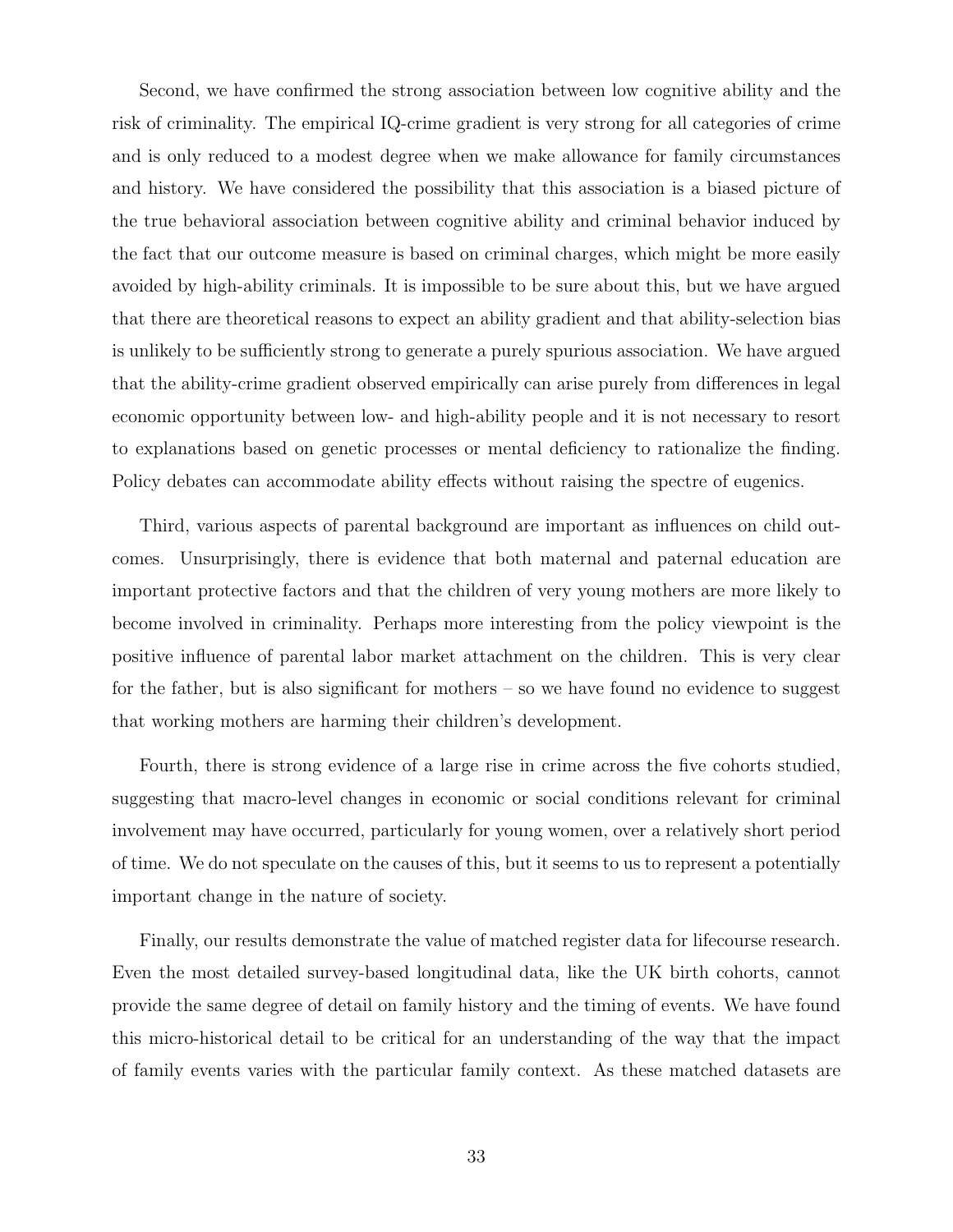developed further in the future, they are likely to play an increasingly important part in research on lifecourse dynamics.

### References

- [1] Becker, G.S (1968). Crime and punishment: an economic approach Journal of Political Economy 82, 169-217.
- [2] Breslow, N. E. (1974). Covariance analysis of censored survival data, Biometrics 30, 89-99.
- [3] Britt, C.L. (1994) Crime and unemployment among youths in the United States, 1958- 1990, American Journal of Economics and Sociology, 53, 99-109.
- [4] Burks, S. V., Carpenter, J. P., Götte, L. and Rustichini, A. (2008). Cognitive skills explain economic preferences, strategic behavior and job attachment, Bonn: IZA Discussion Paper no. 3609
- [5] Carmichael, F and Ward, R. (2001), Male unemployment and crime in England and Wales, Economics Letters, 73, 111-115.
- [6] Cox, D. R. (1972). Regression models and life tables (with discussion), Journal of the Royal Statistical Society, series B 34, 187-220.
- [7] Cunha, F. and J. Heckman (2007), The Technology of Skill Formation, Bonn: IZA Discussion Paper 2550.
- [8] Ehrlich, I. (1973). Participation in illegitimate activities: a theoretical and empirical investigation, Journal of Political Economy 81, 531-567.
- [9] Entorf, H. and H. Spengler (2002) Crime in Europe. Causes and Consequences. Springer.
- [10] Flynn, J. R. (1987). Massive IQ gains in 14 nations: what IQ tests really measure, Psychological Bulletin 101, 171-191.
- [11] Farrington, D. (1998). Predictors, causes, and correlates of male youth violence. In M. Tonry and N. Morris (Eds.), Crime and justice: A review of research (Vol. 7, pp. 421-475). Chicago: University of Chicago Press.
- [12] Heckman, J. J., Stixrud, J., Urzua, S. (2006). The effects of cognitive and noncognitive abilities on labor market outcomes and social behavior, *Journal of Labor Economics*  $24$ , 411-482.
- [13] Herrnstein, R. J. and Murray, C. (1994). The Bell Curve. Intelligence and Class Structure in American Life. New York: Free Press.
- [14] Hopkins, K. D. and Bracht, G. H. (1975). Ten-year stability of verbal and nonverbal IQ scores, American Educational Research Journal 12, 469-477.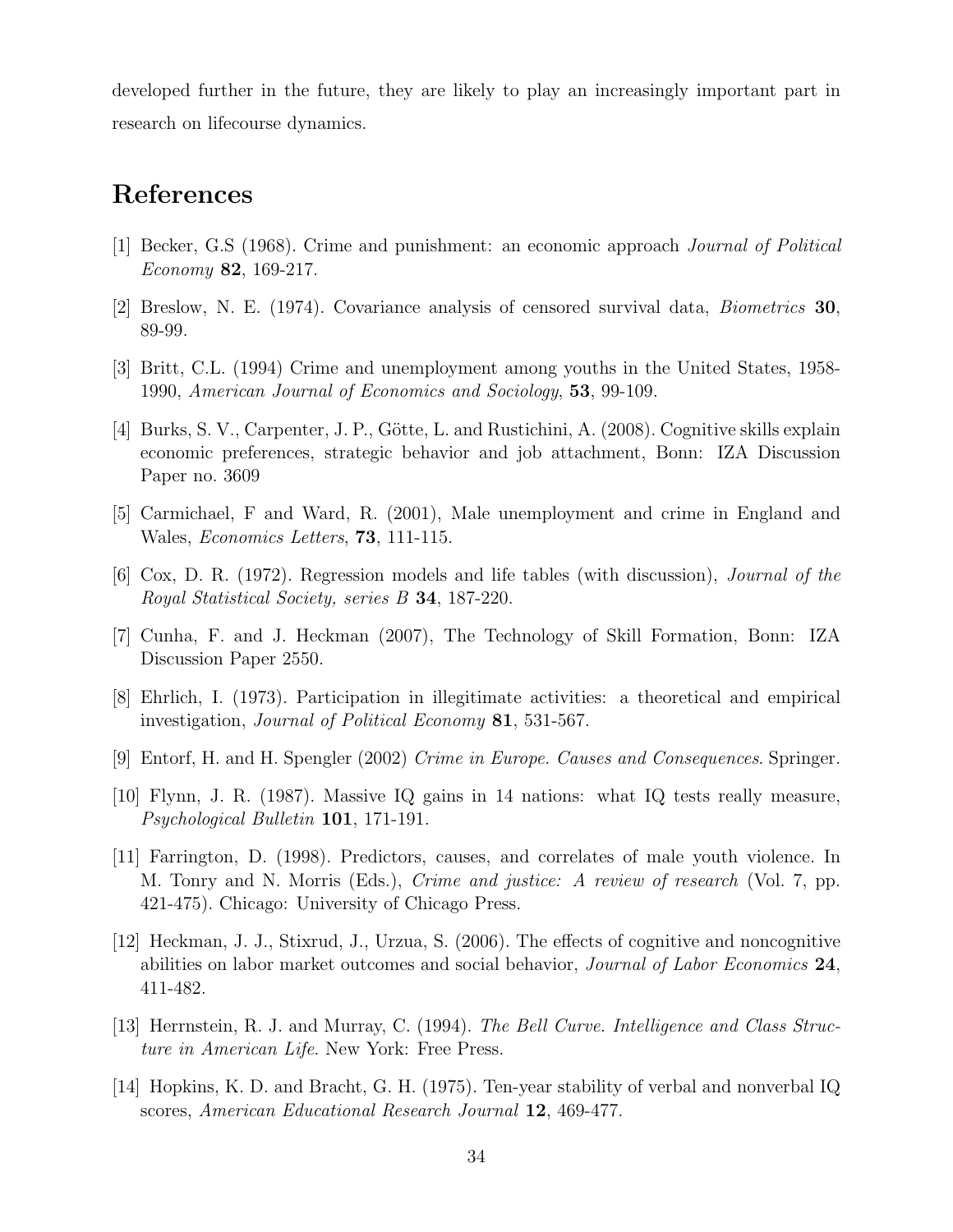- [15] Justisdepartementet and Norges Forsikringsforbund (1990). Hva koster kriminaliteten samfunnet? (What Does Crime Cost Society?) Utredningsrapport.
- [16] Justis- og politidepartementet (2005). Kriminalitetens samfunnsmessige kostnader. (Crime's Societal Costs) Rapport 2005, Korrigert opptrykk mars 2006.
- [17] Kandel, E., Mednick, S. A., Kirkegaard-Sorensen, L., Hutchings, B., Knop, J., Rosenberg, R., Schulsinger, F.(1988). IQ as a Protective Factor for Subjects at High Risk for Antisocial Behavior, Journal of Consulting and Clinical Psychology 56, 224-226.
- [18] Lancaster, T. (1990). The Econometric Analysis of Transition Data. Cambridge: Cambridge University Press.
- [19] Laub, J. H. and Sampson, R. J. (2003). Shared Beginnings, Divergent Lives. Delinquent Boys to Age 70. Cambridge MA: Harvard University Press.
- [20] Lochner, L. (2004). Education, Work, and Crime: A Human Capital Approach, International Economic Review 45, 811-843.
- [21] Michel, G. F. and Tyler, A. N. (2005). Critical period: a history of the transition from questions of when, to what, to how, *Developmental Psychobiology* 46, 156-162.
- [22] Moffitt, T. E. (1993). Adolescence-limited and life-course persistent antisocial behavior: A developmental taxonomy. Psychological Review 100, 674-701.
- [23] Moffitt, T. E. and Silva, P. A. (1988). IQ and delinquency: a direct test of the differential detection hypothesis. *Journal of Abnormal Psychology* **97**, 330-333.
- [24] Murchison, C. (1926). Criminal Intelligence. Worcester MA: Clark University Press.
- [25] Nagin, D. S. and Tremblay, R. E. (1999) Trajectories of boys' physical aggression, opposition and hyperactivity on the path to physically violent and non-violent juvenile delinquency. Child Development 70, 1181-1196.
- [26] Nagin, D. S. and Tremblay, R. E. (2001). Analyzing developmental trajectories of distinct but related behaviors: A group-based method. *Psychological Methods* 6, 18-34.
- [27] Reilly, B., Witt, R. (1996). Crime, deterrence and unemployment in England and Wales: an empirical analysis. Bulletin of Economic Research, 48, 3307-3378.
- [28] Røed, K. and Raaum, O. (2003). Administrative registers unexplored reservoirs of scientific knowledge?, Economic Journal, 113, F258-F281.
- [29] Sampson, R. J. and Laub, J. H. (1993). Crime in the Making: Pathways and Turning Points Through Life. Cambridge MA: Harvard University Press.
- [30] Sundet, J. M., Tambs, K., Magnus, P. and Berg, K. (1988). On the question of secular trends in the heritability of IQ test scores: a study of Norwegian twins, Intelligence 12, 47-59.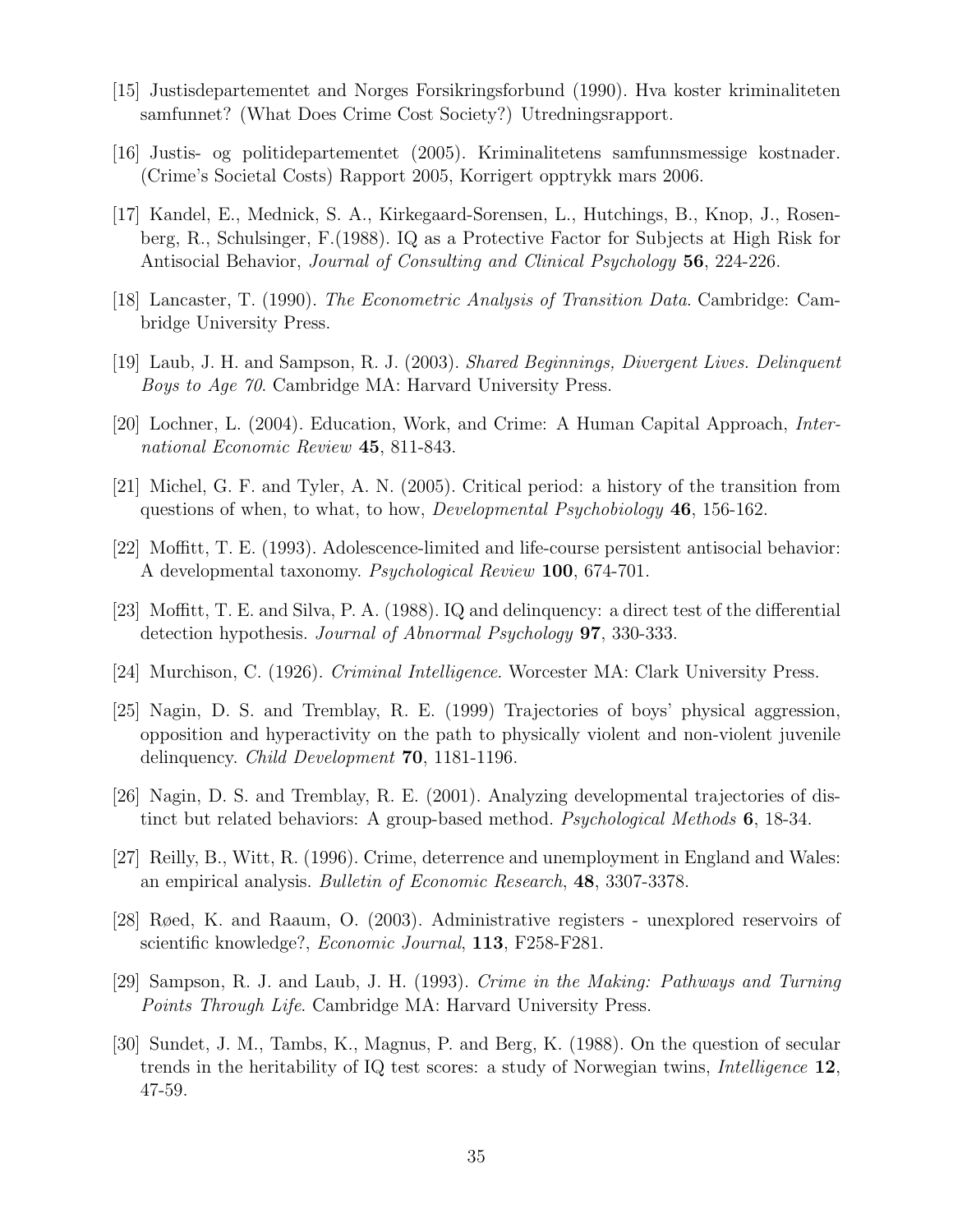- [31] Sundet, J. M., Barlaug, D. G. and Torjussen, T. M. (2004). The end of the Flynn effect. A study of secular trends in mean intelligence scores of Norwegian conscripts during half a century. Intelligence 32, 349-362.
- [32] Statistics Norway (2005). Økonomiske analyser (Economic Analyses) 6/2005.
- [33] Van der Ven, T. (2003). Working Mothers and Juvenile Delinquency. El Paso TX: LFB Scholarly Publishing LLC.
- [34] Vangen, (2007). Nasjonal utdanningsdatabase NUDB. Dokumentasjonsrapport, Notater 2007/54, Statistics Norway.
- [35] White, J., Moffitt, T. and Silva, P. (1989). A Prospective Replication of the Protective Effects of IQ in Subjects at High Risk for Juvenile Delinquency, Journal of Consulting and Clinical Psychology 57 71924.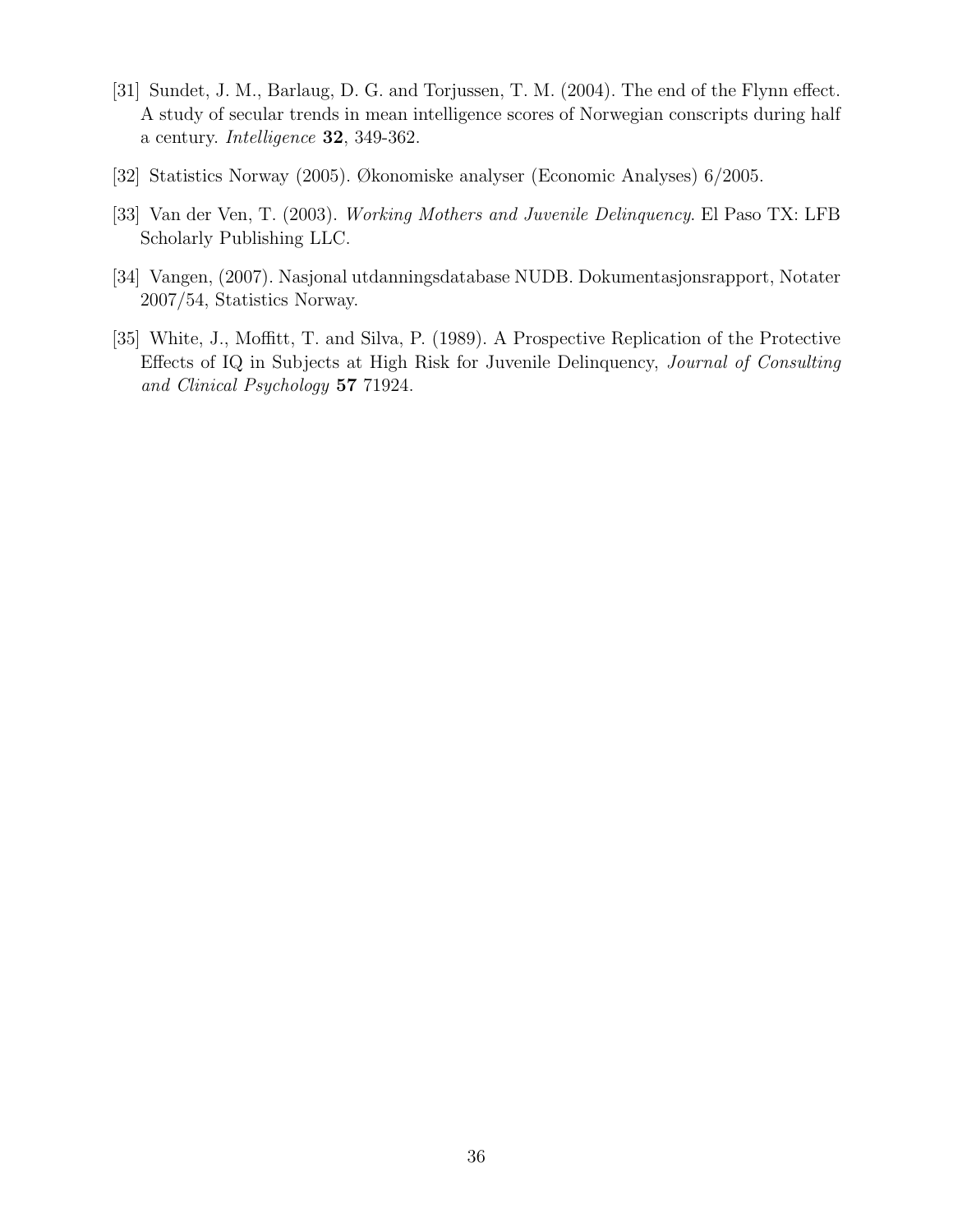# Appendix 1: Data Summary

|                                                   |      |      | <b>Birth cohort</b> |      |      |  |  |  |  |  |  |
|---------------------------------------------------|------|------|---------------------|------|------|--|--|--|--|--|--|
|                                                   |      |      |                     |      |      |  |  |  |  |  |  |
|                                                   | 1977 | 1978 | 1979                | 1980 | 1981 |  |  |  |  |  |  |
| Mother's education                                |      |      |                     |      |      |  |  |  |  |  |  |
| low                                               | 66.6 | 66.5 | 66.9                | 67.3 | 67.3 |  |  |  |  |  |  |
| medium                                            | 22.5 | 22.1 | 21.3                | 20.3 | 20.3 |  |  |  |  |  |  |
| high                                              | 8.8  | 9.3  | 9.7                 | 10.4 | 10.4 |  |  |  |  |  |  |
| unknown                                           | 2.1  | 2.1  | 2.0                 | 2.2  | 2.0  |  |  |  |  |  |  |
| <i>Father's education</i>                         |      |      |                     |      |      |  |  |  |  |  |  |
| low                                               | 22.7 | 21.8 | 22.0                | 22.0 | 21.6 |  |  |  |  |  |  |
| medium                                            | 50.6 | 51.2 | 50.1                | 50.8 | 50.6 |  |  |  |  |  |  |
| high                                              | 24.8 | 25.1 | 25.3                | 25.3 | 25.9 |  |  |  |  |  |  |
| unknown                                           | 1.9  | 1.9  | 1.9                 | 1.9  | 1.9  |  |  |  |  |  |  |
| Mother's age at birth of 1st child                |      |      |                     |      |      |  |  |  |  |  |  |
| age < 20                                          | 50.3 | 49.5 | 49.8                | 48.7 | 48.2 |  |  |  |  |  |  |
| age 20-25 23.5 23.4 23.5                          |      |      |                     | 23.2 | 23.3 |  |  |  |  |  |  |
| $age > 25$ 26.2 27.1                              |      |      | 26.7                | 28.1 | 28.5 |  |  |  |  |  |  |
| Mother's marital status at birth of cohort member |      |      |                     |      |      |  |  |  |  |  |  |
| unmarried                                         | 7.7  | 7.7  | 8.4                 | 9.0  | 9.9  |  |  |  |  |  |  |

Table A.1 Parental Background

Notes: Percentages in given category.

|                                                              |      |      | Birth cohort   |                |                |  |  |  |  |  |
|--------------------------------------------------------------|------|------|----------------|----------------|----------------|--|--|--|--|--|
|                                                              | 1977 | 1978 | 1979           | 1980           | 1981           |  |  |  |  |  |
| Number of years mother in employment (up to age 15 of child) |      |      |                |                |                |  |  |  |  |  |
| mean                                                         | 9.07 | 9.36 | 9.62           | 9.88           | 10.21          |  |  |  |  |  |
| std. dev                                                     | 5.07 | 5.09 | 5.10           | 5.09           | 5.08           |  |  |  |  |  |
| pct. non-employment                                          | 7.3  | 6.9  | 6.4            | 6.0            | 5.5            |  |  |  |  |  |
| 10th percentile                                              | 1    | 1    | $\overline{2}$ | $\overline{2}$ | $\overline{2}$ |  |  |  |  |  |
| 25 <sup>th</sup> percentile                                  | 5    | 6    | 6              | 6              | 6              |  |  |  |  |  |
| median                                                       | 9    | 10   | 10             | 11             | 11             |  |  |  |  |  |
| 75th percentile                                              | 14   | 14   | 14             | 15             | 15             |  |  |  |  |  |
| 90th percentile                                              | 16   | 16   | 16             | 16             | 16             |  |  |  |  |  |
| Number of years father in employment (up to age 15 of child) |      |      |                |                |                |  |  |  |  |  |
| mean                                                         | 15.0 | 15.0 | 14.9           | 14.9           | 14.9           |  |  |  |  |  |
| std. dev                                                     | 2.7  | 2.8  | 2.8            | 2.9            | 2.9            |  |  |  |  |  |
| pct. non-employment)                                         | 1.2  | 1.2  | 1.3            | 1.3            | 1.2            |  |  |  |  |  |
| 10th percentile                                              | 13   | 13   | 12             | 12             | 12             |  |  |  |  |  |
| 25 <sup>th</sup> percentile                                  | 16   | 16   | 16             | 16             | 16             |  |  |  |  |  |
| median                                                       | 16   | 16   | 16             | 16             | 16             |  |  |  |  |  |
| 75th percentile                                              | 16   | 16   | 16             | 16             | 16             |  |  |  |  |  |
| 90th percentile                                              | 16   | 16   | 16             | 16             | 16             |  |  |  |  |  |

Table A.1 Parental Employment

Notes:.